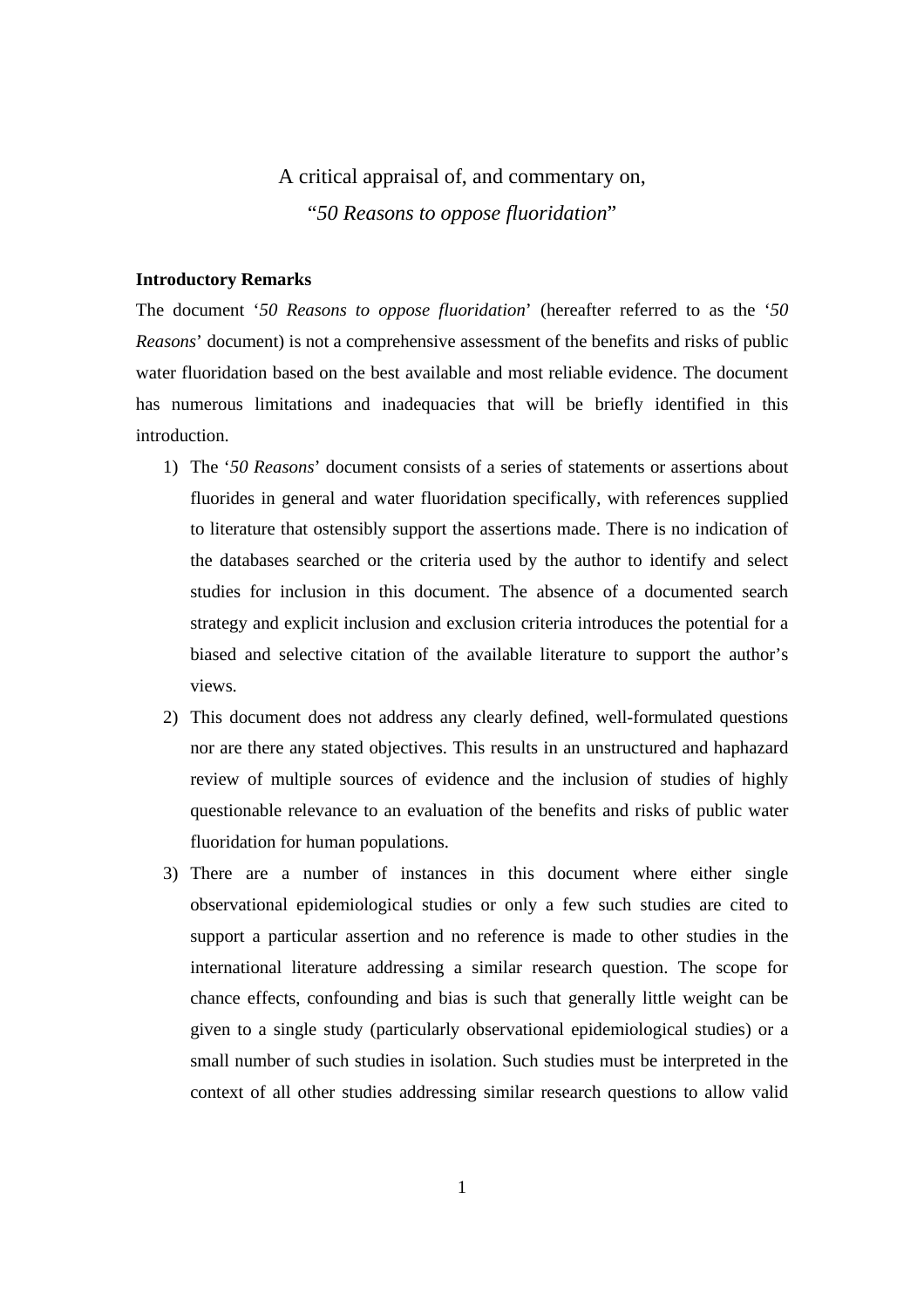inferences to be drawn based on the totality of the available evidence in a particular area and not a biased subset of that evidence.

- 4) A critical appraisal of study quality is essential when interpreting the results of epidemiological studies. Judgments about the quality of evidence require assessments of the validity of the results of individual studies and explicit criteria should be used in making these judgments. However, in the '*50 Reasons*' document there is no assessment of study quality – the author a) does not discuss the merits and demerits of different study designs, b) does not discuss the appropriateness of study design or methodology for addressing specific research questions, c) does not generally discuss the methodological strengths and weaknesses of the studies cited. The absence of this information renders it impossible to determine the internal validity of the studies referred to in this document *i.e.* the extent to which systematic error has been minimised or avoided in studies and hence the extent to which one can be confident that the results of these studies are accurate.
- 5) There is no discussion of the external validity of the studies cited in this document. External validity (also referred to as generalisability or applicability) is the extent to which the results of a study provide a correct basis for generalisation to other circumstances *i.e.* the extent to which the results of the studies cited in the '*50 Reasons*' document can be extrapolated and applied to different populations (other than those included in the cited studies) and different settings.

It should also be appreciated that internal validity is a prerequisite for external validity – the results of a flawed study are invalid and the question of its external validity becomes redundant. As the author of this document does not refer to the internal validity of the studies he cites, it follows that no assessment can be made of their external validity.

6) The author cites a number of animal and laboratory studies but fails to discuss the relevance of these studies to an assessment of the effects of water fluoridation in human populations. Due to inter-species differences or failure to replicate appropriately human pathology or exposure conditions, the results of these studies may be inapplicable to human populations.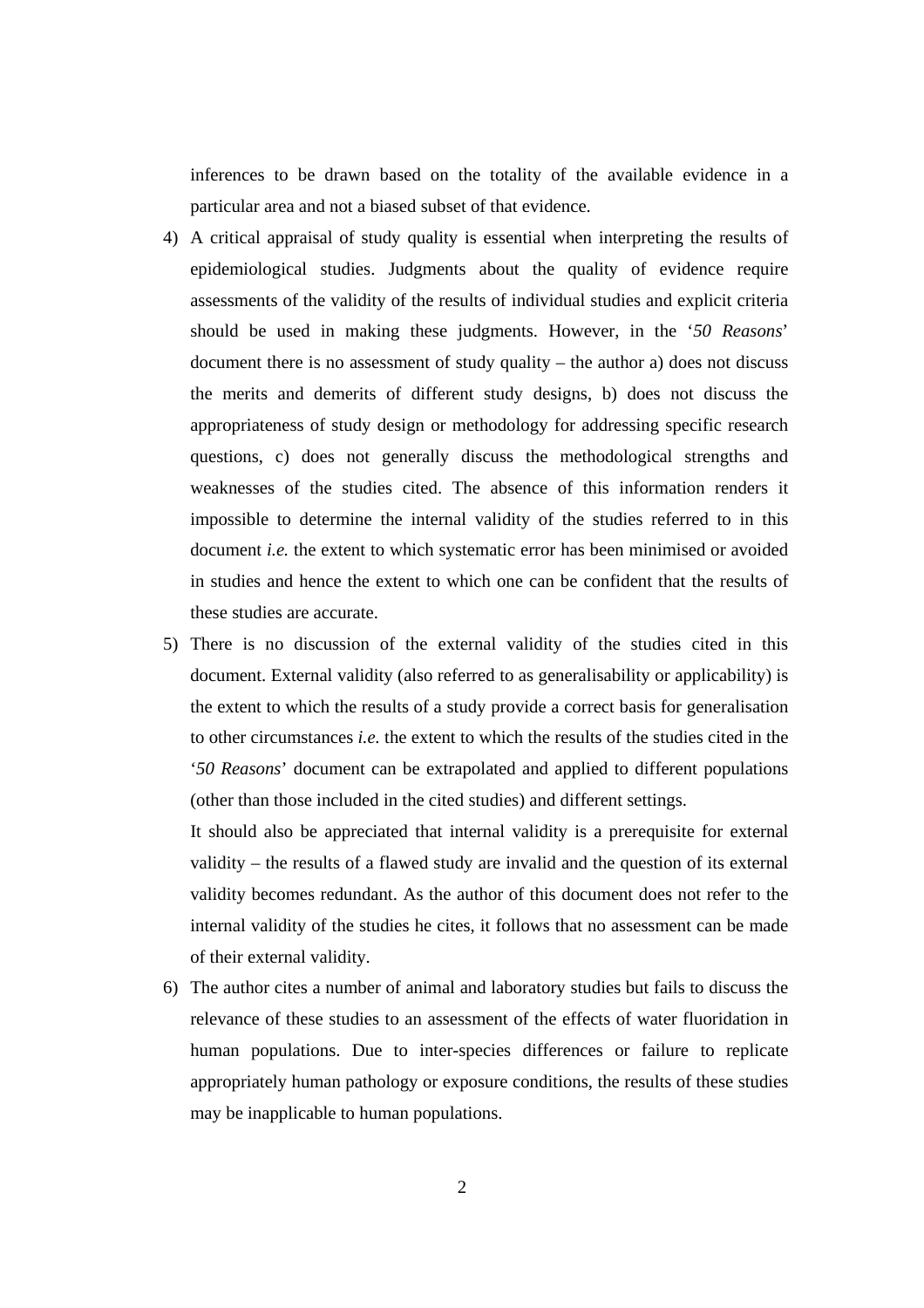In summary, the author of the '*50 Reasons*' document has not used a search strategy or explicit inclusion or exclusion criteria to identify and select appropriate studies to address well-focussed questions regarding the benefits and risks of public water fluoridation. The author has not considered study quality and has not differentiated between methodologically sound and unsound studies. There is insufficient information provided to assess and discuss the internal and external validity of the studies cited. In addition, there is no acknowledgment or discussion of the relevance and reliability of estimates of effect in animal or laboratory studies for human populations. As a result of these fundamental flaws, no valid inferences or conclusions can or should be drawn from the limited information contained in the '*50 Reasons*' document.

## **The Forum on Fluoridation**

The '50 Reasons' document was first presented to the Forum on Fluoridation on 13<sup>th</sup> October 2000. Internet-based versions of this document have since been subject to perpetual revision and modification by its author. As a prelude to responding to this document some comments on the *modus operandi* of the Forum on Fluoridation are warranted.

The Forum on Fluoridation was a panel of some 18 persons with a very wide range of appropriate knowledge, experience and responsibilities. The overall composition of the Forum comprised representatives of the relevant Government Departments (in particular the Department of Health and Children which has the primary responsibility in this field), regional health authorities, university faculties engaged in relevant research areas, consumer bodies, environmental interests, and professional dental and medical bodies. In addition, its members included specialists engaged in the measurement and reporting of fluoride levels in drinking water, authorities on ethical, legal and sociological matters.

The Chairman of the Forum was Professor Pat Fottrell, former President of the National University of Ireland, Galway, who has extensive relevant knowledge and experience but who was/is not engaged in any way with the practice of fluoridation.

The terms of reference of the Forum were: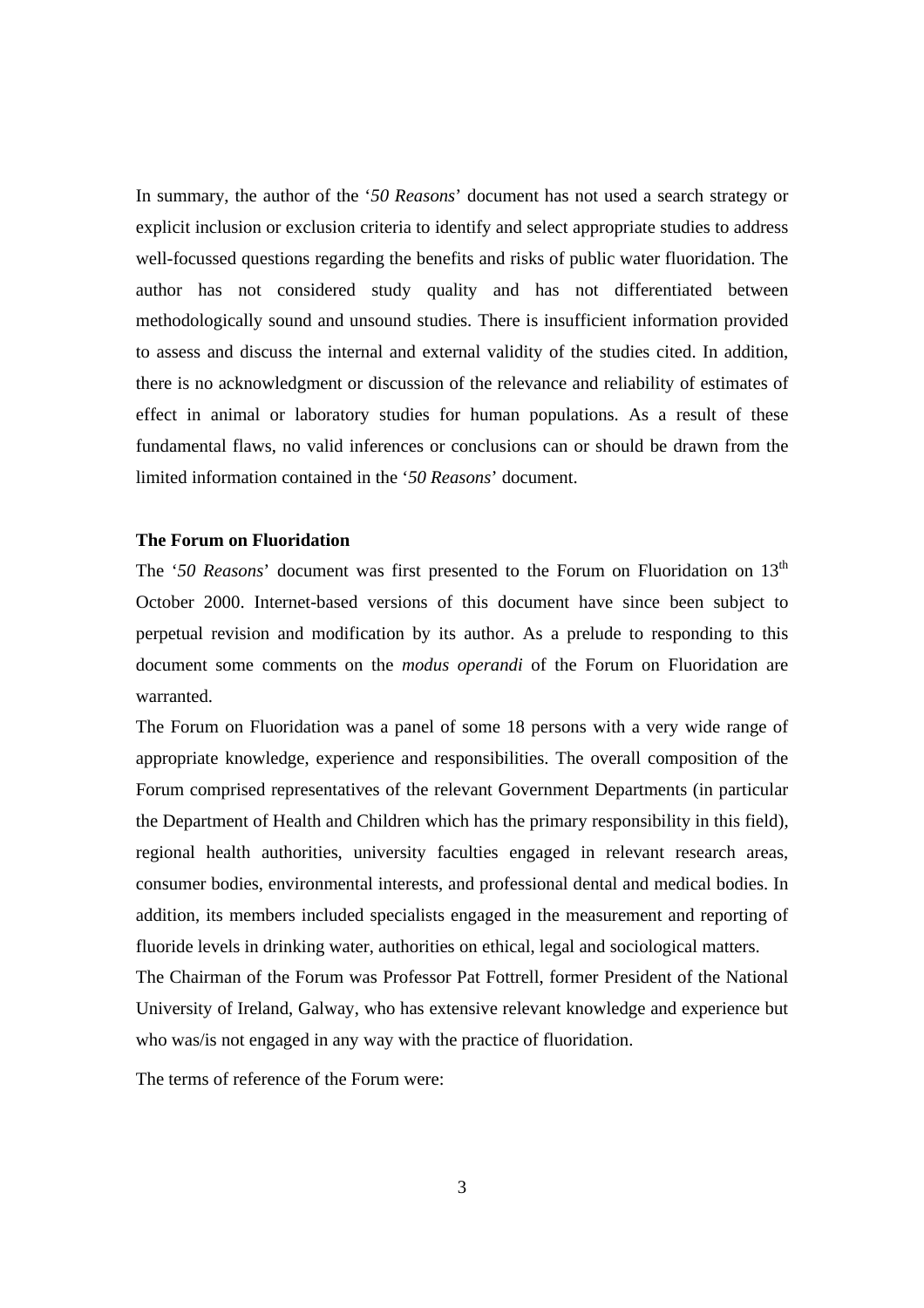- to review the fluoridation of public piped water supplies and the programme of research being undertaken on behalf of health boards in the area
- to report to the Minister.

With these terms of reference kept to the fore, the members of the Forum were requested to address three specific questions:

- 1) Has water fluoridation improved the oral health of the Irish population?
- 2) Is there scientific evidence that water fluoridation at a level of 1ppm endangers human health?
- 3) What recommendations would you make?

The Final report was prepared after fourteen plenary meetings and several meetings of subgroups of the Forum. A number of individual members of the Forum made oral presentation to these meetings in their particular area of expertise. In addition, a number of speakers were invited to present to the Forum. These included: Professor Paul Connett, Professor of Chemistry, St Lawrence University, New York; Professor Hardy Limeback, Associate Professor, Faculty of Dentistry, University of Toronto; Dr Doreen Wilson, Chief Dental Officer for Northern Ireland; Dr Patrick O'Sullivan, the Irish Doctors' Environmental Association; Dr Jacinta McLoughlin, Dublin Dental School and Hospital, Trinity College, Dublin; Dr Andrew Rynne, General Medical Practitioner and columnist with the Irish Medical News; Mr Tom Reeves, National Fluoridation Engineer, Division of Oral Health Program, Centre for Disease Control and Prevention, United States; Dr Caswell Evans, executive editor and project director of the Surgeon General's Report on Oral Health (Dr Evans is based at the National Institute of Dental and Craniofacial Research, National Institutes of Health, Department of Health and Human Services, United States of America); Professor Hanau Hausen, Professor of Community Dentistry, University of Oulu, Finland; Professor Elizabeth Treasure, Professor of Dental Public Health, University of Cardiff, and co-author of the "*Systematic review of public water fluoridation*" (McDonagh *et al*., 2000). In addition, expert advice was sought and received from Dr Gary Whitford, Regents Professor of oral biology and maxillofacial pathology.

In keeping with the ethos of a Forum as much time as possible was allowed for discussions between presenters and Forum members. As emphasised by the Chairman in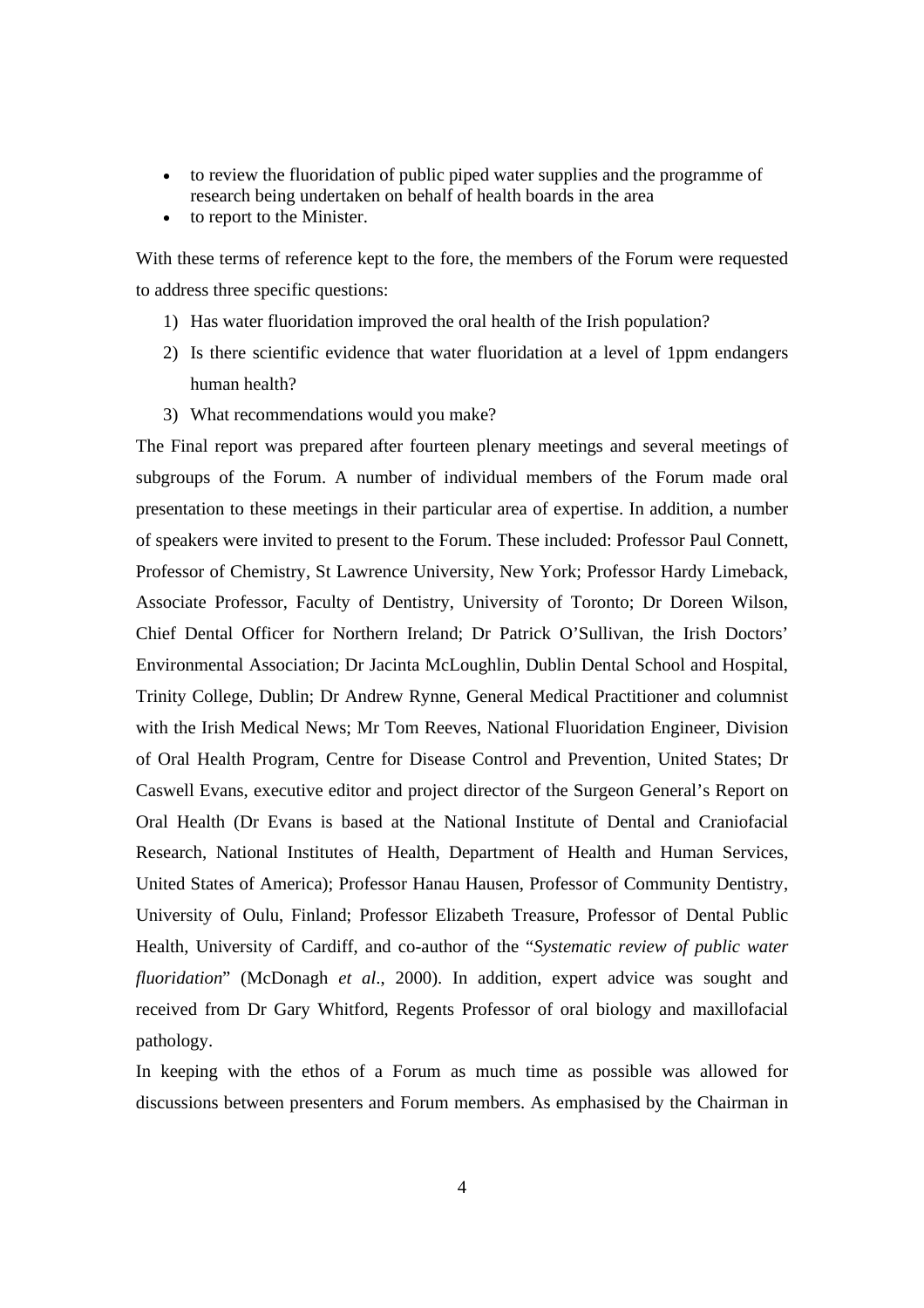his introduction to the Final Report of the Forum, all presenters were informed that one of the main objectives of the Forum was to examine scientific evidence for and against water fluoridation. Therefore, any claims about the benefits or dangers of water fluoridation had to be substantiated by recognised scientific studies and not by anecdotal evidence or individual experiences. In this regard presenters were requested to provide references in internationally recognised scientific journals to substantiate their claims. By establishing this procedure at the outset, the Forum accepted a fundamental scientific tenet that any single piece of scientific evidence by itself remains hypothetical unless it can be repeated or confirmed by other scientists. Therefore any such evidence must be submitted to examination by other scientists, usually by publication in recognised scientific journals after the submission has been approved by independent referees.

In particular, the Forum considered that the '*Systematic review of public water fluoridation'* by McDonagh *et al*., (2000) represented the best available and most reliable evidence on the benefits and risks of water fluoridation for human populations. For this reason, one of the co-authors of this review (Professor Elizabeth Treasure) was asked to give a presentation to the Forum. The contents of this presentation can be viewed on the website of the Forum on Fluoridation (www.fluoridationforum.ie). Professor Treasure was questioned by the members of the Forum regarding the review methodology, results and conclusions. The review and its implications were considered in detail by the members of the Forum before making its policy and research recommendations. The Forum concurred with the decision of the authors of this review not to consider animal and laboratory studies, on the grounds that "*when human data are available, animal or laboratory data provide far less reliable estimates of effect and, as such, do not bear significant weight on decisions about interventions*" (McDonagh *et al.,* 2000).

### **Responding to the '***50 Reasons***' document**

The following explanatory notes outline the approach taken in critiquing the various statements/assertions made in the '*50 Reasons*' document and identifies specific inclusion/exclusion criteria:

a) The limitations and inadequacies outlined in this introduction are reiterated in relation to particular statements/assertions.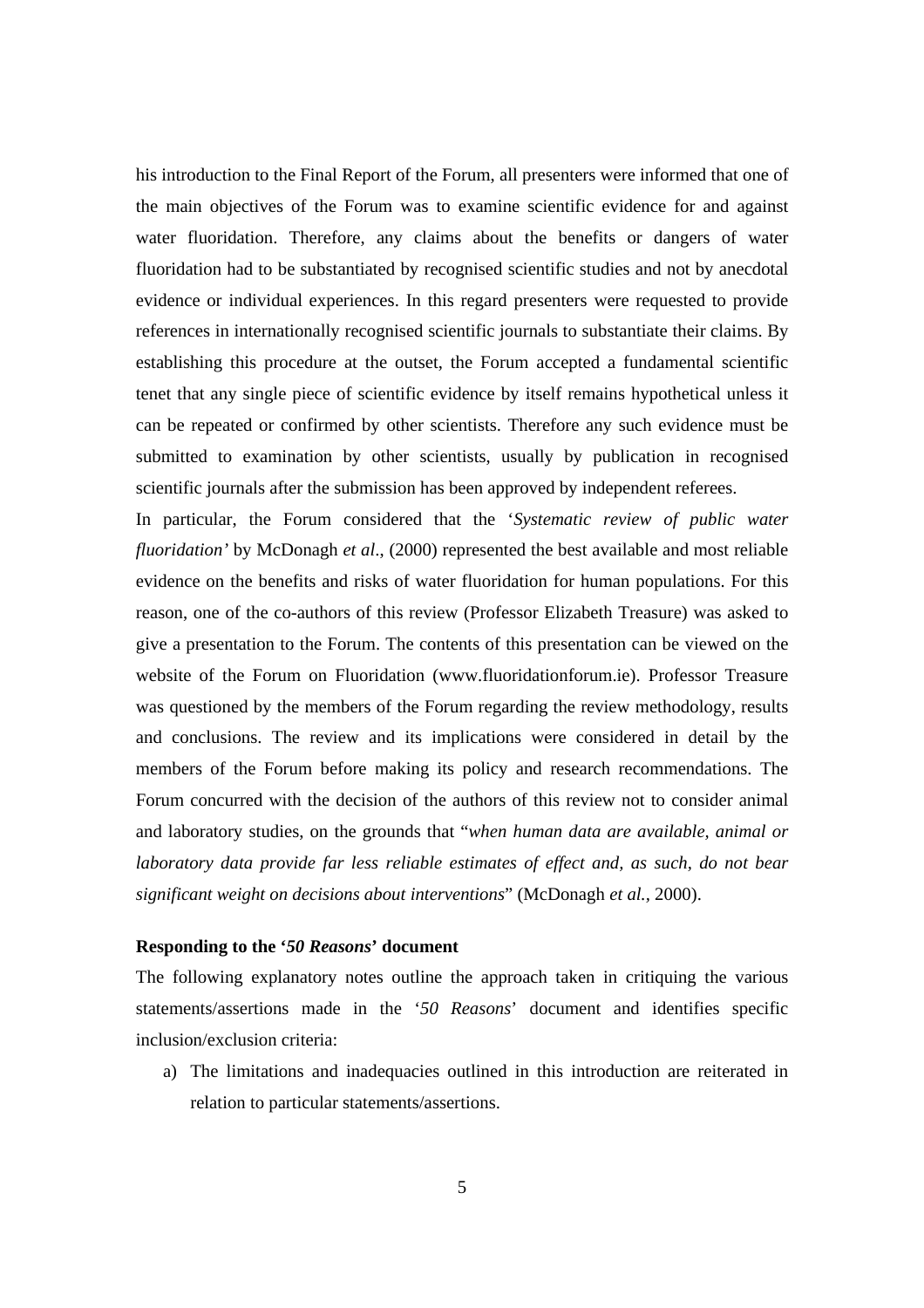- b) Statements/assertions pertaining to a common/related 'theme' or research question have been grouped together *e.g*. statements concerning the effectiveness of public water fluoridation are grouped together. These statements are responded to collectively rather than individually.
- c) The reader is directed, where appropriate, towards evidence-based sources of information to redress the imbalance introduced by the selective citation of the biomedical literature in the '*50 Reasons*' document.
- d) Matters of opinion or conjectural statements made by the author are not addressed *i.e.* no response is given to statements that are unsupported by any direct reference to peer-reviewed biomedical literature.
- e) Similarly, the opinions of other individuals or groups cited by the author that are unsupported by any direct reference to the peer reviewed biomedical literature are not addressed.
- f) Issues that are not directly relevant to an assessment of the benefits and risks of water fluoridation based on the best available and most reliable evidence from human epidemiological studies are not addressed, including issues relating to the history and/or the sociology of the fluoridation debate and/or the administration and organisation of regulatory agencies or competent authorities in the United States.
- g) As the fluoridation of public water supplies in Ireland is of particular interest, references are provided, where appropriate, to literature relevant to the Irish context.
- h) Issues already addressed in the report of the Forum on Fluoridation in Ireland (2002) (www.fluoridationforum.ie) and in the systematic review of public water fluoridation (McDonagh *et al.,* 2000) are not revisited.
- i) No response is given to statements/assertions not directly relevant to the terms of reference of the Forum or the three specific questions addressed by the Forum (see above).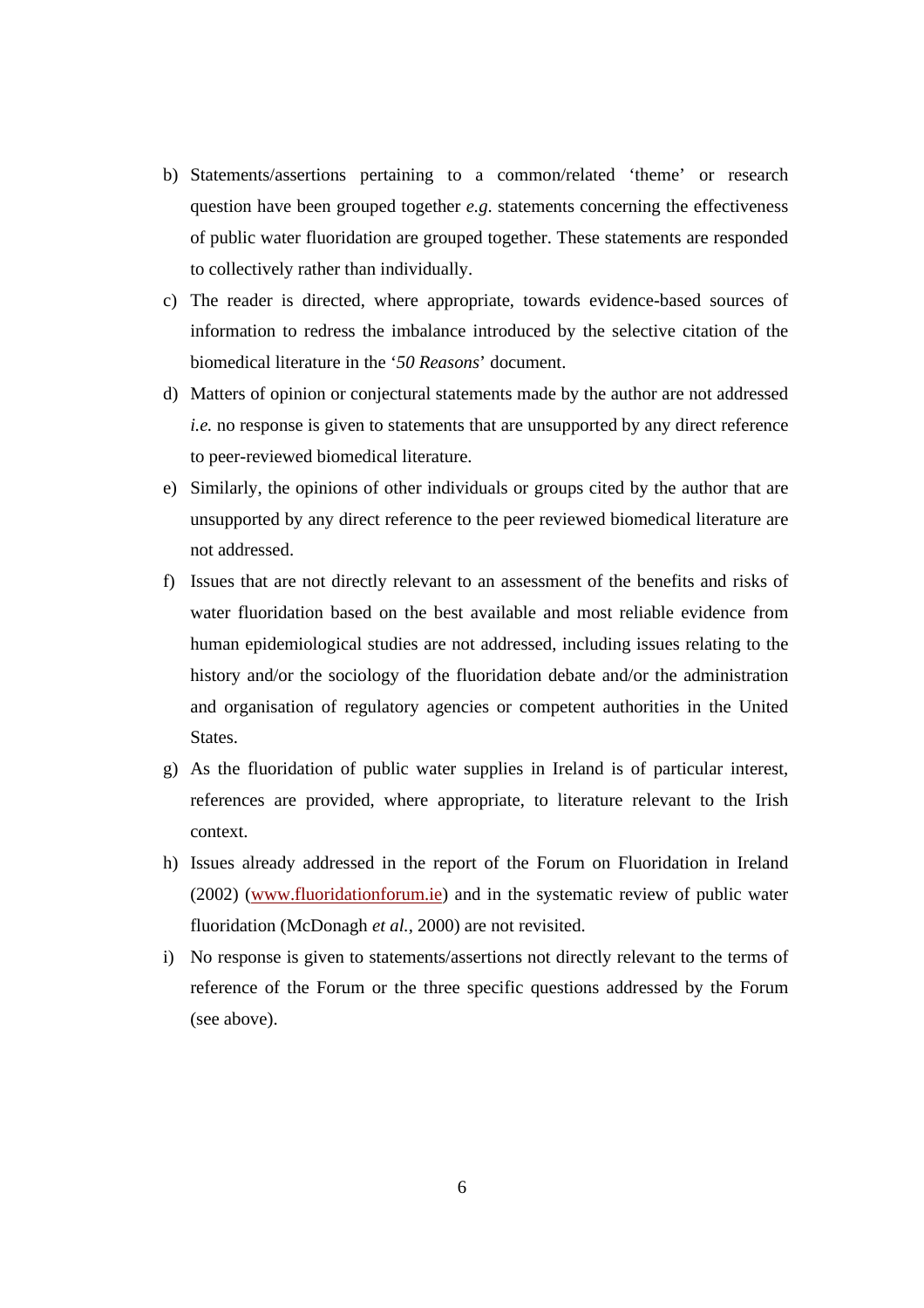#### **Laboratory and animal studies**

Statements 12, 13, 14, 15, 17, 18, 20, 21, 27 have been grouped together because they cite laboratory (test tube) and/or animal studies.

In presenting the results of animal and laboratory studies in the '*50 Reasons*' document the author does not identify the databases searched or the criteria used to identify and select the studies cited. The absence of explicit inclusion and exclusion criteria allows the author to selectively cite studies that may not be representative of the totality of the relevant evidence in these areas. In addition, the author does not discuss various methodological aspects of animal experiments that are critical in order to allow for a balanced and unbiased interpretation of their results. Specifically, the following points are not discussed or even acknowledged by the author:

- a) The disparate animal species and strains used in the studies, with varying metabolic pathways and drug metabolites, leading to variations in efficacy and toxicity.
- b) The different models used in the studies to induce illness or injury and their relevance to human conditions.
- c) The variations in drug dosing schedules and regimens used in the studies and their relevance to human conditions and exposures.
- d) The relevance of outcome measures used in the studies to human clinical conditions.
- e) The length of follow-up before determination of disease outcome in the studies and whether this corresponds with disease latency in humans.
- f) The different sample sizes used in the studies and the statistical power to detect differences between comparison groups.
- g) The methods used in the studies to control for selection bias, performance bias, detection bias and attrition bias, including:
	- a. Variations in the manner in which animals are selected for study, methods of randomisation and choice of comparison therapy.
	- b. The control of potential confounding factors in the studies.
	- c. Reporting of loss to follow-up and the use of intention-to-treat analyses.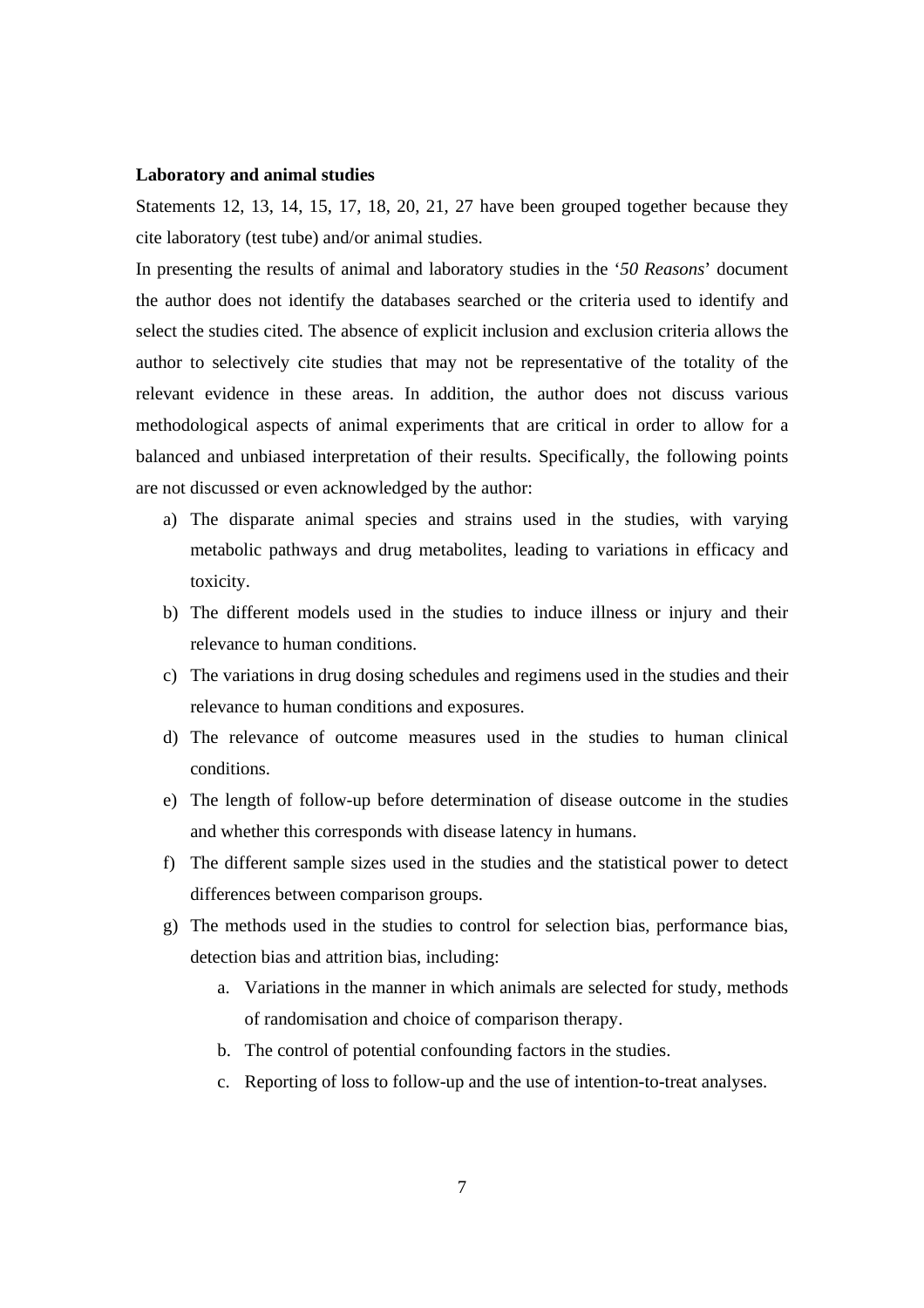d. Blinding of outcome assessors (see Pound *et al*., 2004 for a full discussion of these points).

Finally, the author of the '*50 Reasons*' document does not allude to the concept of a hierarchy of evidence – a schema for grading evidence based on the fact that different grades of evidence vary in their ability to reliably predict clinical outcomes arising from specific interventions. Animal studies and *in vitro* ('test tube') research are consigned to the bottom of the evidence hierarchy because they provide the least clinically relevant evidence. Studies on humans offer more reliable estimates of any potential benefits and harms associated with exposure to public water fluoridation – a point that is not addressed or even acknowledged by the author.

As the '*50 Reasons*' document does not contain a discussion of any of the issues mentioned above, no inferences can be drawn from the very limited information contained therein.

#### **Unsupported statements/assertions**

Statements 1, 11, 16, 33, 34, 36, 37, 40, 41, 42, 43, 46, 47, 48, 49, 50 have been grouped together because they contain no supporting references to peer reviewed biomedical literature and/or represent opinions expressed by the author or the opinions of others with no references to the peer reviewed biomedical literature and/or contain references to the administration or organization of regulatory agencies in United States and/or refer to the history or sociology of the debate over water fluoridation in the United States. As noted in the introduction, no response is provided in this document to any statement that is not directly related to an assessment of the benefits and risks of public water fluoridation based on the best available and most reliable evidence from human epidemiological studies.

The following points should be noted in relation to the above statements in the '*50 Reasons*' document:

a) The Institute for Medicine at the National Academy of Sciences has published Dietary Reference Intakes for calcium, phosphorus, magnesium, vitamin D and fluoride, to which the reader is referred (Institute of Medicine 1997). These Dietary Reference Intakes (DRIs) are reference values that can be used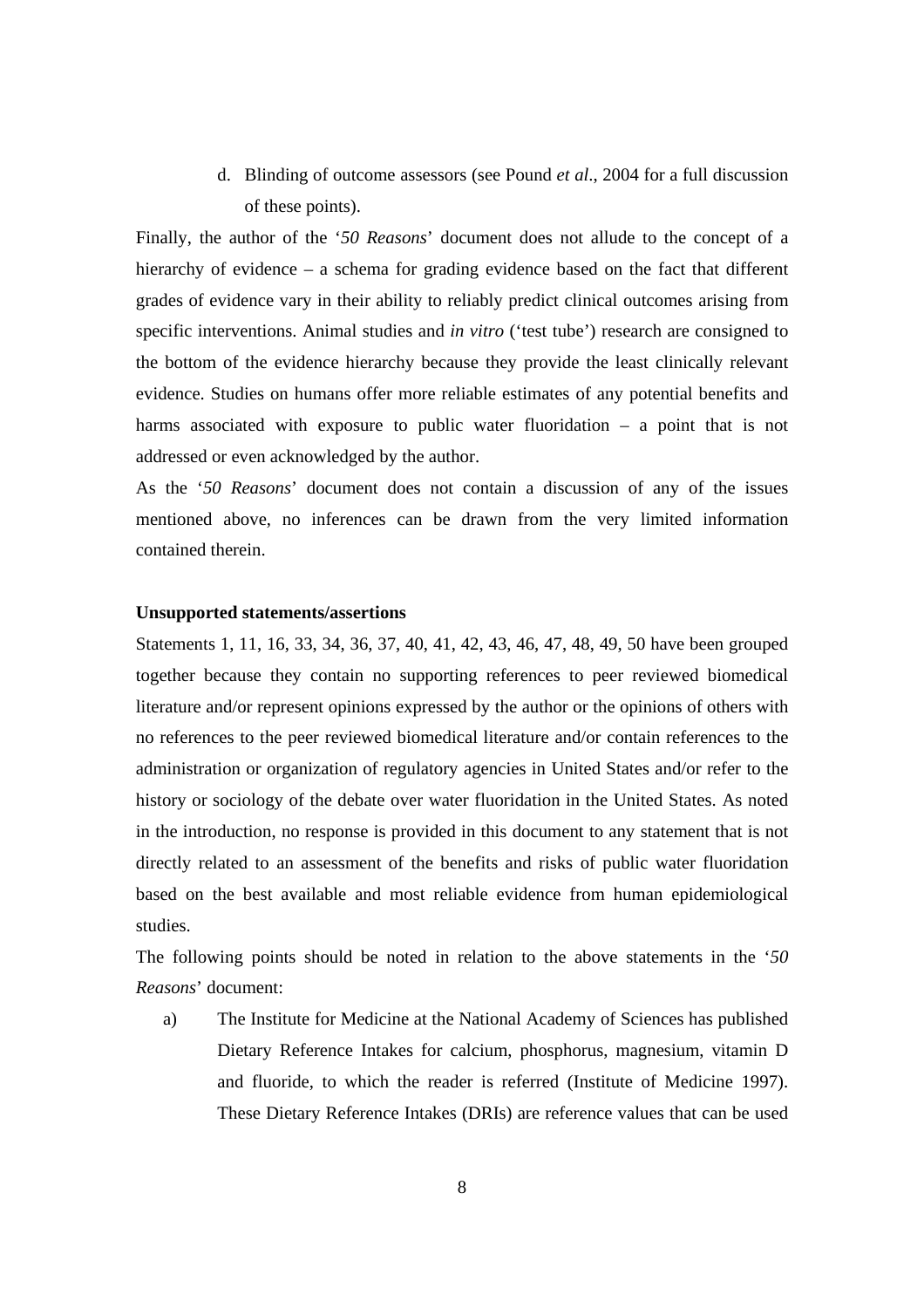for planning and assessing diets for healthy populations. DRIs include Recommended Dietary Allowances and Adequate Intakes, which are nutrient levels that should decrease the risk of developing a condition related to a nutrient and associated with a negative functional outcome.

- b) Dental caries is a multifactorial disease and results from a combination of four principal factors: host and teeth factors, microorganisms in dental plaque (principally Streptococcus mutans), substrate (principally sucrose) and finally, time. Each factor is *necessary*, but is not *sufficient* for dental caries to occur. In the presence of these risk factors for dental caries, various forms of fluoride can be used to confer a protective effect against this chronic disease. The effectiveness of different fluoride modalities in preventing dental caries has been examined in a number of recent systematic reviews, to which the reader is referred (Marinho *et al.,* 2004 a-f, McDonagh *et al*., 2000). Given the evidence supporting the role of fluoride in caries prevention, it can be regarded as a beneficial mineral element for humans.
- c) A description of the risk factors for dental caries is presented in Chapter Three of the Final Report of the Forum on Fluoridation (Department of Health and Children 2002, www.fluoridationforum.ie), with particular reference to these factors as they pertain to the Irish population. The reader is directed towards a number of studies reporting on the risk factors for dental caries in the Irish population (Friel *et al*., 1999, O' Mullane *et* al., 1986; Whelton *et al*., 2004).
- d) Fluoride levels in public water supplies in Ireland are closely monitored through daily, monthly and quarterly examinations. The biomarker of fluoride intake of choice to date has been the prevalence of enamel fluorosis in the population. Dental fluorosis has been monitored regularly in Ireland in periodic dental surveys, most recently in the National Survey of Children's Oral Health (Whelton *et al*., 2004).
- e) The reader is referred to the report of the Forum on Fluoridation (Department of Health and Children 2002, www.fluoridationforum.ie) for a discussion of the fluoridation additive used in Ireland and relevant quality control issues.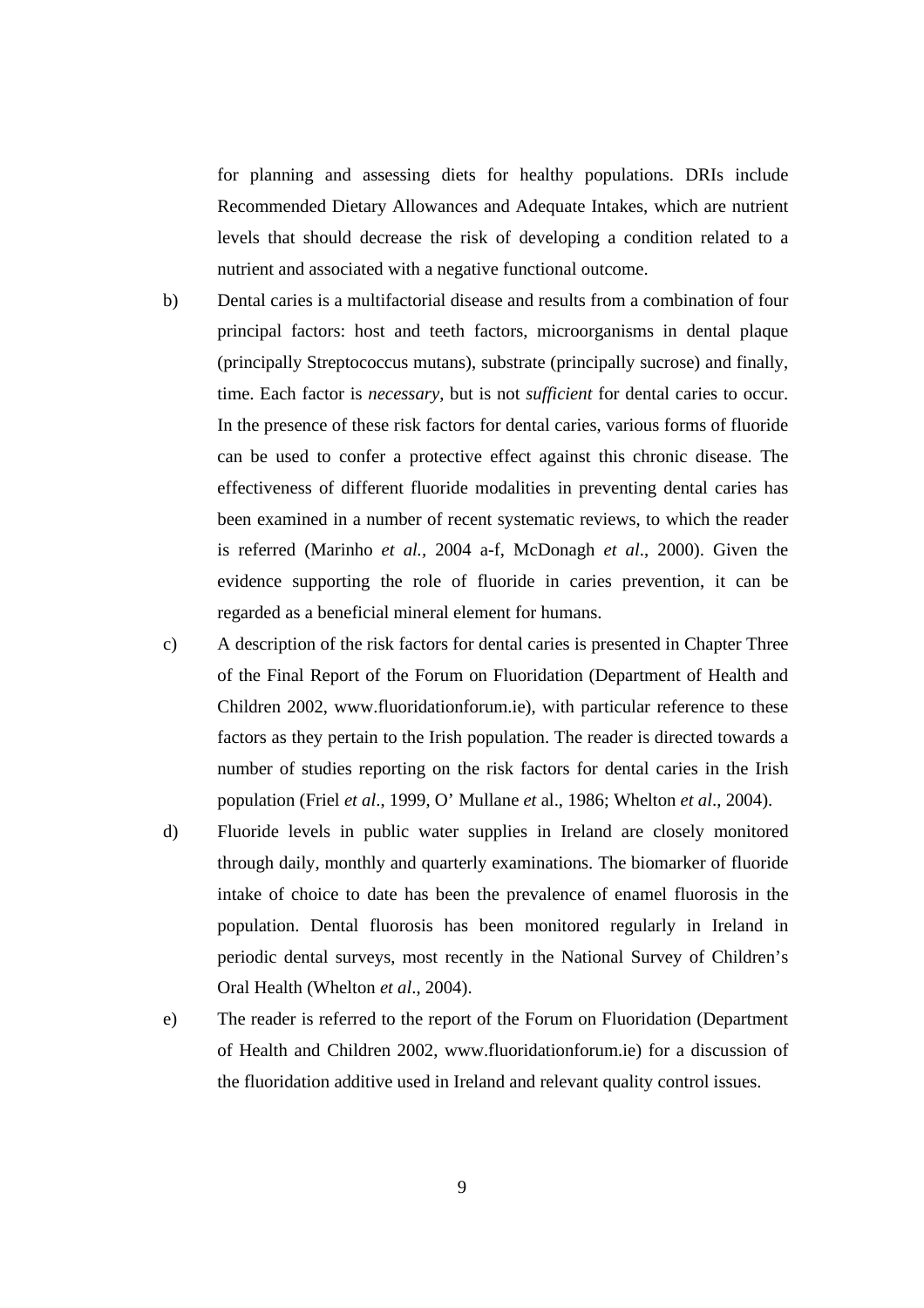f) In an attempt to clarify the meaning and applicability of the precautionary principle, the European Commission (Commission of the European Communities 2000) issued a guidance document in February 2000. This communication was intended to foster a general understanding of the principle both within the Community and internationally. The Commission had identified that '…*the precautionary principle was evolving in different policy areas in such a manner that the principle itself was becoming misunderstood, leading to potential, intentional or unintentional abuse'* (Byrne 2000). The guidelines of the Commission were an attempt to regulate the principle by introducing certain criteria. The Commission noted that the precautionary principle should be considered within a structured approach to the analysis of risk that incorporates the disciplines of risk assessment, risk management and risk communication. The Commission argued that measures based on the precautionary principle should comply with the basic principles for all other legislation and should incorporate the basic principles of risk management. In particular, it was emphasised that measures based on the precautionary principle must not be disproportionate to the desired level of protection and must not aim at zero risk.

#### **The effectiveness of water fluoridation**

Statements 2, 3, 4, 5, 6, 35, 38, 39 have been grouped together as they relate, directly or indirectly, to the effectiveness of water fluoridation. The following points should be noted in relation to these statements:

- a) The author of the '*50 Reasons*' document makes a series of assertions about the effectiveness of public water fluoridation but does not address any clearly defined questions or state any objectives.
- **b)** There is no indication of the databases searched or the criteria used by the author to identify and select the studies cited in support of each statement presented above. The absence of explicit inclusion and exclusion criteria allows the author to selectively cite studies that are not representative of the totality of evidence on the effectiveness of public water fluoridation.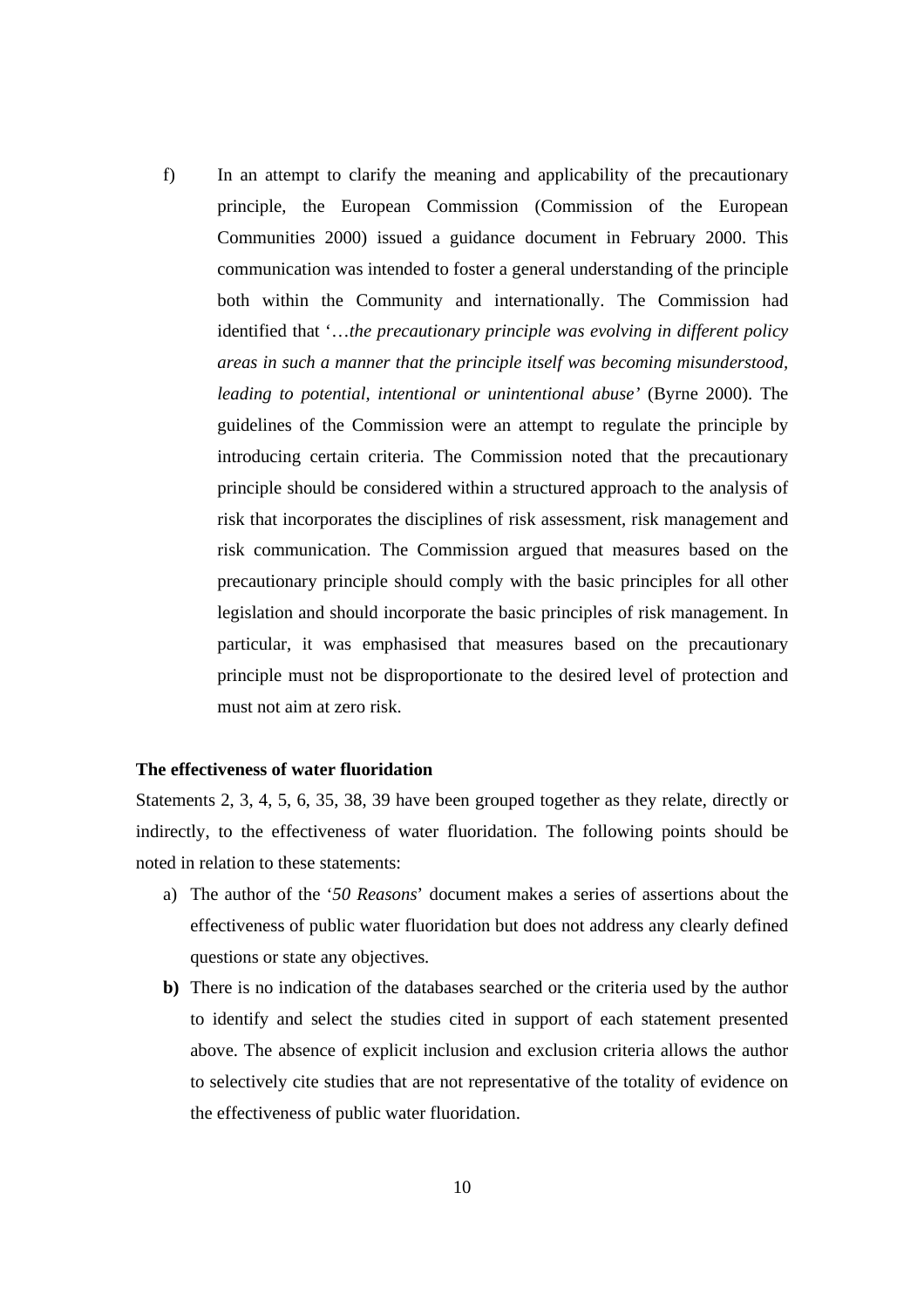- **c)** There is no critical appraisal of the studies cited and hence no judgments can be made regarding the internal validity of these studies.
- **d)** There is no reference to, or discussion of, the external validity of studies cited.
- **e)** The reader is advised to consider the evidence on the effectiveness of public water fluoridation presented in a systematic review by McDonagh *et al*., (2000). The authors of this review a) addressed clearly formulated and focussed research questions b) conducted a comprehensive search of 25 electronic databases (with no language restrictions) and the world-wide-web c) used explicit and objective quality inclusion criteria based on a pre-defined hierarchy of evidence d) critically appraised all studies meeting the pre-defined inclusion criteria e) extracted relevant data from included studies and, where appropriate, quantitatively synthesised results and f) prepared a structured report of the findings.
- **f)** This review (Mc Donagh *et al*., 2000) was critical of the lack of appropriate analysis and the failure to control for potential confounding factors in many effectiveness studies. The best available and most reliable evidence suggested that water fluoridation reduced caries prevalence, both as measured by the proportion of caries free children and by the mean changes in dmft/DMFT score. The range of mean difference in the proportion of children without caries was  $-5\%$  to 64%, the median was  $14.6\%$  (interquartile range  $5.05 - 22.1\%$ ). The range of mean change in decayed, missing and filled primary/permanent teeth was 0.5 – 4.4 and the median was 2.25 teeth (interquartile range 1.28 – 3.63 teeth).
- g) The effectiveness of water fluoridation in Ireland has been regularly monitored and the results are summarised in the following publications to which the reader is referred (O' Mullane *et al*., 1986; O'Mullane and Whelton 1992; Whelton *et al*., 2004).

### **Water fluoridation and ethical issues**

Reasons 29 and 30 have been grouped together because they deal with the ethics of water fluoridation. The reader is referred to Chapter 13 of the final report of the Forum on Fluoridation in Ireland, where the ethical and legal dimensions of water fluoridation are discussed.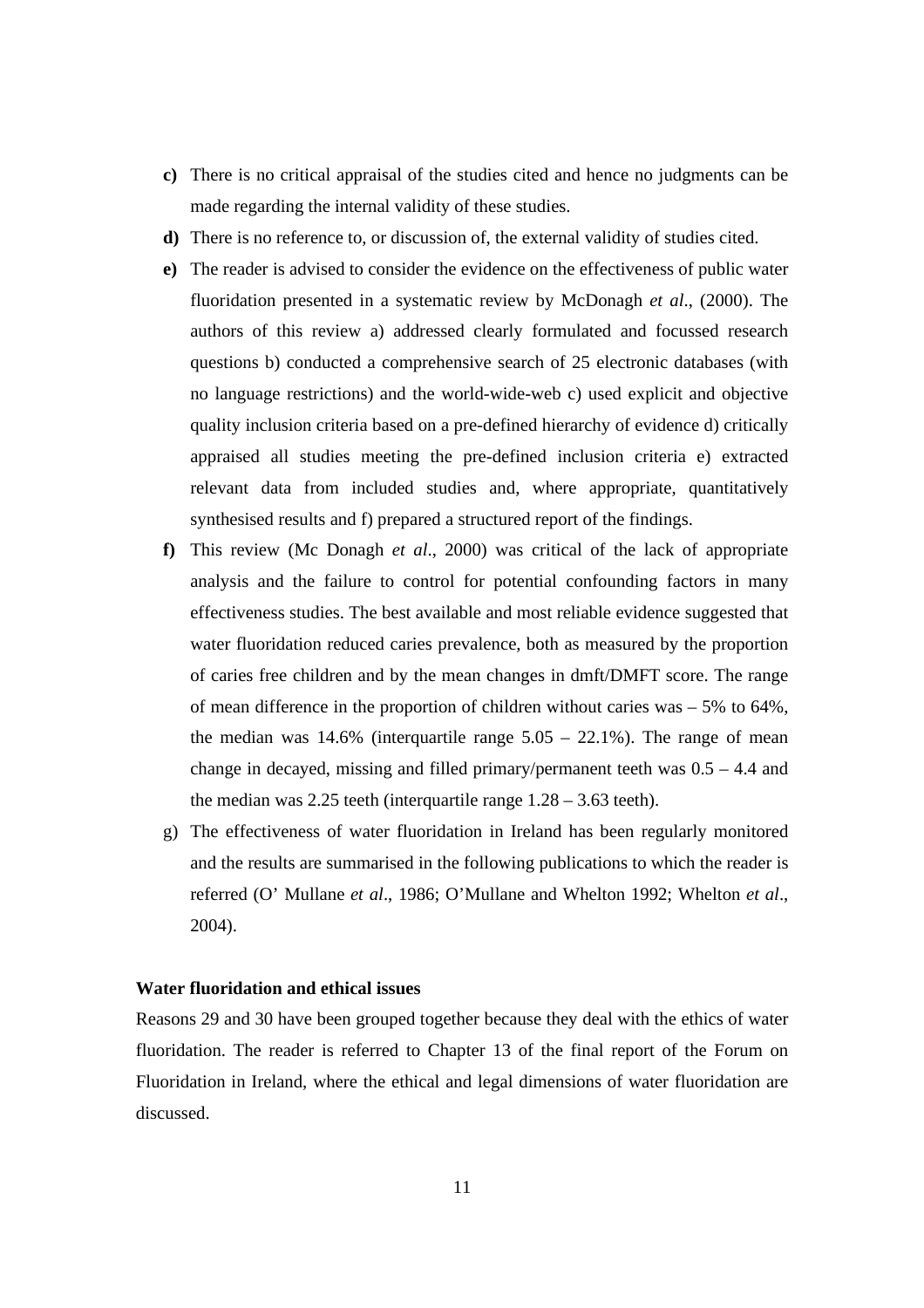#### **Fluorosis and other potential negative effects of water fluoridation**

Reasons 7, 8, 9, 10, 19, 22, 23, 24, 25, 26, 28, 29, 30, 31, 32, 44, 45 have been grouped together because they deal with the risks of water fluoridation. The following points should be noted in relation to these statements:

- a) In assessing the risks of water fluoridation the author of the '*50 Reasons*' document does not address any clearly defined questions or state any objectives.
- **b)** There is no indication of the databases searched or the criteria used to identify and select the studies cited in support of each statement presented above. The absence of explicit inclusion and exclusion criteria allows the author to selectively cite studies that are not representative of the totality of evidence on potential negative effects of public water fluoridation.
- **c)** There is no critical appraisal of the studies cited and hence no judgments can be made regarding the internal validity of these studies.
- **d)** There is no reference to, or discussion of, the external validity of studies cited.
- e) The best available and the most reliable evidence on the benefits and risks of public water fluoridation were addressed in a systematic review by McDonagh *et al*., (2000). Since the publication of this review there has been no other systematic and rigorous review that would alter the findings of this report.
- f) Dental fluorosis was the most widely studied of the negative effects assessed in this review. Eighty-eight studies were included but were rated as being of low quality. As many of the included studies used different indices to assess fluorosis, the percentage prevalence of fluorosis was selected as the outcome of interest. Using this measure all children with some degree of fluorosis were classified as 'fluorosed' as opposed to normal. Although the term 'fluorosis' was used throughout the report, McDonagh *et al*., (2000) noted that some of the indices used to measure fluorosis also measured enamel opacities not caused by fluoride. Hence, the levels of fluorosis described were possibly an overestimation of the true prevalence of fluorosis. A secondary analysis by the reviewers assessed the prevalence of what was termed '*fluorosis of aesthetic concern*.' With both methods of identifying the prevalence of fluorosis, a significant dose-response relationship was identified through a regression analysis. The results suggested a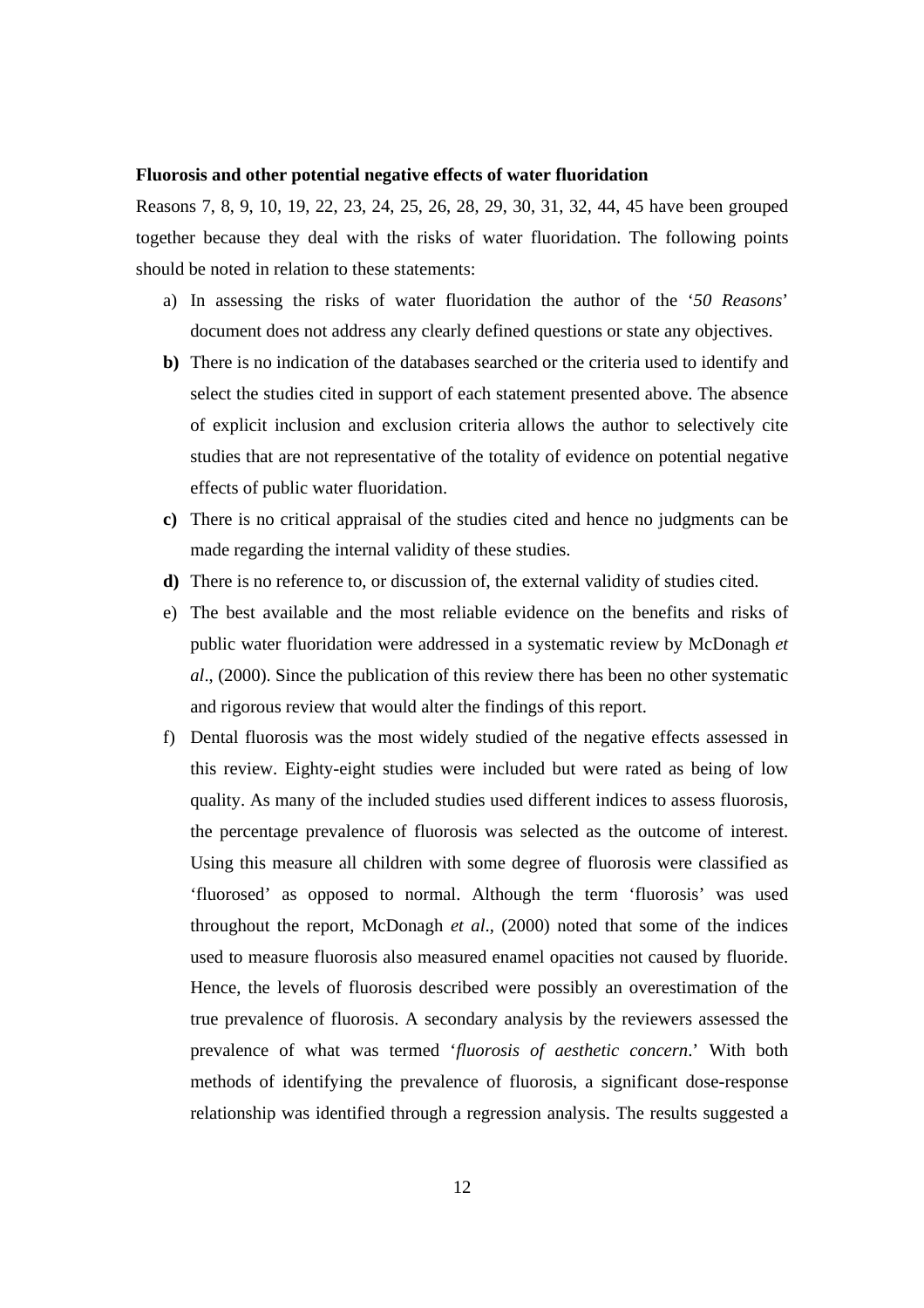strong association between water fluoride concentration and the proportion of the population with dental fluorosis. The prevalence of fluorosis at a water fluoride level of 1.0 ppm was estimated to be 48% (95% confidence interval: 40% to 57%) and for fluorosis of aesthetic concern it was predicted to be 12.5% (95% confidence interval: 7% to 21.5%).

- g) The reader is referred to Chapter 11 of the final report of the Forum on Fluoridation in Ireland, www.fluoridationforum.ie (2002) for a discussion of the prevalence and severity of dental fluorosis in Ireland.
- **h)** The systematic review by McDonagh *et al*., (2000) included 29 studies on the association between bone fractures and bone development problems and water fluoridation. All but one of the studies identified were of evidence level C (low quality and high risk of bias). The evidence on bone fracture was classified into hip fracture and other sites. A forest plot of all the bone studies was produced showing the measures of effect and the 95% confidence intervals for all studies that provided sufficient data to allow calculation. The majority of measures of effect and their confidence intervals were distributed evenly around the line of no effect suggestion no association with water fluoridation. A meta-regression of bone fractures also found no association with water fluoridation. The overall conclusion of the reviewers in relation to this outcome was that '*the best available evidence on the association of water fluoridation and bone fractures (27 of 29 studies evidence level C) show no association'* (McDonagh *et al*., 2000).
- **i)** 26 studies examining the association between water fluoridation and cancer were included in the review. 18 of these were evidence level C, the remainder were identified as level B. Incidence of 'all cause cancer' and associated mortality was considered as an outcome in 10 studies and 22 analyses were made. The findings from the analyses were mixed with small variations on either side of no effect. Seven studies of osteosarcoma, presenting 12 analyses, were included. The overall conclusion of the reviewers in relation to this outcome was that '….*from the research evidence presented no association was detected between water fluoridation and mortality from any cancer, or from bone or thyroid cancers specifically'* (McDonagh *et al*., 2000).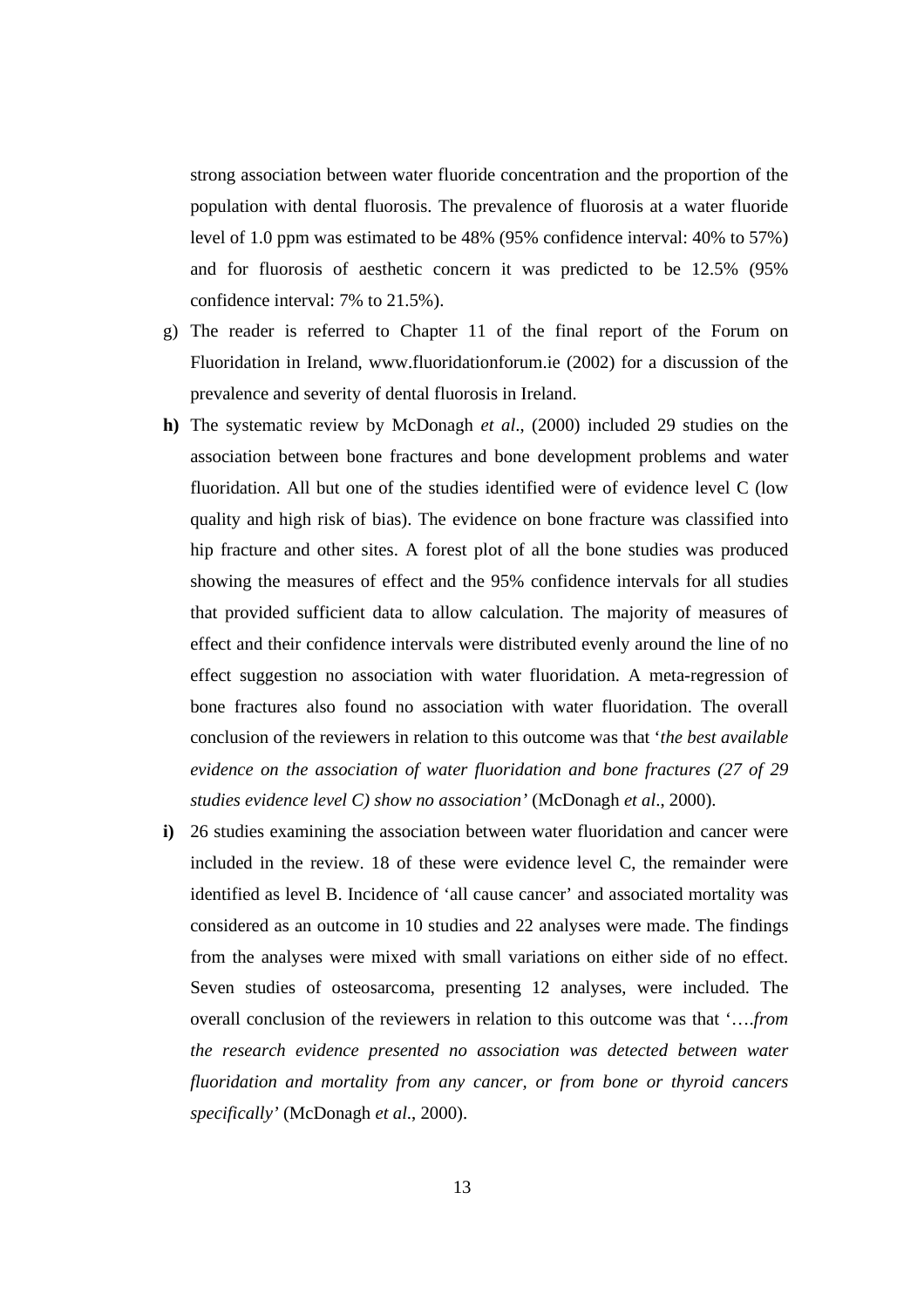- **j)** A total of 33 studies of the association of water fluoridation with other possible negative effects met the inclusion criteria for the review. The range of different outcomes examined included Down syndrome, infant mortality, senile dementia, goitre, congenital malformations, Sudden Infant Death Syndrome and IQ. The quality of all studies was poor and a major weakness of these studies was their lack of control for possible confounding factors. Overall these studies provided insufficient evidence on any particular outcome to reach conclusions.
- k) The review team were surprised at the overall quality of the evidence available and emphasised that further research into the safety and efficacy of water fluoridation should be carried out with an appropriate methodology to improve the quality of the existing evidence base.
- l) Following the publication of this review, a Working Group of the Medical Research Council (MRC) was asked to consider what further research on water fluoridation might be required and what priorities should apply to usefully inform public health policy in this area. Their recommendations are contained in the report "*Water Fluoridation and Health*" (Medical Research Council 2002).
- m) The MRC report identified areas of uncertainty regarding the balance of benefits and risks of water fluoridation, and made recommendations for research to address these uncertainties.
- n) Research was specifically recommended to determine the prevalence of dental fluorosis in fluoridated and non-fluoridated communities and to establish the public's perception of fluorosis.
- o) Further studies were recommended to look at appropriate measures of social inequalities related to water fluoridation, dental caries and fluorosis, taking into account important factors such as use of fluoridated toothpaste and dietary sugar ingestion.
- p) Further studies were recommended on the effectiveness of water fluoridation in populations with higher levels of dental caries. The MRC noted that further information is needed on the impact of water fluoridation on recurrent caries and root caries (controlling for potential confounders) and on the impact of fluoridation on quality of life and economic indices.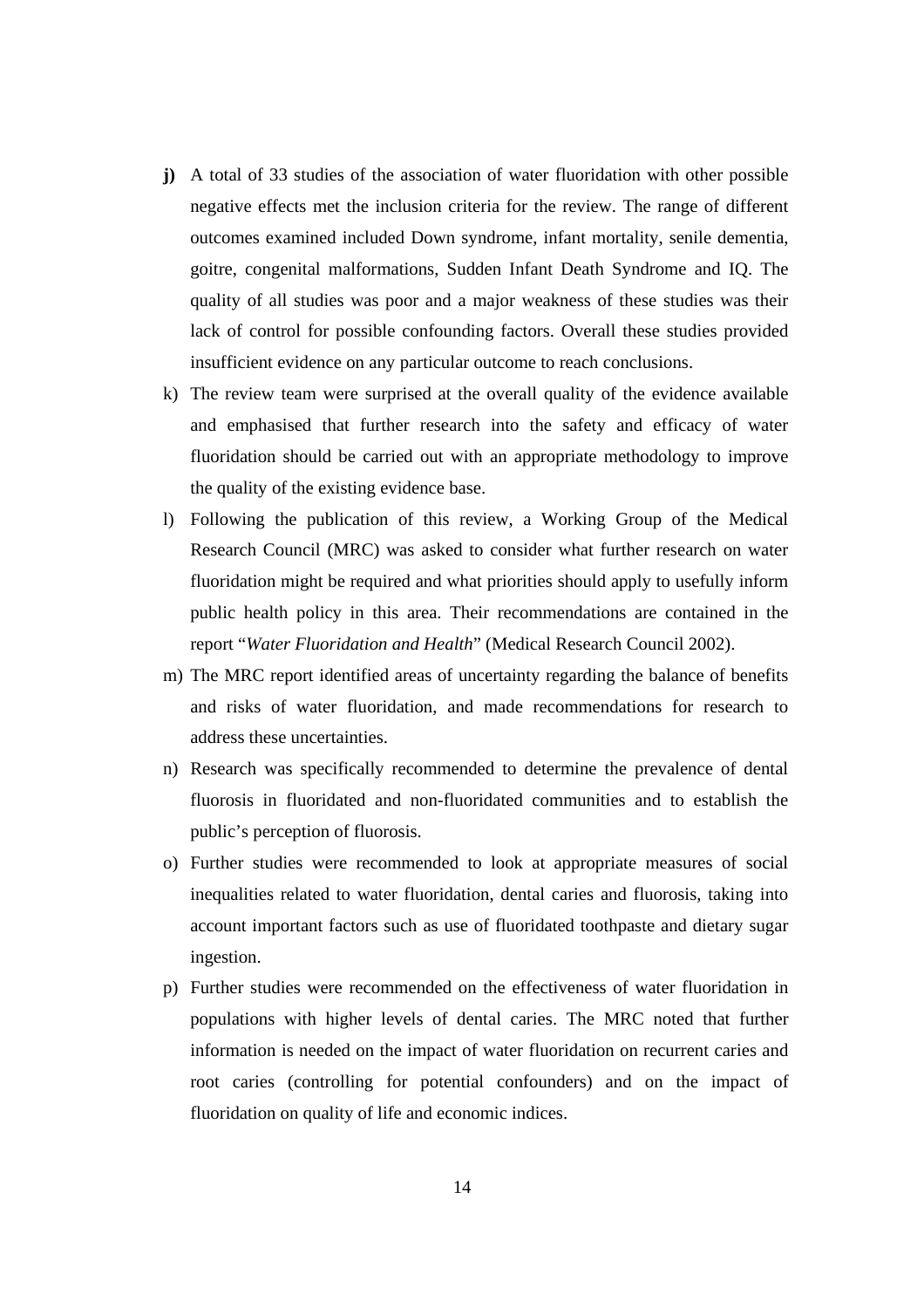- q) Studies were recommended to investigate the bioavailability and absorption of fluoride from naturally fluoridated and artificially fluoridated drinking water, looking also at the impact of water hardness.
- r) The MRC recommended that further attempts should be made to calculate lifetime intakes of fluoride, using both urinary and ingestion data, and to determine the relative contribution of fluoride in artificially fluoridated water to total fluoride intake.
- s) The MRC noted that continuing information is needed on trends in fluoride exposure resulting from changes in the use of discretionary fluorides (*e.g*. toothpaste use by infants).
- t) The MRC noted that additional health outcomes suggested by some to be associated with fluoride ingestion included effects on the immune system, reproductive and developmental (birth) defects, and effects on the kidney and gastrointestinal tract. Other concerns related to the chemicals added during the fluoridation process, and to indirect effects such as increased leaching of lead from pipes and aluminium from cooking utensils and altered uptake or toxicity of these substances. The MRC noted that there was no evidence for any significant health effects of this type and no specific research was recommended, although it was considered appropriate to keep the area under review.
- u) Recommendations on future research in Ireland have been made in the report of the Forum on Fluoridation in Ireland www.fluoridationforum.ie (2002) to which the reader is referred.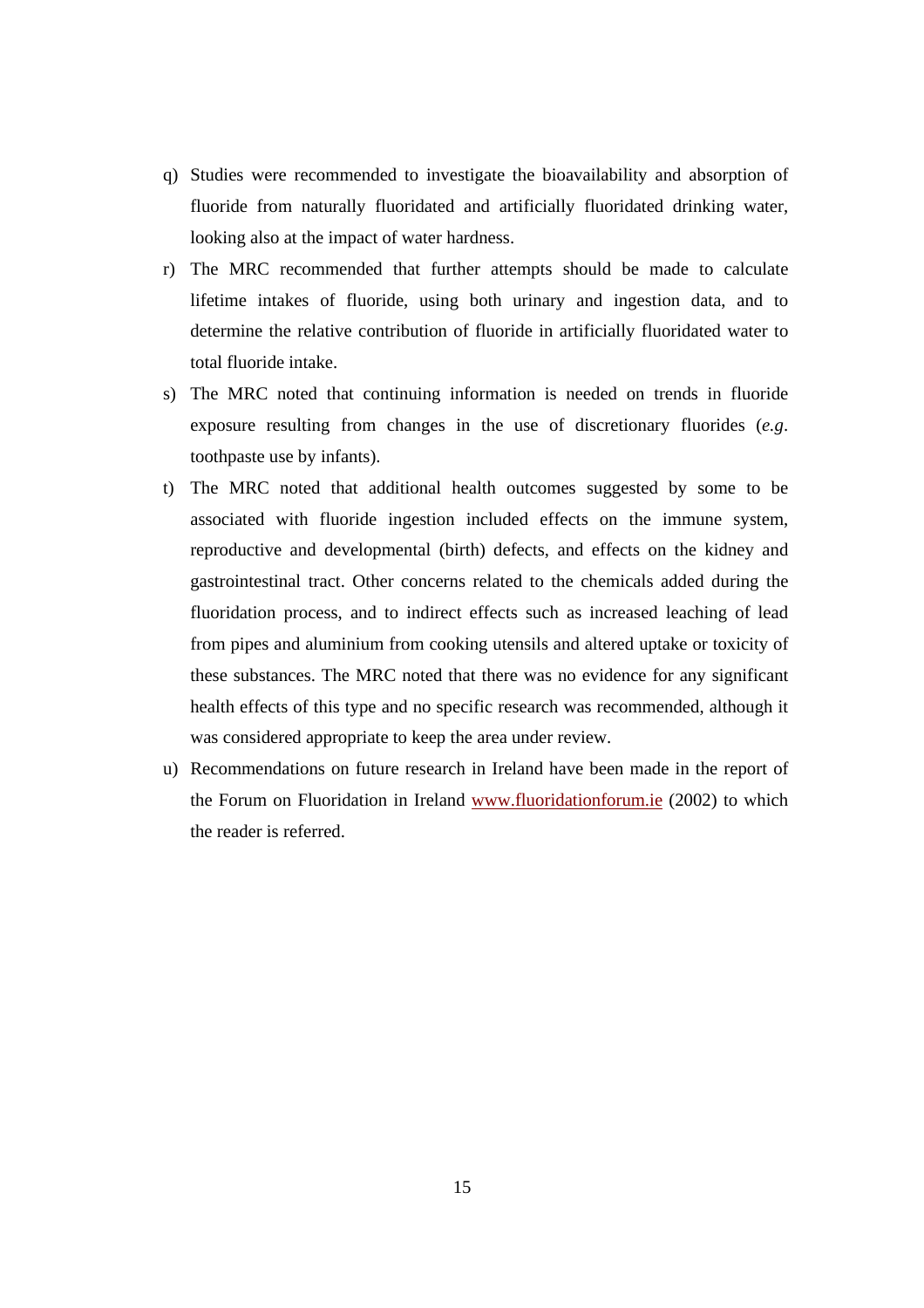### **Concluding remarks**

The author of the '*50 Reasons*' document has stated (in one of the many versions of the '50 Reasons' document) that "*the '50 Reasons' offered in this article for opposing fluoridation are based on a thorough review of the scientific literature as regards both the risks and benefits of being exposed to the fluoride ion.*" However, as already noted, the '*50 Reasons*' document fails to conform to any generally accepted principles for assembling, evaluating and interpreting medical research. There is no explicit statement of the questions being addressed; no systematic search for pertinent research; no use of *a priori* selection criteria to separate relevant from irrelevant research; no critical appraisal of studies to determine their validity and no integration of evidence based on sources of evidence, research design, direction and magnitude of clinical outcomes, coherence and precision. No conclusions can or should be drawn from this poor quality document.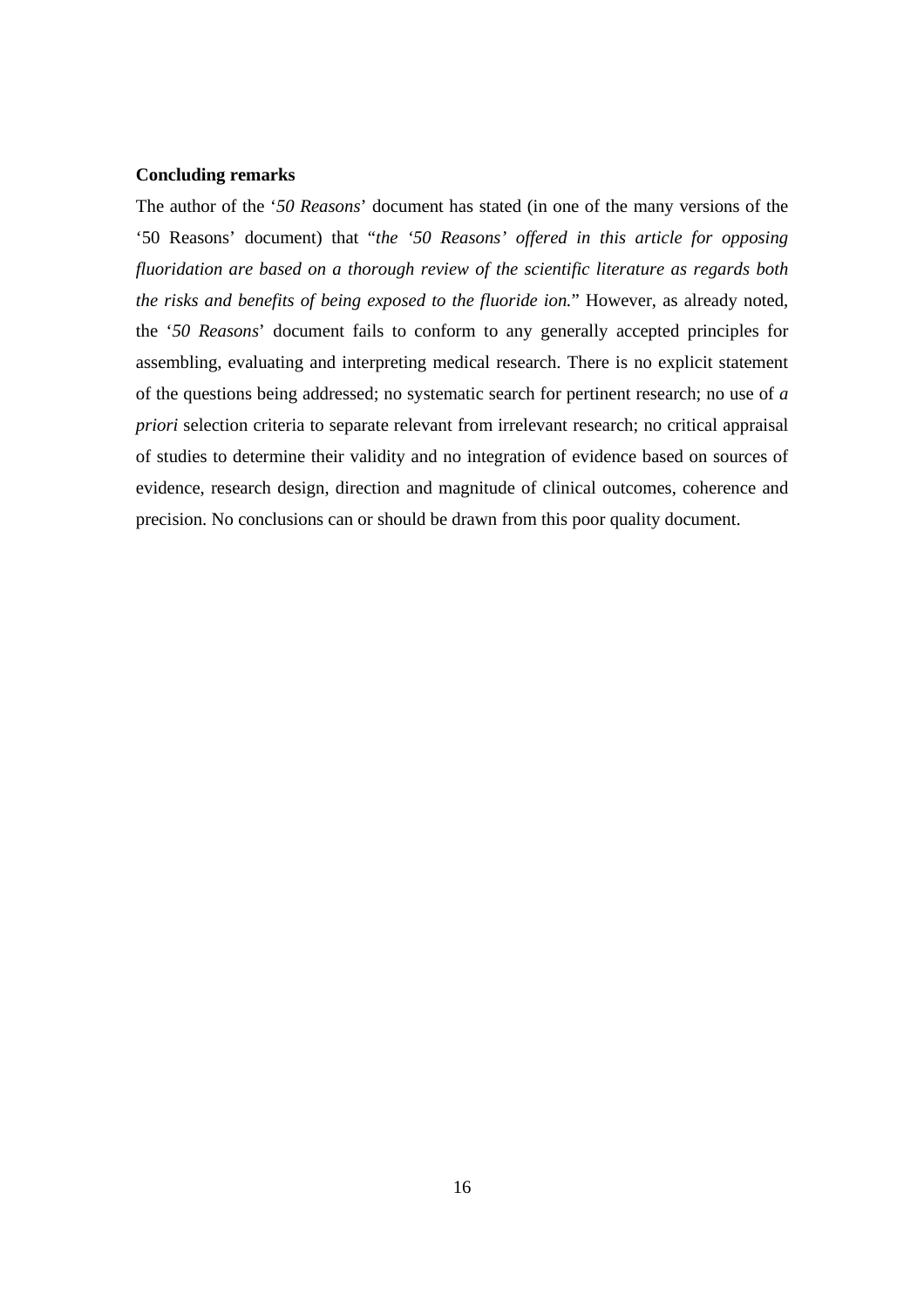#### **References:**

Byrne D. (2000). Address on the precautionary principle in the domain of human health and food safety. The Economist Conferences, Paris 9<sup>th</sup> November 2000.

Commission of the European Communities (2000). Communication from the Commission on the precautionary principle. Brussels 02/02/2000. COM(2000) 1

Department of Health and Children (2002) Forum on Fluoridation – Ireland. Dublin: The Stationary Office. Available on the World Wide Web at: www.fluoridationforum.ie

Friel S, MacGabhainn S, Kelleher C. The National Health and Lifestyle Surveys: (SLAN and HBSC): Centre for Health Promotion Studies, National University of Ireland, Galway, 2003.

Friel S, MacGaghainn S, Kelleher C. The National Health and Lifestyle Surveys: (SLAN and HBSC): Centre for Health Promotion Studies, National University of Ireland, Galway, 1999.

Institute of Medicine (1997). Dietary reference intakes for calcium, phosphorous, magnesium, vitamin D and fluoride. Standing Committee on the Scientific Evaluation of Dietary Reference Intakes, Food and Nutrition Board, Institute of Medicine, National Academy of Sciences.

Marinho VCC, Higgins JPT, Logan S, Sheiham A. (2004a). Fluoride mouthrinses for preventing dental caries in children and adolescents (Cochrane Review). In: The Cochrane Library, Issue 3, 2004. Chichester, UK: John Wiley & Sons Ltd.

Marinho VCC, Higgins JPT, Logan S, Sheiham A. (2004b). Fluoride gels for preventing dental caries in children and adolescents (Cochrane Review). In: The Cochrane Library, Issue 3, 2004. Chichester, UK: John Wiley & Sons Ltd.

Marinho VCC, Higgins JPT, Logan S, Sheiham A. (2004c). Fluoride varnishes for preventing dental caries in children and adolescents (Cochrane Review). In: The Cochrane Library, Issue 3, 2004. Chichester, UK: John Wiley & Sons Ltd.

Marinho VCC, Higgins JPT, Logan S, Sheiham A. (2004d). Fluoride toothpastes for preventing dental caries in children and adolescents (Cochrane Review). In: The Cochrane Library, Issue 3, 2004. Chichester, UK: John Wiley & Sons Ltd.

Marinho VCC, Higgins JPT, Sheiham A, Logan S. (2004e). One topical fluoride (toothpastes, or mouthrinses, or gels, or varnishes) versus another for preventing dental caries in children and adolescents (Cochrane Review). In: The Cochrane Library, Issue 3, 2004. Chichester, UK: John Wiley & Sons Ltd.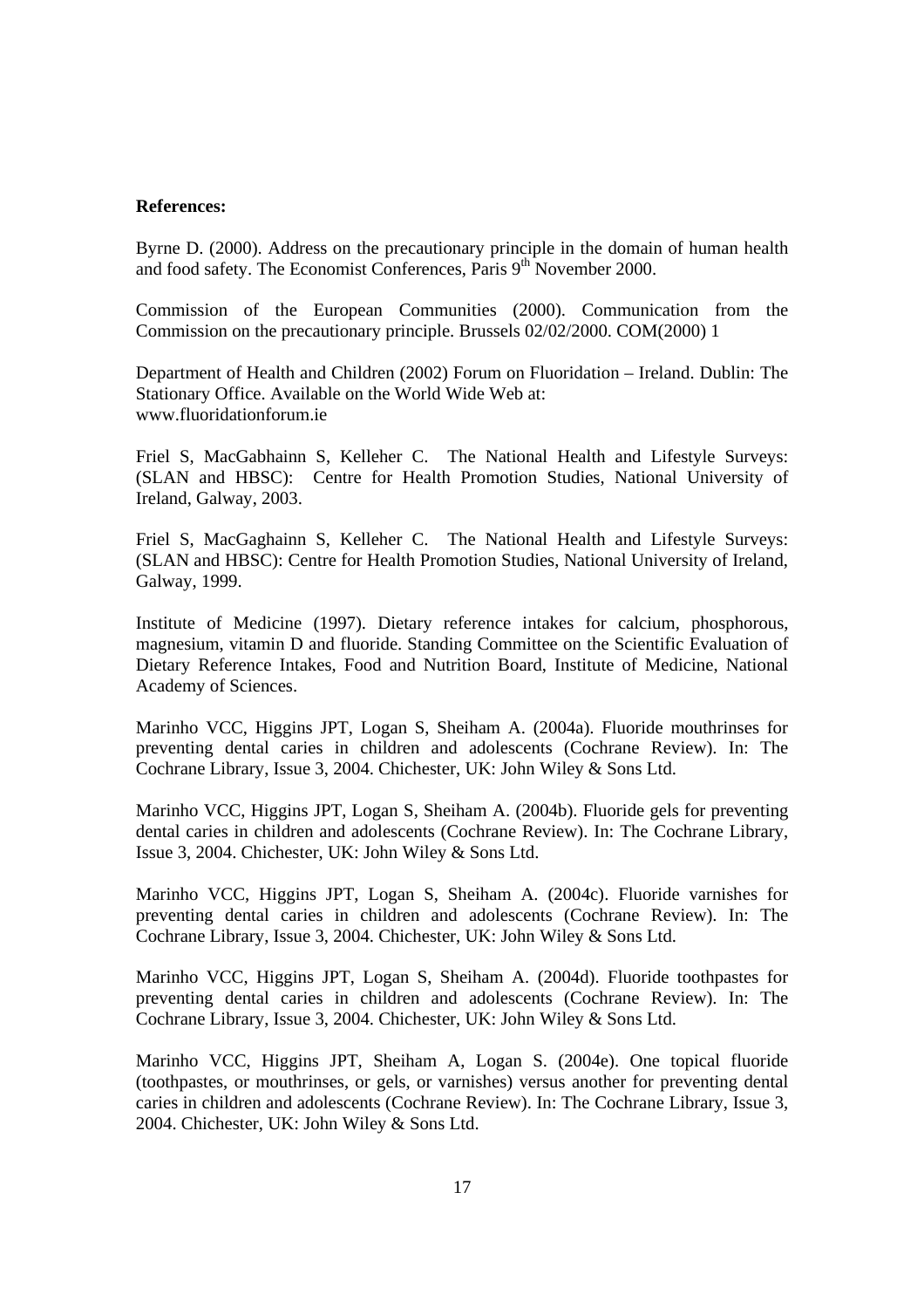Marinho VCC, Higgins JPT, Sheiham A, Logan S. (2004f). Combinations of topical fluoride (toothpastes, or mouthrinses, or gels, or varnishes) versus single topical fluoride for preventing dental caries in children and adolescents (Cochrane Review). In: The Cochrane Library, Issue 3, 2004. Chichester, UK: John Wiley & Sons Ltd.

McDonagh, M.S., Whiting, P.F., Wilson, P.M., Sutton, A.J., Chesnutt, I., Cooper, J., Misso, K., Bradley, M., Treasure, E., Kleijnen, J. (2000) A Systematic Review of Public Water Fluoridation. NHS Centre for Reviews and Dissemination, University of York (Report No. 18).

Medical Research Council, (2002). Water fluoridation and health. A Medical Research Council working group report. London: Medical Research Council.

O' Mullane D, Clarkson J, Holland T, O'Hickey S, Whelton H. (1986). Children's dental health in Ireland 1984. Dublin: The Stationary Office.

O'Mullane D, Whelton H. (1992). Oral Health of Irish Adults 1989-1990. Dublin: The Stationary Office.

Pound P, Ebrahim S, Sandercock P, Bracken MN, Roberts I. (2004). Where is the evidence that animal research benefits humans? *British Medical Journal*; 328: 514 – 517.

Whelton H, Crowley E, O'Mullane D, Donaldson M, Kelleher V, Cronin M. (2004). Dental caries and enamel fluorosis among the fluoridated and non-fluoridated populations in the Republic of Ireland in 2002. Community Dental Health, 21: 37-44.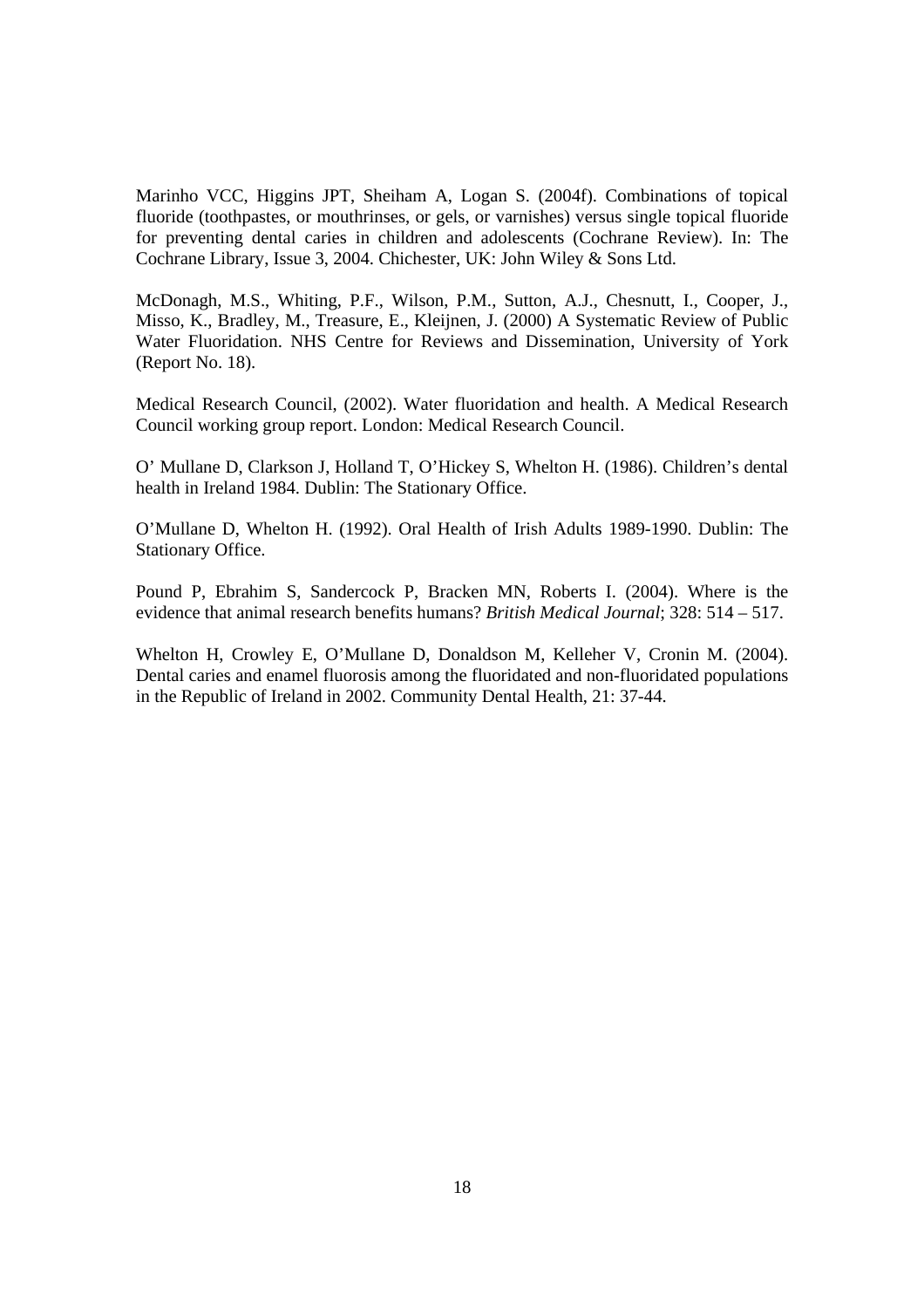The following additional information is provided to complement the document "*A critical appraisal of, and commentary on, 50 Reasons to oppose fluoridation.*"

# **Laboratory and animal experiments – statements 12, 13, 14, 15, 17, 18, 20, 21, 27).**

*The following points should be noted in relation to some of the assertions made in the statements listed above:*

- Emsley *et al*., (1981) (cited in the '*50 Reasons*' document) review amide-fluoride systems. The authors conclude that the assertion that fluoride causes genetic damage, birth defects and cancer cannot be established from the chemistry of the ion, which they say is stable in aqueous solution. Emsley *et al.,* (1981) also report that fluoride is an essential element in low concentrations for various chemical reactions including an intermediate step in reactions involving amides.
- Many nutrients and chemicals are known to alter enzyme activity. Observations of such interactions in test tube studies provide a very low level of evidence in themselves and cannot be extrapolated to the real-life interactions in living tissue. As McDonagh *et al*., (2000) have commented "*exposure in in vitro (laboratory studies) is very different to those in vivo (real life situations). In cell culture experiments cells are exposed directly to a fluoride solution containing highly reactive unbound ions. This is very different to exposure in the body*…" On the question of toxicology studies McDonagh *et al*., (2000) note that "*the history of health technology development shows that there have been numerous new interventions that were promising (or harmful) in animal and laboratory studies that turned out to be ineffective (or safe) when tested in humans. One example would be the drug omeprazole (Losec) which caused gastric tumours in preclinical animal studies. However, such tumours have not been documented in humans, even in patients with conditions that require continuous treatment for many years. In general, when human data are available, animal or laboratory data provide far less reliable estimates of effect and, as such, do not bear significant weight on decisions about interventions*."
- Lepo *et al.*, (2000) reviewed the fluoride literature to assist the understanding of the potential environmental and human health impacts of fluoridation of water. The authors noted that in *in vitro* laboratory experiments the concentration of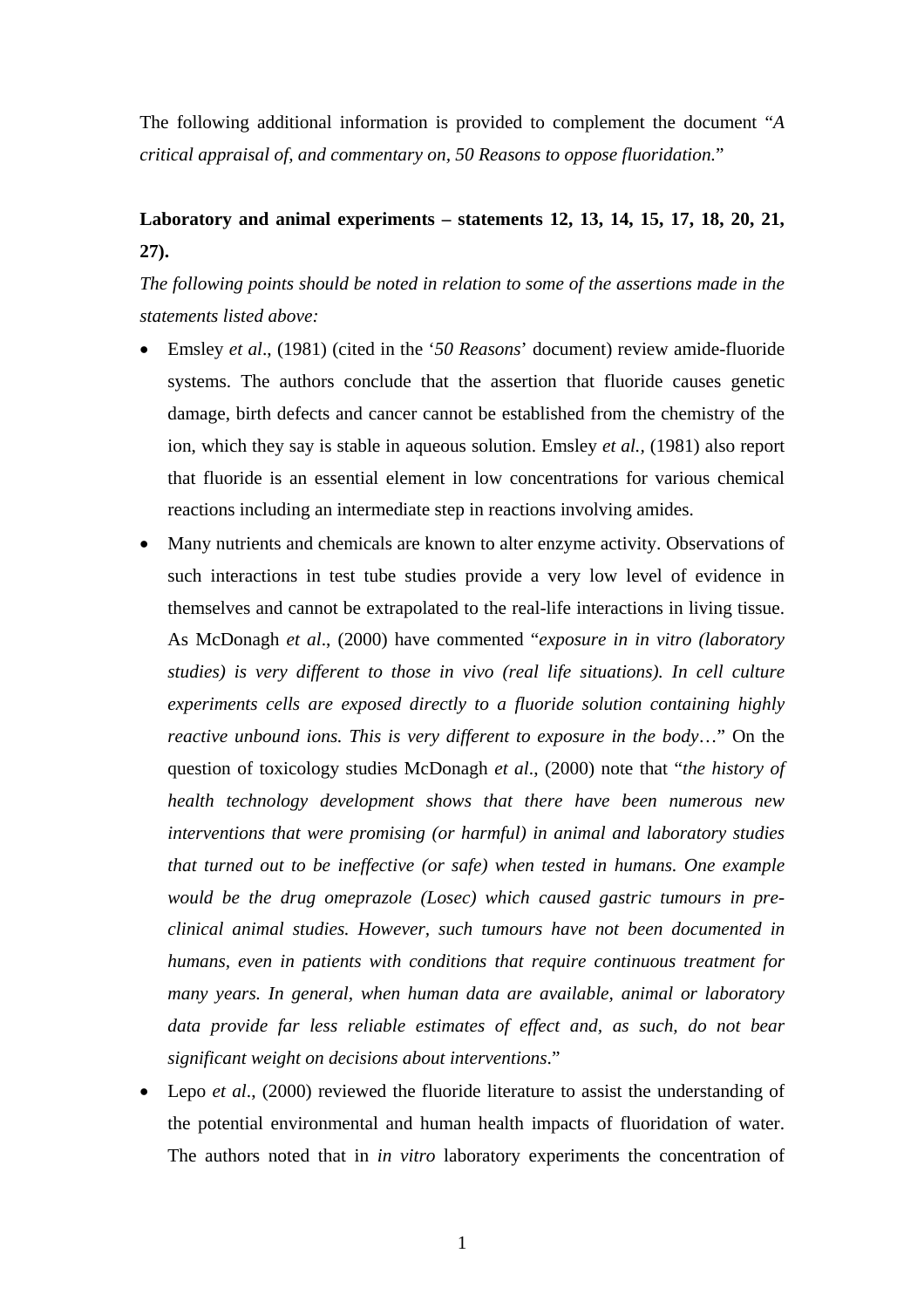fluoride at which enzyme inhibition occurs is quite often of the order of 100 to 1,000 times greater than the concentration at which inhibition occurs in humans and such experimental inhibition is not physiologically meaningful. Normal fluoride soft-tissue levels are in the micromolar range whereas enzyme inhibition typically requires millimolar concentrations.

- The DHSS report (1991) on the benefits and risks of fluoride (cited in the '*50 Reasons*' document) includes the following text in relation to the mutagenicity of fluoride: "*the most consistent finding is that fluoride has not been shown to be mutagenic in standard tests in bacteria (Ames Test)*" (DHSS 1991).
- A report by Jackson *et al*., (2002) "*Chemistry and Bioavailability Aspects of Fluoride in drinking Water*" discusses the chemistry of water fluoridation, possible interactions between fluoride and other elements in water and any effects on bioavailability. The authors conclude that the effect of major cations (positively charged ions) calcium and magnesium and sodium on the bioavailability of fluoride is very small.
- Jackson *et al*., (2002) also reported that fluoride at a concentration of 1mg/l has essentially no interaction with other chemical species in water and negligible impact on corrosivity of water through the distribution system.
- Two studies were conducted by Jackson *et al*., (1997) to assess the potential for adverse physiologic and genotoxic effects of long-term fluoride ingestion in adults residing in three communities with varying water fluoride levels (0.2 ppm, 1.0 ppm, and 4.0 ppm). All were long-time ( $\geq$  30 years) residents of their respective communities. The investigation provided evidence that the long-term ingestion of water containing 0.2 ppm, 1.0 pmm or 4.0 ppm fluoride did not have any clinically important physiologic or genotoxic effects in healthy adults.
- Kaminsky *et al*., (1990) have also concluded that there is no evidence that fluoride is genotoxic except in some *in vitro* assays at cyotoxic concentrations.
- The study by Mihashi and Tsutsui (1996) (cited in the '*50 Reasons*' document) involved treating Rat Vertebral Body-Derived cells (RVBd) with sodium fluoride at 0.5-2.0 mM for 24 hours.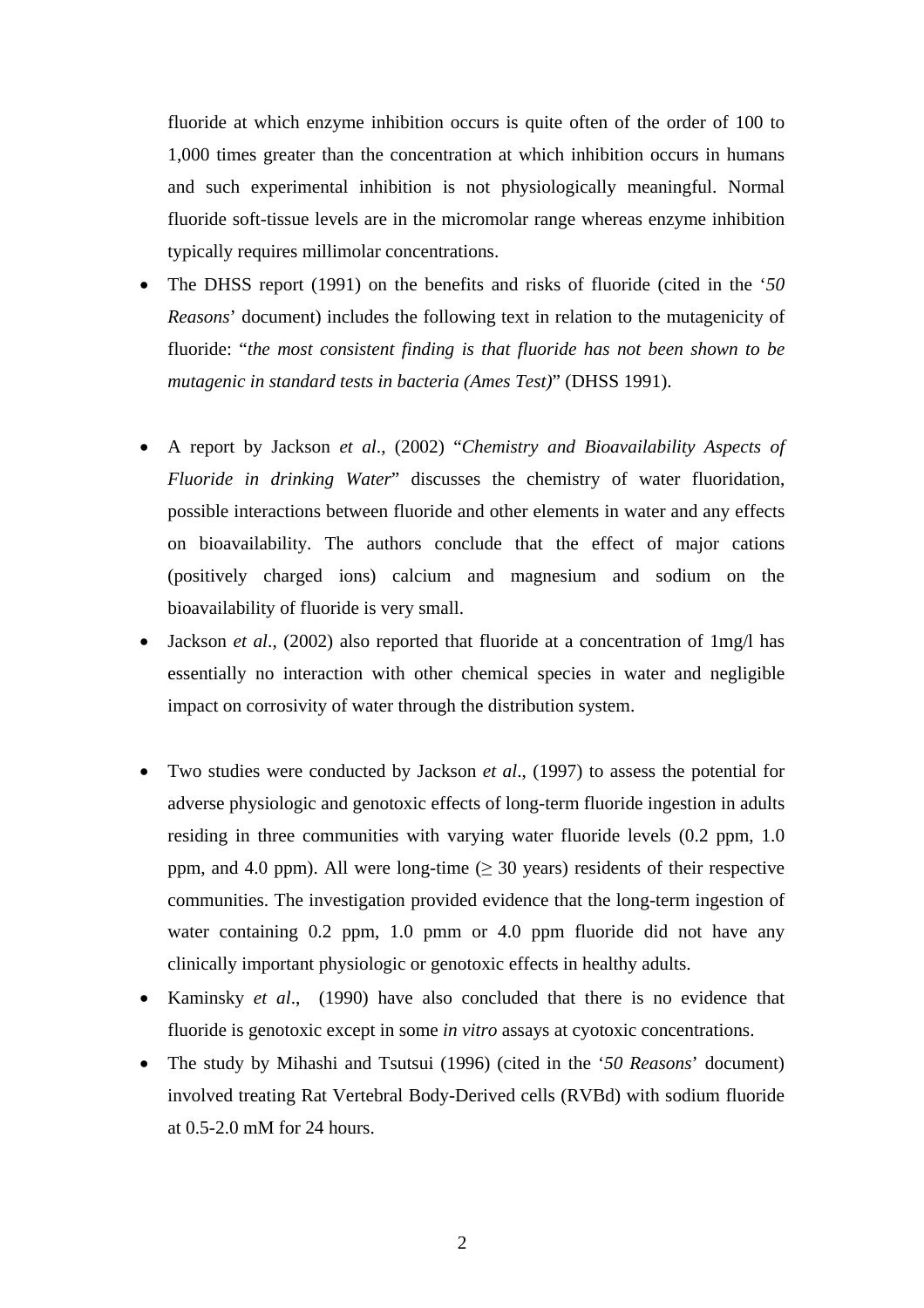- In the study by Freni (1994) (cited in the '*50 Reasons*' document) the water was fluoridated to 3 ppm or more which is considerably higher than the optimum level recommended for water fluoridation. This study also compared county birth data with county fluoride levels and attempted to show an association between high fluoride levels in drinking water and lower birth rates (Freni 1994). The study used population means rather than data on individual women. Whether or not the fluoride effect on the fertility rate found at the county level also applies to individual women was not investigated. Population data does not adjust for confounding factors such as age of the subjects. The potential influence of confounding factors must also be considered. A large variation exists in this age range, which more than likely had a large influence on the findings of the study.
- In the study conducted by Chinoy *et al*., (1994) (cited in the '*50 Reasons*' document) the effects of 25, 50 and 250 mM sodium fluoride on human spermatozoa was investigated *in vitro* at intervals of 5, 10 and 20 minutes. It was reported that sodium fluoride did not affect the extracellular pH of the sperm "*except that a slight acidification was caused by the 250mM dose only*". The doses of fluoride administered to the human spermatozoa were much higher than that provided by public water fluoridation. They were also administered *in vitro* which makes it more difficult to correlate the findings to the *in vivo* situation.
- A Working Group appointed by the Medical Research Council (2002) did not consider that the available evidence supported claims that fluoridated water affects the reproductive system and consequently they did not recommend any further research in this area, noting, "*the plausibility of fluoride affecting the reproductive capacity of humans at the intakes experienced from fluoridated drinking water is low*".
- Alzheimer's disease is a degenerative condition resulting in dementia, occurring mainly in the elderly. Aluminium has been suggested as a possible cause of, or risk factor for, Alzheimer's disease due to its presence in the brain tissue of Alzheimer's disease patients (specifically beta-amyloid plaques and neurofibrillary tangles). The proposed link between dietary aluminium intake and Alzheimer's disease is still the subject of considerable debate. If absorption of aluminium is reduced by ingestion of fluoride, this condition should be less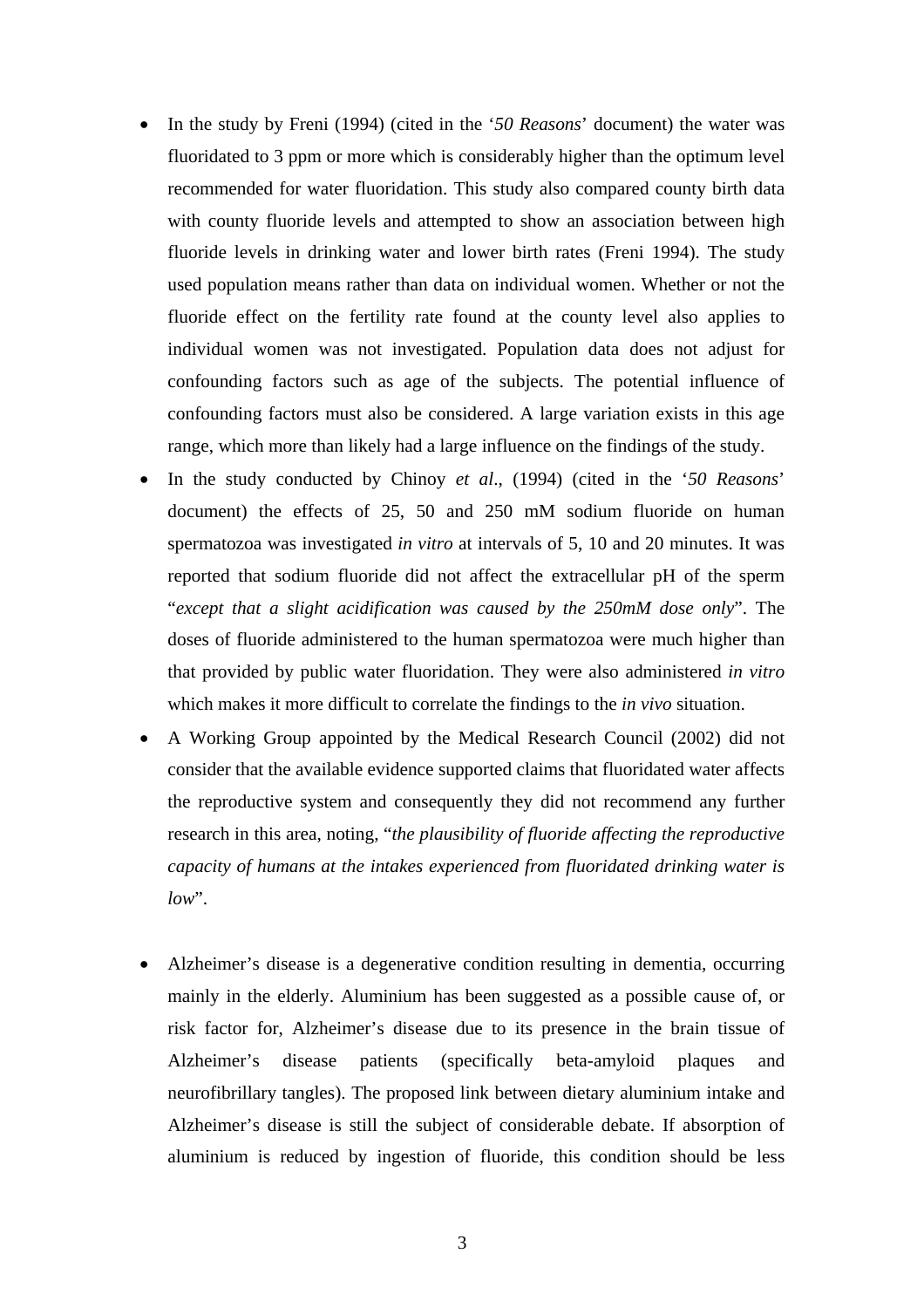common in communities with fluoridated drinking water (Foster, 1993; Kraus and Forbes, 1992). The Medical Research Council (2002) note that "*the possible link between aluminium uptake and Alzheimer's disease is by no means established*."

- A number of areas addressed in the paper by Struneka and Patocka (1999) (cited in the '*50 Reasons*' document) are widely accepted as aluminium toxicity e.g. aluminium related bone disease, dialysis encephalopathy and microcytic anaemia. However, these elevated levels of aluminium only occurred in patients on dialysis (either from dialysis fluid or because of aluminium containing phosphate binders).
- In the study by Mullinex *et al*., (1995) (cited in the '*50 Reasons*' document) rats were fed fluoride at levels up to 125 times greater than that found in optimally fluoridated water. The study attempted to demonstrate that rats fed extremely high levels of fluoride (75 ppm to 125 ppm in drinking water) showed behaviourspecific changes related to cognitive deficits. In addition, the experiment also studied the offspring of rats who were injected two to three times a day with fluoride during their pregnancies in an effort to show that prenatal exposure resulted in hyperactivity in male offspring. The external validity of these findings are highly questionable due to the doses administered and the fact that the body weight and gastrointestinal systems of rats are not directly comparable with those of humans.
- Two reviewers (Ross and Daston 1995) of the study by Mullinex *et al*., (1995) have suggested that the observations made can be readily explained by mechanisms that do not involve neurotoxicity. They found inadequacies in experimental design that may have led to invalid conclusions. For example, the results of the experiment were not confirmed by the use of control groups which are an essential feature of test validation and experimental design. In summary the scientists stated, "*we do not believe the study by Mullenix et al. 1995 can be interpreted in any way as indicating the potential for NaF (sodium fluoride) to be a neurotoxicant*." Another reviewer (Whitford 1996) has noted that "*it seems more likely that the unusually high brain fluoride concentrations reported in Mullenix et al. were the result of some analytical error*."
- Information on fluoride and the pineal gland is limited and further targeted research may be warranted (Luke 2001). The Medical Research Council (2002)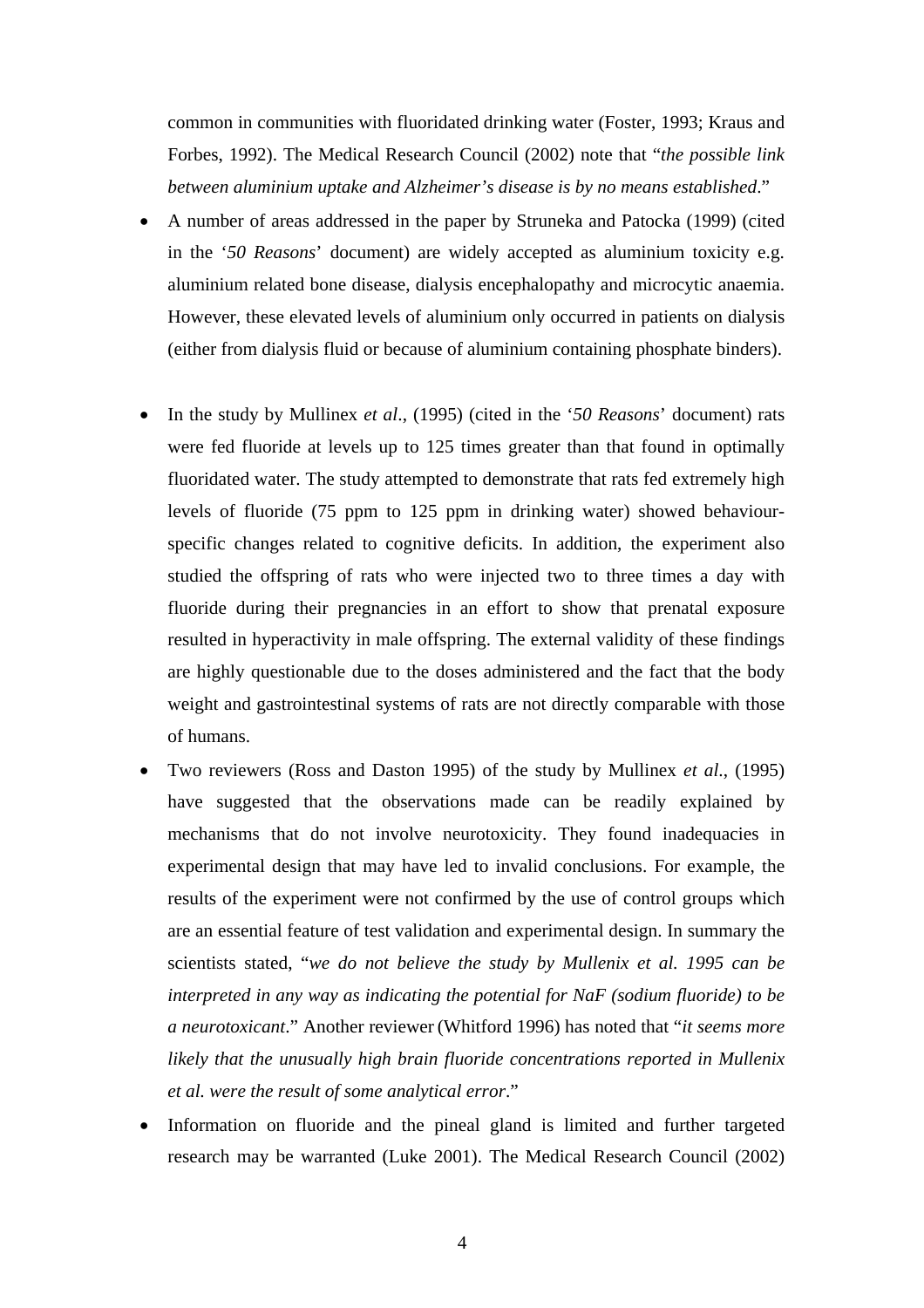has concluded that such research " *is presently of low priority unless and until critical literature reviews are undertaken that demonstrate specific research needs*."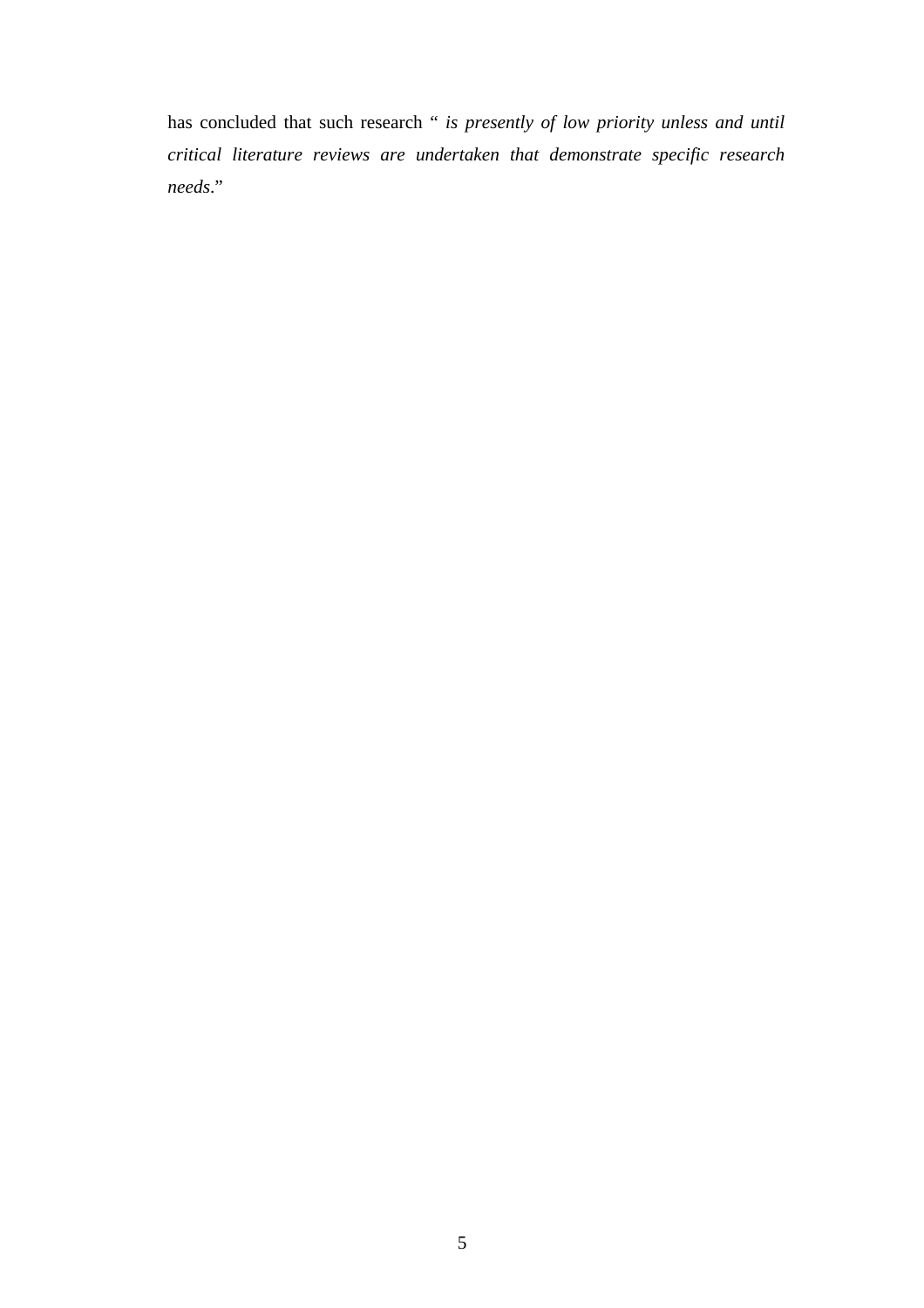**Unsupported statements/assertions – statements 1, 11, 16, 33, 34, 36, 37, 40, 41, 42, 43, 46, 47, 48, 49, 50** (NOTE: these statements have no supporting references to peer reviewed biomedical literature and/or represent opinions expressed by the author or the opinions of others with no references to the peer reviewed biomedical literature and/or contain references to the administration or organization of regulatory agencies in United States and/or refer to the history or sociology of the debate over water fluoridation in the United States).

*The following points should be noted in relation to some of the assertions made in the statements listed above:*

- Several large community-based epidemiological studies found no increased renal disease associated with long-term exposure to drinking water with fluoride concentrations of up to 8mg/l (DHSS 1991, NRC 1993).
- Urbansky and Schock (2000) investigated possible complexation of lead by fluoride and hexafluorosilicate and found that the lead fluoride complexes accounted for less than 1% of the total dissolved lead. They concluded that "*no credible evidence exists to show that water fluoridation, at a concentration of 1mg/l fluoride, has any quantitative effects on the solubility, bioavailability, bioaccumulation or reactivity of lead or lead compounds*". The authors also reported that fluoride at a concentration of 1mg/l will have essentially no interaction with other chemical species in water and negligible impact on corrosivity of water towards the distribution system. The Medical Research Council (2002) note that aluminium and fluoride are mutually antagonistic in competing for absorption in the gut. Therefore, the more fluoride in the diet, the less aluminium is absorbed. At the same time, ingestion of aluminium counteracts dental fluorosis, reducing fluoride stores in teeth and bones. This effect has been demonstrated in experimental animals and humans (Foster, 1993; quoting Navia 1970). The authors of the report thus concluded that "*fluoride will reduce rather than increase any toxic potential from aluminium in food or water*".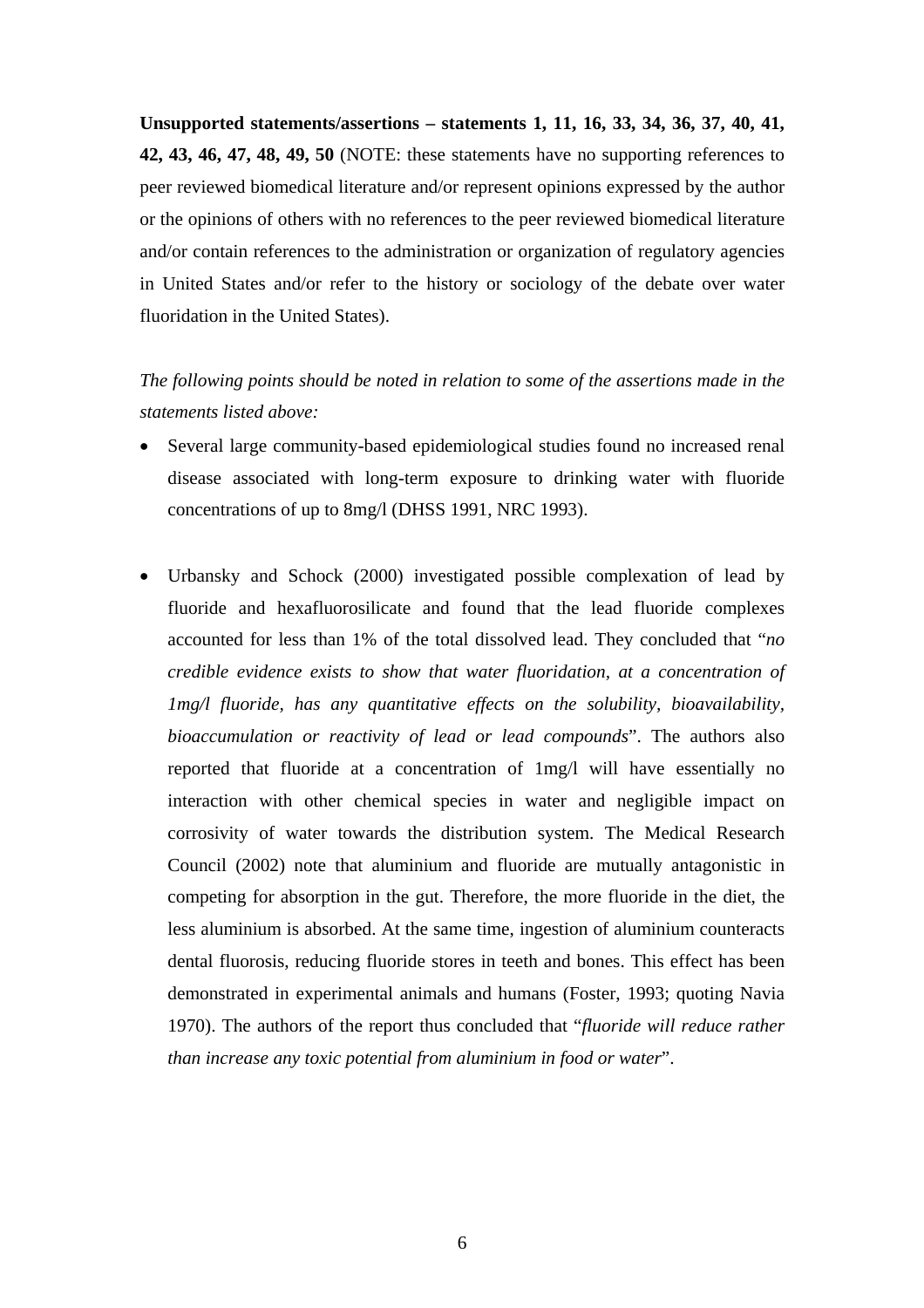- Buzalef *et al*., (2001) note that factors such as malnutrition (Rugg-Gunn *et al*., 1997), altitude or renal dysfunction can produce enamel changes that resemble enamel fluorosis even in the absence of significant exposure to fluoride.
- The Oral Health in America 2000 proposals (cited in the '*50 Reasons*' document) highlight the social impact of dental disease in children and note that pain and suffering due to untreated dental disease can lead to disruption of family life, and problems in eating, speaking and enjoyment of social or school activities.
- One of the objectives of the York systematic review on water fluoridation (McDonagh *et al*., 2000) was to examine whether water fluoridation results in a reduction of caries across social groups and between geographical locations, bringing equity. No longitudinal studies were found by the York review to address this issue. It was thus decided to include cross-sectional studies only from the U.K as it would be difficult to compare measures of social class from different countries. The authors reported that some evidence exists that water fluoridation reduces the inequalities in dental health across social classes in 5- and 12-yearolds, using the dmft/DMFT outcome measure. This effect was not seen in the proportion of caries-free children among 5-year-olds. The small quantity of studies, differences between these studies and their low quality rating suggests caution in interpreting these results (McDonagh *et al*., 2000).
- The data contained in the Children's Oral Health in Ireland Report 2002 (Whelton *et al*., 2004) generally supports the published literature, which asserts that the oral health of the less well off is worse than that of the rest of the population. In this report, possession of a medical card was used as a surrogate for disadvantage in the Republic Of Ireland. For the vast majority of the age groups in the study, ownership of a medical card by the parents or guardians is an indication of low income. The mean number of decayed (visual and cavitated), missing and filled teeth (vdmft, primary teeth 5-year-olds; VDMFT, permanent teeth 8-, 12- and 15 year-olds) among child and adolescent dependents of medical card holders in the Republic of Ireland as a whole was 1.9 in full-fluoridated areas. For the less deprived, dependents of non-medical card holders the vdmft/VDMFT was 1.1 in full-fluoridated areas. In non-fluoridated areas, the vdmft/VDMFT for child and adolescent dependents of medical card holders was 2.6 and for dependents of nonmedical card holders in non-fluoridated areas, it was 2.1. Child and adolescent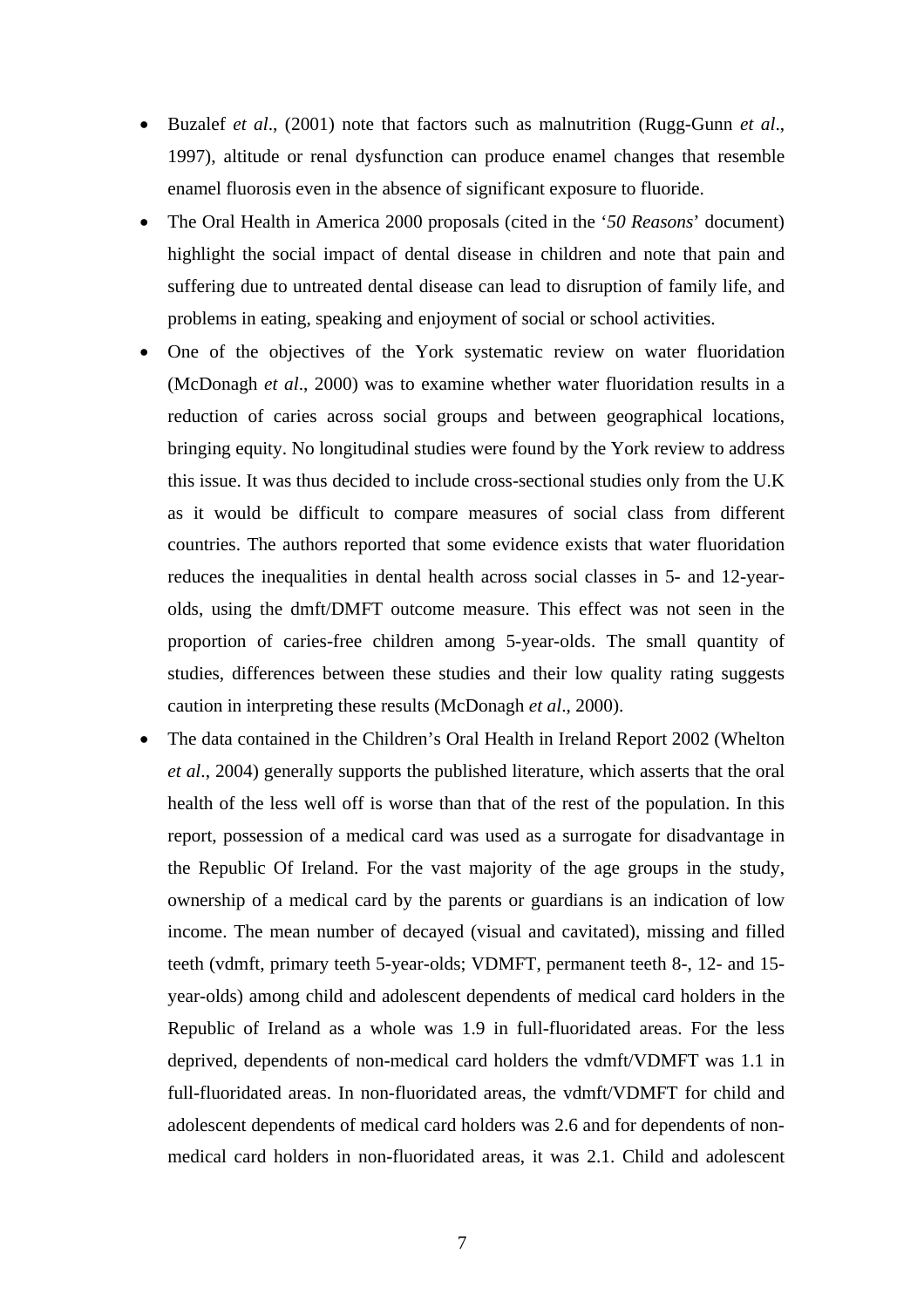dependents of medical card holders in full-fluoridated areas have a vdmft/VDMFT of 1.9 versus 2.6 in non-fluoridated areas.

- The preliminary results of the National Survey of Children's Oral Health 2002 (Whelton et al 2004) were published in 2004. The decay experience (DMFT) among 12-year-olds in the fluoridated Republic of Ireland (RoI) was 1.1 compared to 1.3 in non-fluoridated communities in the Republic and 1.5 in the nonfluoridated communities of Northern Ireland (NI). For 15-year-olds, the DMFT was 2.1 in the fluoridated communities of RoI, 3.2 in the non-fluoridated communities of the RoI and 3.6 in the non-fluoridated communities of NI. 23% of 8-year-olds and 39% of 15-year-olds have enamel fluorosis in the RoI.
- Fluoride levels in Irish public water supplies are very closely monitored on daily, monthly and quarterly examinations. A sensitive method for monitoring the total amount of fluoride ingested or absorbed is to monitor the levels of enamel fluorosis. The levels of enamel fluorosis in children and adolescents in Ireland have been assiduously monitored since the early 1980's (O'Mullane et al 1986, Whelton et al 1998, 2004). Using Dean's index, these studies have shown a slight increase in the prevalence of the questionable, very mild and mild grades of fluorosis. The risk factors for enamel fluorosis have been identified and strategies recommended for reducing the prevalence of enamel fluorosis in the Republic of Ireland (Department of Health 2002, www.fluoridationforum.ie).
- Acute fluoride toxicity occurring from the ingestion of optimally fluoridated water is impossible (Whitford 1996). The amount of fluoride necessary to cause death for a human adult (70 kg man) has been estimated to be 5-10 grams of sodium fluoride, ingested at one time (Hodge *et al*., 1965). In terms of fluoride ion, this corresponds to an ingested dose range of between 32-64 mgF/kg of body weight (Whitford 1996). This is more than 9,655-19,310 times as much fluoride as is consumed at one time in a single 8-ounce glass of optimally fluoridated water. Dietary fluoride intake by adults in optimally fluoridated (1 ppm) areas averages 1.4 to 3.4 mg/day, and in non-fluoridated areas averages 0.3 to 1.0 mg/day (Institute of Medicine, Food and Nutrition Board (1997).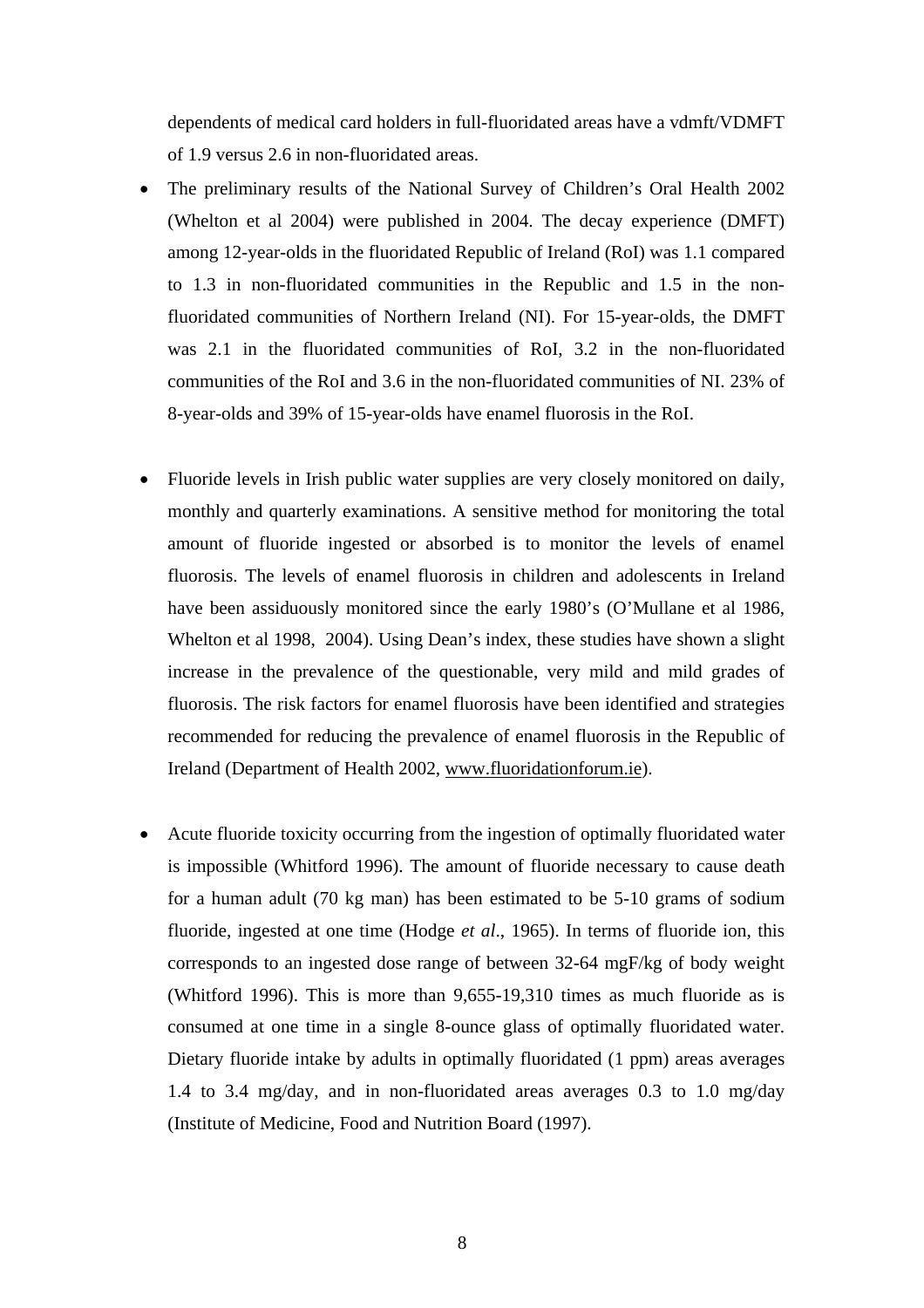- Heath *et al.*, (2001) investigated the amounts of fluoride ion ingested following use of a variety of topical fluoride materials commercially available. Fluoride mouthrinses appeared to provide the highest salivary retention rates per dose of all forms of topical fluoride. Ingestion rates from concentrated gels were acceptable when effective evacuation methods were applied. None of the concentrated gels used resulted in elevations in total blood fluoride levels of concern in adults.
- Generally, the use of fluoride supplements on a community basis has ceased in Ireland. On an individual basis they are used as follows:

High risk individuals Over 3 years of age Low fluoride area Chewed/ sucked slowly Using an appropriate dosing schedule

- The U.S. Food and Drug Administration has established "market baskets" which reflect the actual 14-day consumption of various food items by an average individual in different age groups, from six-month-old children to adults. In a nationwide study of market baskets from areas with varying levels of fluoride in water supplies, it was determined that little or no change in food fluoride content has occurred as a result of the fluoridation of U.S. water supplies (Pendrys *et al*., 1990, Olsen 1986).
- The statement in the '*50 Reasons*' document that the "*optimal fluoridation level is still 1 part per million, the same level deemed optimal in 1945*" is incorrect.
- Hong-Kong reduced its water fluoride levels to 0.5ppm in the mid 1990s (Burt 1999). In Canada the optimum level of fluoride in the water supplies was lowered from  $1.0 - 1.2$  mg/L to  $0.8 - 1.0$  mg/L (http://www.hc-sc.gc.ca./waterquality).
- The Forum on Fluoridation in Ireland (Department of Health and Children 2002) have advised that, in light of changed circumstances in Ireland and the best available scientific evidence, the Fluoridation of Water Supplies Regulations in Ireland should be amended to redefine the optimal level of fluoride in drinking water from the present level (0.8 to 1ppm) to between 0.6 and 0.8 ppm, with a target value of 0.7 ppm.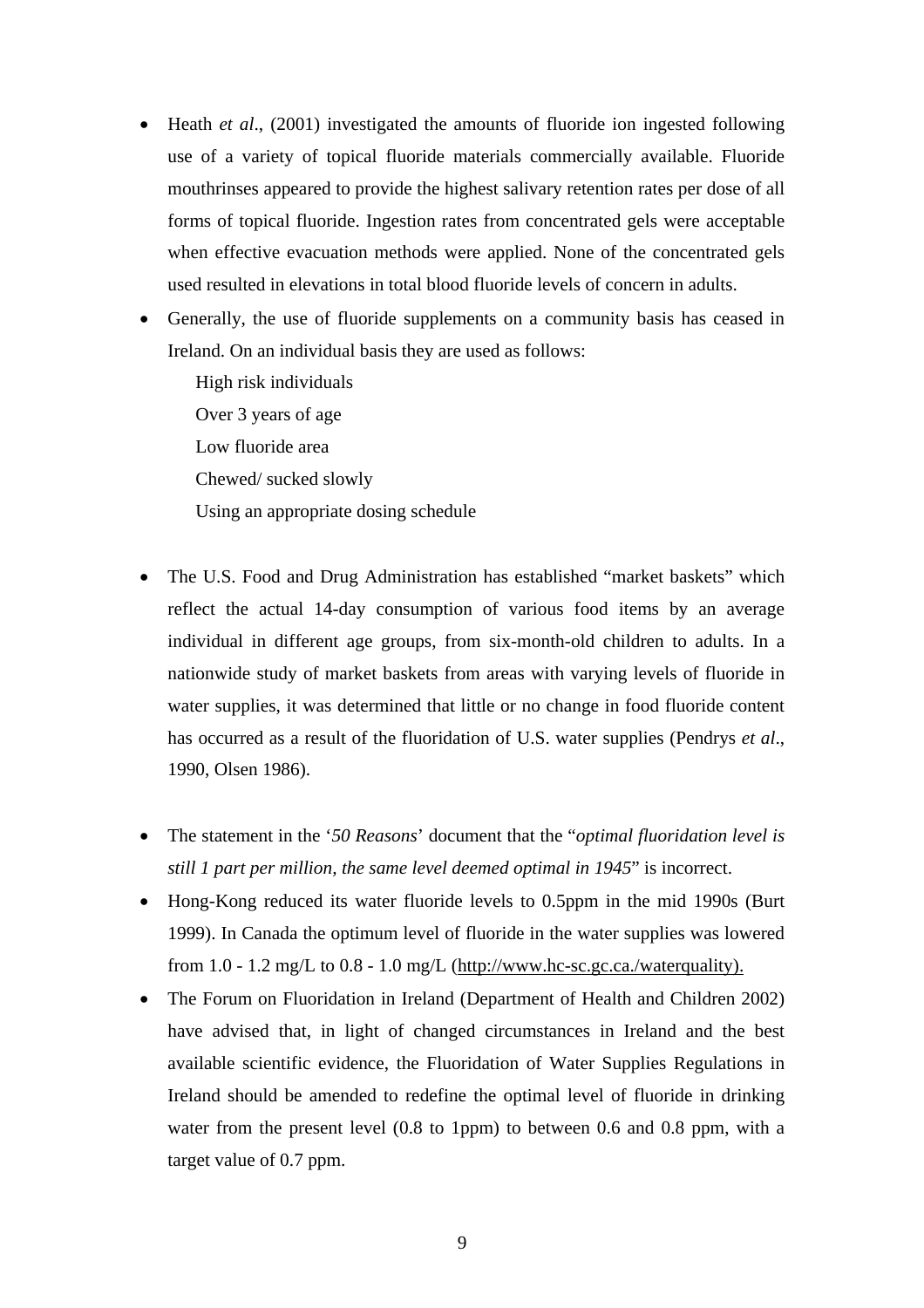- The question of the possible impact of public water fluoridation on the risk of bone fractures has been addressed in the "Systematic Review of Public Water Fluoridation" (McDonagh *et al*., 2000). Using a qualitative method of analysis (*i.e*. visually examining forest plots), McDonagh *et al*., (2000) found no clear association of hip fracture with water fluoridation. The evidence on other fractures follows a similar trend. Overall, the findings of studies of bone fracture effects showed small variations around the 'no effect' mark.
- The monitoring of drinking water in Ireland, general legislation concerning fluoride, fluoride and the aquatic environment, the manufacture of hydrofluorosilicic acid (HSFA), quality control of HFSA, heavy metals concentrations in HFSA, and the treatment of drinking water and technical guidelines are dealt with in detail in Chapters 9 and 10 and Appendices 9, 10, 11, 12, 13, 14 and 15 of the Report of the Forum on Fluoridation (Department of Health and Children 2002) (www.fluoridationforum.ie).
- The chemical used to fluoridate public water supplies in the Republic of Ireland is hydrofluorosilicic acid. This product must meet the specification for chemicals used for the treatment of water intended for human consumption by the European Committee for Standardisation, CEN (1998). The product used in Ireland is produced as a primary product specifically for the fluoridation of water supplies in Ireland and in Spain. Hydrofluorosilicic acid is manufactured from compounds and minerals containing both fluoride and silica (e.g. fluorite, apatite) and an acid (usually sulphuric acid). The process of producing hydrofluorosilicic acid is a "wet chemical" process involving the reaction of sulphuric acid with rock compounds. The resulting gases are passed through a water medium until the concentration reaches  $25 - 30\%$ , which is then filtered.
- Because of the nature of the raw materials it is recognised in the CEN specification that limits should apply for impurities and any toxic substances present in the final product. For the purpose of the present specification, "toxic substances'' are those defined in the EU Directive  $80/778$ / EEC of  $15<sup>th</sup>$  of July 1980. They include such substances as Antimony, Arsenic, Cadmium, Chromium, Lead, Mercury, Nickel and Selenium. Furthermore, the recently adopted water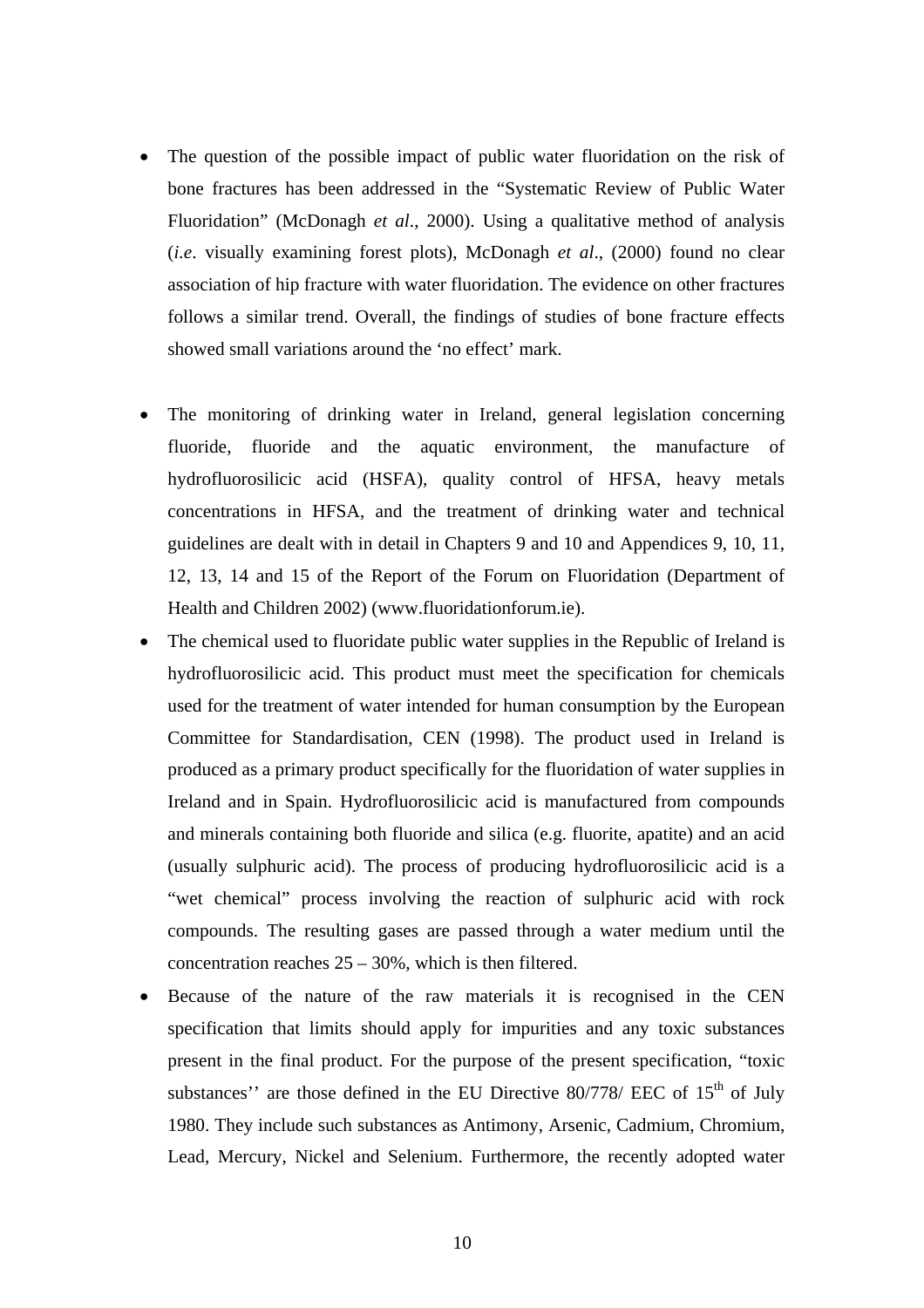Framework Directive 2000/60 /EC and the Water Quality (Dangerous Substances) Regulations, 2001 provide for stringent regulation of all these substances (Department of the Environment and Local Government (2000, 2001). The standards are consistent with the recommendations of SCTEE, (EU Advisory Scientific Committee on Toxicity, Ecotoxicity and the Environment). The quality of drinking water in the EU is subject to very stringent regulation and monitoring.

- The Forum on Fluoridation in Ireland (www.fluoridationforum.ie 2002) have investigated the metals content of a small number of samples of the raw fluoridation additive, HFSA. Three random samples of HFSA as used in Ireland were analysed for a range of eight heavy metals. On the completion of the analyses a risk assessment was prepared. This assessment demonstrated that, at the concentrations of the respective metals which would result in drinking water after the additive had been diluted to the upper limit of 1 parts per million fluoride, the residual metals concentrations would be a tiny fraction of the guideline values recommended by the World Health Organisation. For example, the average test result in three samples of HFSA from Spain (data from Dublin regional public analyst) contained 1.1 mg/kg arsenic. After a dilution factor of 352,000 used in ensuring 1 ppm fluoride in water by volume, the concentration of arsenic in water due to HFS acid after fluoridation was 0.0000031. The W.H.O drinking water guideline for the metal is 0.01 mg/l. This means that an adult would need to consume 288,000 litres of water per week to exceed J.E.F.C.A. Safety Levels (PWT) (A). (J.E.C.F.A. FAO Joint Expert Committee on Food Additives) (Department of Health and Children 2002). This situation is unlikely to arise.
- The chemicals used for water fluoridation in Ireland are manufactured to exacting quality standards. Within the EU, drinking water, whether fluoridated or nonfluoridated, is subject to the same stringent regulatory framework for water quality. It must be emphasised that the Drinking Water Directives (as with other community legislation) are adopted only on the basis of meticulous consideration by the EU Commission and Council, by the European Parliament and by appropriate technical experts from the member states. Furthermore, in framing proposals to be scrutinised thus, the Commission is guided by an expert group – the Scientific Committee on Toxicity and Ecotoxicity and the Environment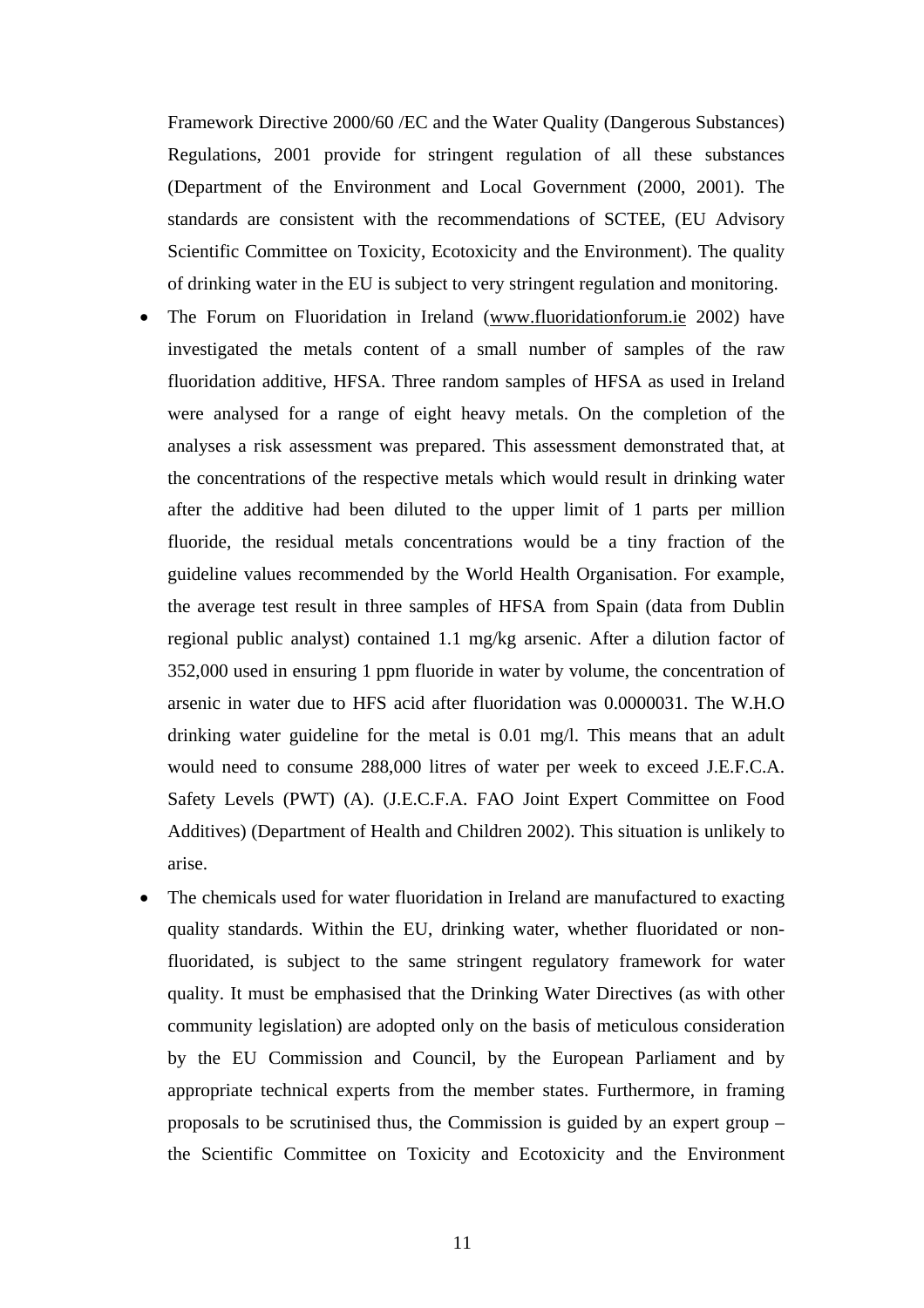(SCTEE) – and also takes into account the medical opinions of the World Health Organisation. The SCTEE committee is completely independent of water fluoridation programmes (www.fluoridationforum.ie).

- Council Directive 98/83/EC (European Committee for Standardization 1998) is based on the quality of water intended for human consumption. This new Directive was drawn up in order to adapt the previous Directive of 1980 to scientific and technological progress (www.fluoridationforum.ie). The main thrust of the Commission Directive includes reviewing parametric values, and where necessary strengthening them in accordance with the latest available scientific knowledge (WHO guidelines, Scientific Committee on Toxicology and Ecotoxicology) (http://www.lenntech.com/drinking-water-standards.htm). The 1980 EU Directive specifies the Community Limit for fluoride in drinking water as 1.5 mg/l. The 1998 EU Regulations maintained the same limit and this is not without significance. In Ireland the 1988 Regulations specified a limit of 1mg/l F, in line with the upper limit in the National Fluoridation Act. The stricter standard of 1mg/l F is also specified in the 2000 Drinking Water Regulations (European Communities Regulations 2000). However, the latter contains the quality comment: 'the parametric value is 1 mg/l for fluoridated supplies. In the case of supplies with naturally occurring fluoride the parametric value is 1.5 mg/l F.' This a practical recognition of the fact that in some areas the natural levels of fluoride must be accepted up to the limit in the Directive. (Department of Health and Children 2002,www.fluoridationforum.ie).
- Proponents of water fluoridation recognise the importance of continuing scientific research. For example, the National Institute of Dental and Craniofacial Research (NIDCR) hosted a research workshop to identify needs for international collaborative research on fluoride (Clarkson *et al*., 2000). The workshop was cosponsored with 10 partners including the Centre for Disease Control and Prevention (CDC) and the International Association for Dental Research (IADR) and was attended by approximately 80 experts in fluoride research including government, industry and academia. Based on findings presented by the speakers and discussed extensively at the workshop, the participants agreed an international research agenda on fluorides.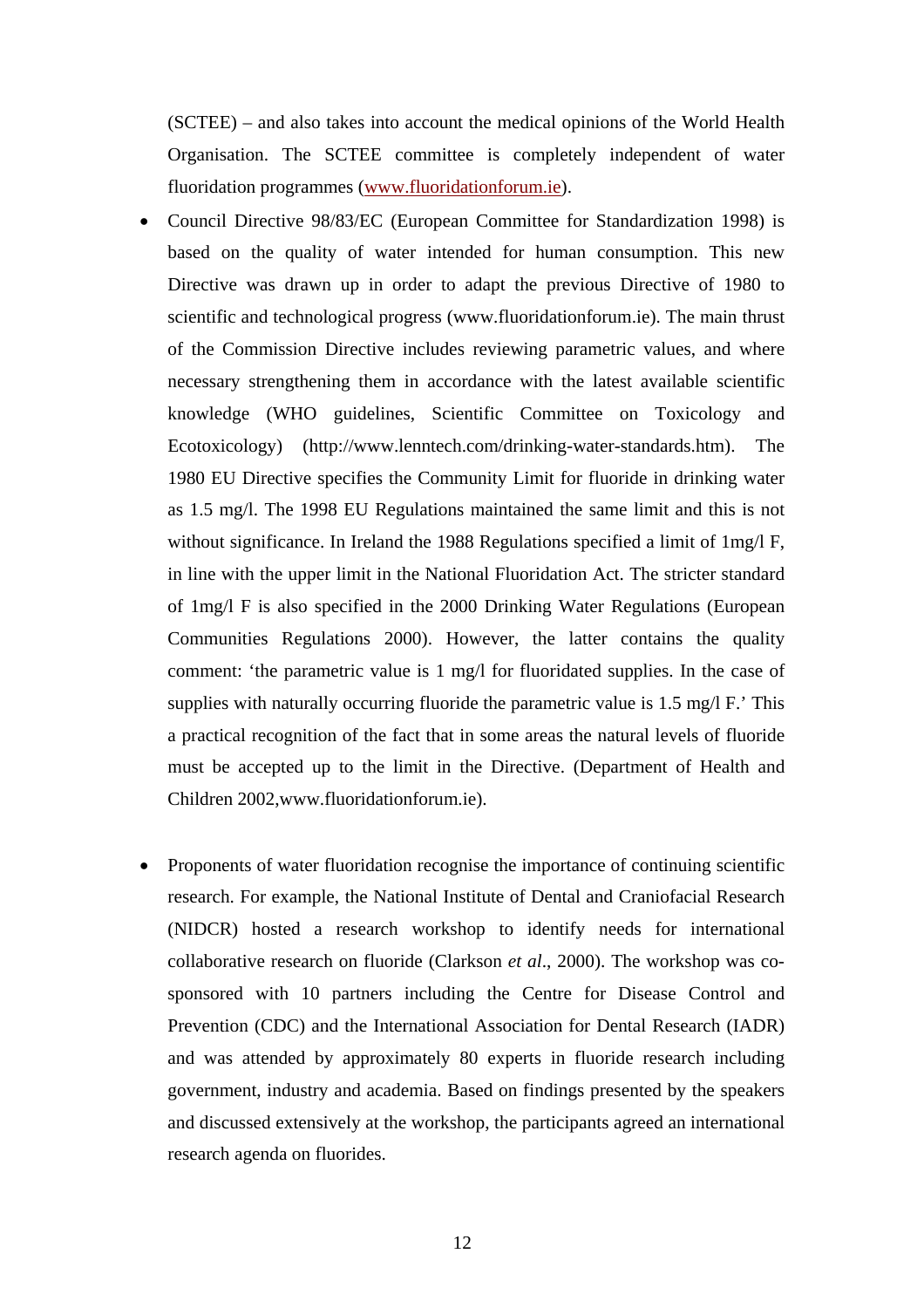- There is no universal and widely accepted definition of the precautionary principle. Sandin (1999), for example, has reported 19 different definitions of the principle. One legal analysis has further identified 14 different formulations of the principle in treaties and non-treaty declarations (Vanderzwagg 1999 cited in Foster *et al*., 2000).
- In an attempt to clarify the meaning and applicability of the precautionary principle, the European Commission (EC 2000) issued a guidance document in February 2000. The Commission argued that measures based on the precautionary principle should comply with the basic principles for all other legislation and should incorporate the basic principles of risk management. Measures taken should be:
	- 1) Proportional to the chosen level of protection. Measures based on the precautionary principle must not be disproportionate to the desired level of protection and must not aim at zero risk.
	- 2) Non-discriminatory in their application
	- 3) Consistent with measures already adopted in similar circumstances or using similar approaches
	- 4) Based on the examination of the potential benefits and costs of action or lack of action
	- 5) Subject to review in the light of new scientific data
	- 6) Indicate responsibility for producing the scientific evidence necessary for a more comprehensive risk assessment.
- Whilst the Commission has provided some clarification in affirming that the precautionary principle must be seen as part of risk management rather than as an overarching principle and that application of the principle requires consideration of both the costs and benefits of action or lack of action, a number of problems remain. Some non-governmental and environmental proponents of the precautionary principle have strongly opposed both of these aspects of the EC interpretation of the principle, once again highlighting the lack of consensus on the meaning of the principle (see Lyons *et al*., 2000). Moreover the Communication speaks in general terms about 'factors' that should be considered leaving broad ambiguity on the precise meaning and requirements of the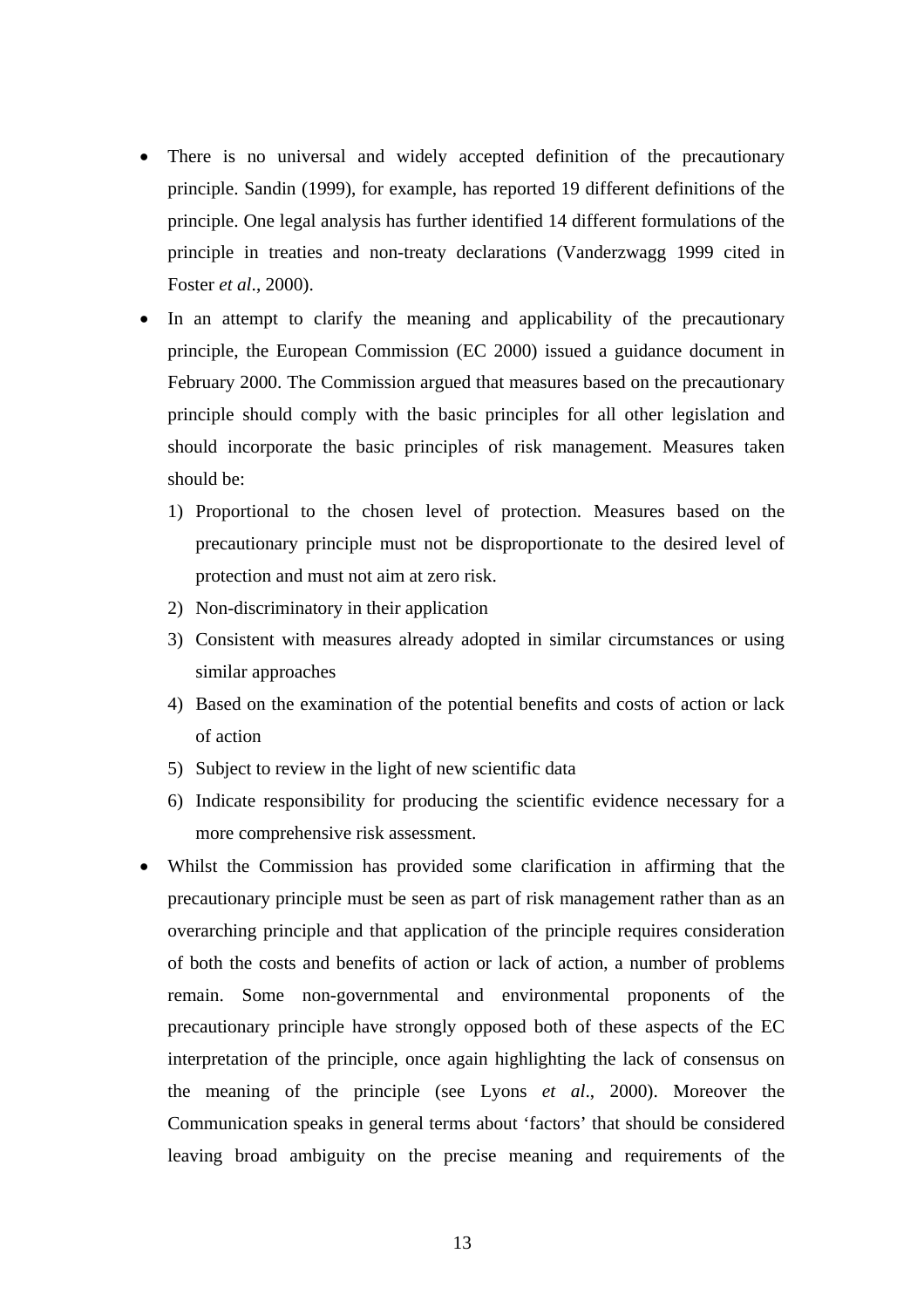precautionary principle (Marchant 2001). The Commission further stressed that their Communication was not intended to be the 'final word' on the precautionary principle, rather it was intended to open up the debate and provide the basis for discussions in the Council and European Parliament.

• In order to be of any use to policy makers the precautionary principle, and its applications, must be precise and detailed within a well-defined framework. Unless and until the principle has been clarified, it remains unworkable and fails to provide practical decision-making criteria for policy-makers.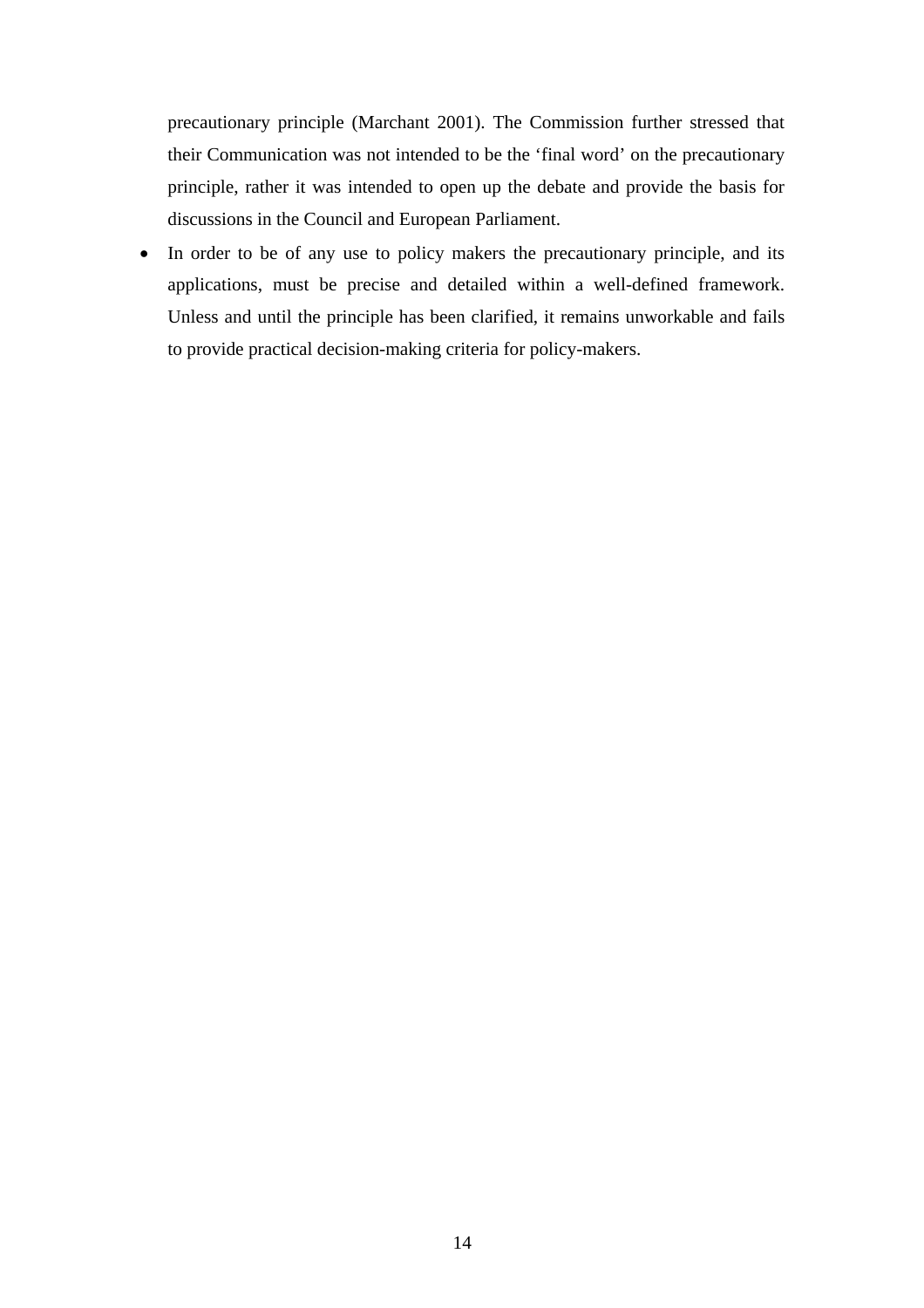# **The effectiveness of water fluoridation – statements 2, 3, 4, 5, 6, 35, 38, 39**

*The following points should be noted in relation to some of the assertions made in the statements listed above:*

- Mc Neil (1957) and McClure (1970) have noted that the initial decision made by the US Public Health Service to endorse fluoridation (alluded to in the '*50 Reasons*' document) was influenced by several factors, including:
	- a. The epidemiological studies carried out by Dean in the 1930s and 1940s and, in particular, Dean's 21 cities study published in 1942. This study examined the relationship between the caries experience of 7,257 12- to 14-year old children from 21 cities in four states in the US and the naturally occurring fluoride content of the water supply.
	- b. Studies on the general health of populations residing in naturally fluoridated regions carried out by the USPHS
	- c. The first Grand Rapids report of 1949.
- The issue of the effectiveness of water fluoridation in Ireland has been addressed in the report of the Forum on Water Fluoridation published in September 2002 (www.fluoridationforum.ie, Department of Health 2002) to which the reader is referred.
- More recently the results of the National Surveys of Children's Dental Health in both the Republic of Ireland and Northern Ireland have been published (Whelton *et al*., 2004).
- The data from the WHO Oral Health Country/Area Profile Programme (WHO) (cited in the '*50 Reasons*' document) should be interpreted cautiously. For many countries the caries levels quoted are based on local studies (reports of studies of national random samples not always being available). Countries being compared did not use the same research protocol, hence examiners in different countries were not governed by the same agreed clinical criteria. In comparing the oral health status of different populations in different countries, variations in the diagnostic methods used during the course of oral health surveys will obviously affect the results. Confounding factors also have to be considered when interpreting studies on dental caries and include age, gender, social class, ethnicity, country, tooth type (primary or permanent), use of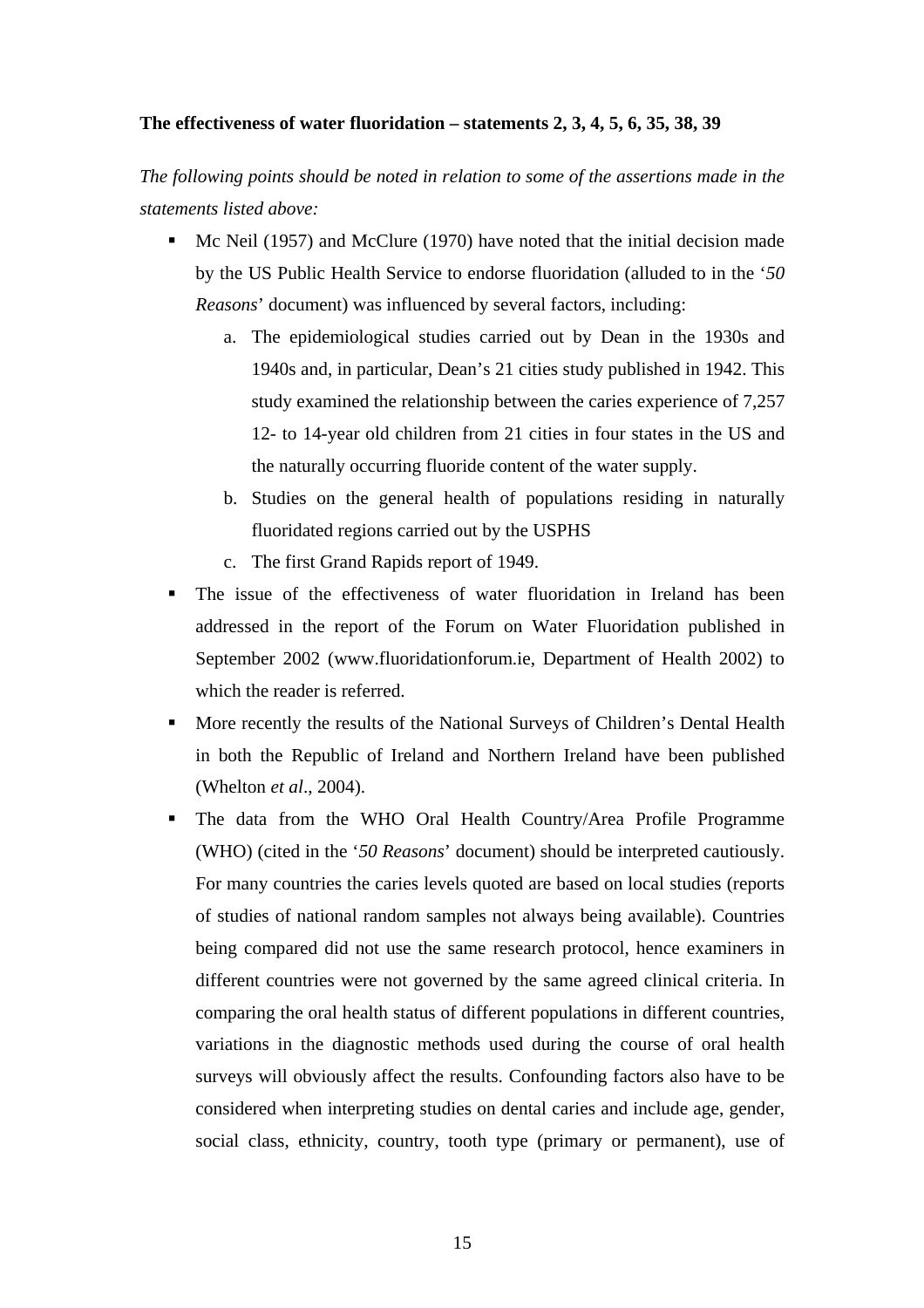fluoride, method of measurement of caries (clinical exam, radiographs, or both), and training and calibration of examiners (McDonagh *et al*., 2000). Such confounders have not been acknowledged in the '*50 Reasons*' document. Furthermore the only 'explanatory' variable mentioned in the data provided is the fluoridation status of each country. Such an analysis is superficial and inadequate as inter-country comparisons of trends in oral health cannot be made on the basis of water fluoridation status alone, devoid of consideration of other pertinent contributory factors. The superficial comparisons that have been made between countries on the basis of mean DMFT at age 12 are unwarranted as they fail to acknowledge the diverse factors mentioned above which may have influenced trends in dental caries.

- The studies by Seppa *et al*., (2000a & b) in Finland and Kunzel *et al*., (2000) in Germany are two of the studies cited in the '*50 Reasons*' document as evidence that 'dental decay has not increased but has actually decreased' with the cessation of water fluoridation. However, the details of these studies, in particular their external validity, are neither presented nor discussed. As single studies are specific to time, sample, and context it follows that the results of a particular study may not be applicable to other populations, settings, treatment variables and measurement variables.
- The study by Seppa *et al*., (2000a & b), examined caries trends between 1992 - 1998 in two 'low fluoride' Finnish towns (Kupio and Jyvaskyla). Kupio, a town with 83,000 inhabitants, had been fluoridated (1.0mg/l) since 1959. Water fluoridation ceased in Kuopio in 1992. Jyvaskyla had historically been used as a reference town for Kupio in dental caries surveys. The results of observations made in 1998 coupled with earlier findings in 1995 suggested that, following the discontinuation of water fluoridation in Kupio, caries did not increase amongst 12 year olds. In 12 year olds there was a decrease in the percentage of subjects with no carious legions (caries free) but the mean DMFS value did not differ consistently from those in Jyvaskyla. It could be speculated that an increased use of other preventive measures in Kupio after 1992 compensated for the cessation of water fluoridation. However, Seppa *et al*., note that the number of fluoride and sealant applications actually decreased markedly in Kupio from 1993 to 1998, probably due to a policy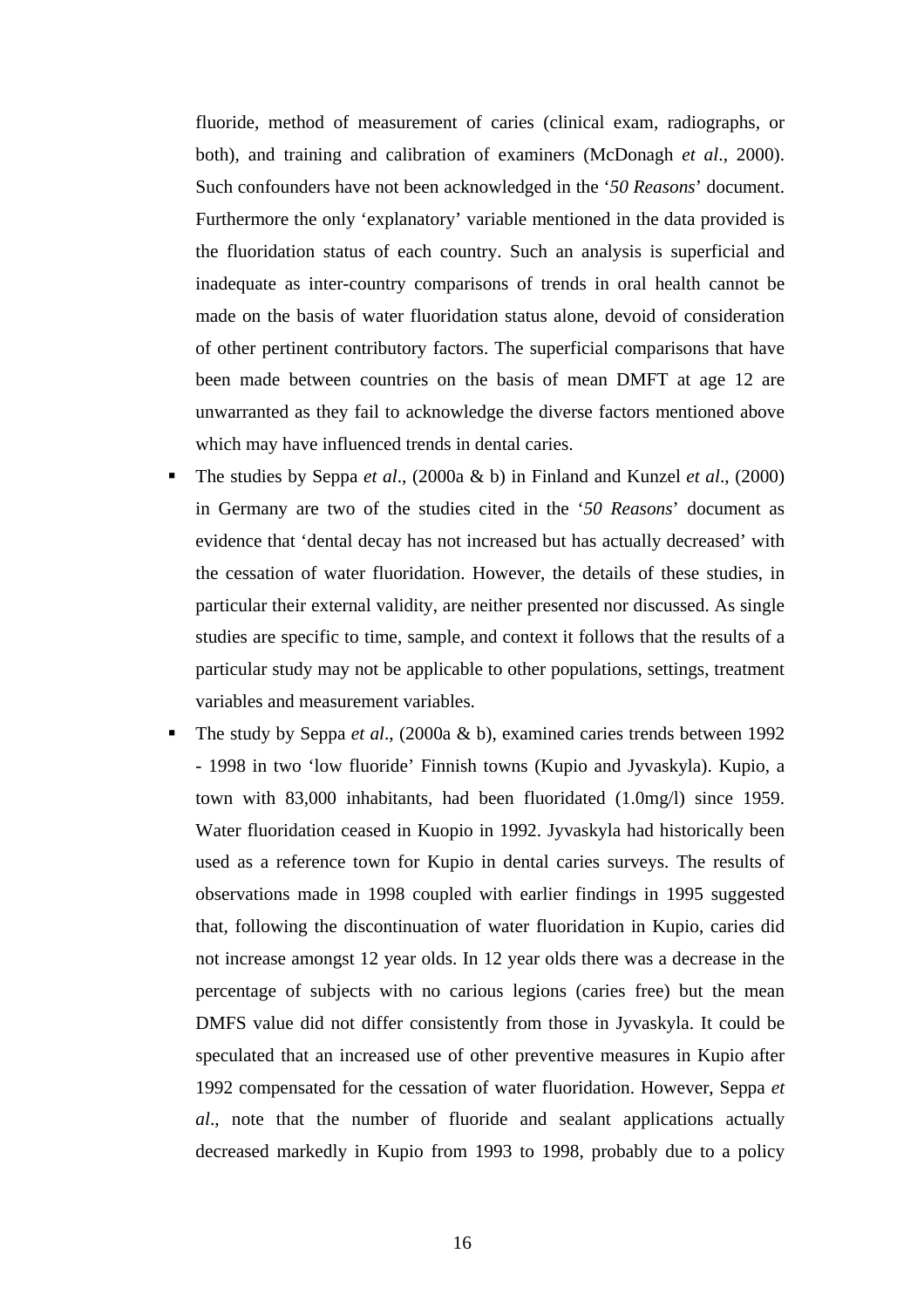change towards targeted prevention on the basis of individual needs. (Seppa *et al*., 2000a & b).

- For some time local surveys had suggested that the effect of water fluoridation on caries was decreasing in Kupio (Seppa *et al*., 2000a & b). In 1973, for example, 13-15 year olds living in Kupio had 40% lower average DMFS scores than those living in Jyvaskyla, but in a similar survey 9 years later, no difference could be found. The small percentage of the Finnish population (0.02%) covered by the Kuopio fluoridation scheme would also have rendered negligible the diffusion effect of water fluoridation. Seppa *et al*., 2000 note that in interpreting their results consideration must be given to the fact that most of the processed food and drinks consumed in Kuopio come from lowfluoride areas (Seppa *et al.,* 2000a & b). Given the almost complete convergence of caries experience between fluoridated Kuopio and other nonfluoridated parts of Finland and the absence of the diffusion effect of water fluoridation, the finding that there was no indication of an increasing trend of caries following the cessation of water fluoridation was not unexpected.
- Caution should be exercised in the interpretation of this study and in assessing the degree to which its results can be generalised to other countries. A number of commentators have noted the inappropriateness of extrapolating data obtained from Nordic countries to other countries (Forss 1999, Seppa 2001). Forss (1999), for example, has noted that to focus on prevention programmes in Nordic countries is '*a most restricted vision*'. Furthermore she notes that '*it must therefore be emphasised that it would be dangerous to generalize the results of studies on the efficiency of fluoride programs. Data valid in one part of the world may not be applicable or relevant in other parts*.'
- The favourable socio-economic position of the Nordic countries should be noted. The UN Human Development Report (2004) uses as its main measure of social progress the Human Development Index (HDI) in comparing 162 states. (UN Human Development Report, 2004). Norway is at the top of the table with a HDI rank of 1. Sweden is ranked in  $2<sup>nd</sup>$  position, Finland  $13<sup>th</sup>$ , Denmark  $17<sup>th</sup>$  and Ireland is ranked in  $10<sup>th</sup>$  position. Despite Ireland's favourable overall ranking, the UN Report notes that proportionately more people live in poverty in Ireland than in any other industrialised nation outside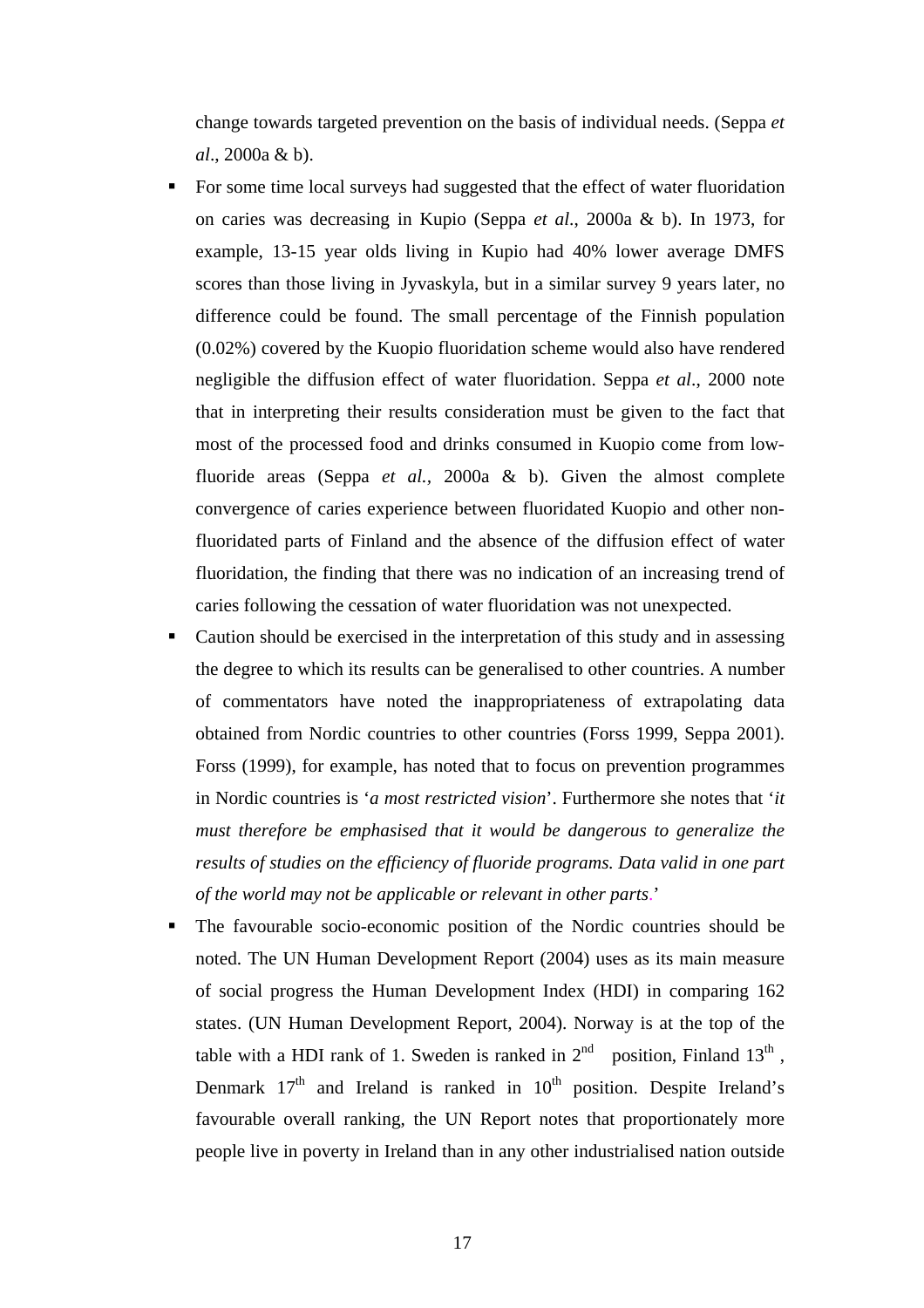the US. In terms of poverty, the report ranks Ireland  $16<sup>th</sup>$  out of 17 Western countries with 15.3% of the population living in poverty. Only the US with 15.8% in poverty is worse than Ireland. By comparison Sweden is at the top of the table with just 6.5% in poverty, Norway 7.1%, Denmark 9.1%, and Finland has 8.4% of the population living in poverty. In addition the report also shows that Ireland spends less on health than any other Western nation. Expenditure on health in Ireland is 6.5% of GDP, compared with Norway (8.1%), Sweden (8.8%), Denmark (8.5%) and Finland (7%).

- The dietary and oral hygiene habits of the respective populations also merit attention. Data from the National Health and Lifestyles Surveys in Ireland, (Friel et al, 1999, 2003), which give an overview of dietary practices internationally, are relevant in this context. Of all countries surveyed the percentage of students who reported eating sweets or chocolate every day were consistently the highest in Northern Ireland (73-81%), Scotland (71- 78%) and Ireland (71-80%). The lowest percentages were consistently recorded in Denmark (19-31%), Sweden (14-31%) and Norway (13-30%). Of all countries surveyed the lowest percentages were recorded in Finland (12- 24%). Similar trends were observed with respect to the consumption of soft drinks, again with Finland (6-22%) reporting the lowest consumption and Northern Ireland (69-75%), Ireland (51-75%) and Scotland (60-77%) reporting the highest consumption.
- Local studies of particular population groups in the UK and Ireland have also shown that sugars account for between 25% and 29% of pre-school children's daily food energy, with extrinsic sugars accounting for between 12% and 19%. In school children sugars account for between 19% and 25% of daily food energy, with extrinsic sugars accounting for between 14% and 17%. In adults sugars account for between 16% and 28% of daily food energy, with extrinsic sugars accounting for between about 8% and 10%. The UK Department of Health Committee on Medical Aspects of Food (COMA) recommends that sugars should provide no more than 10-11% of food energy. From the above figures it is clear that children are at particular risk (Pan European Task Force on Dental Health, 1998).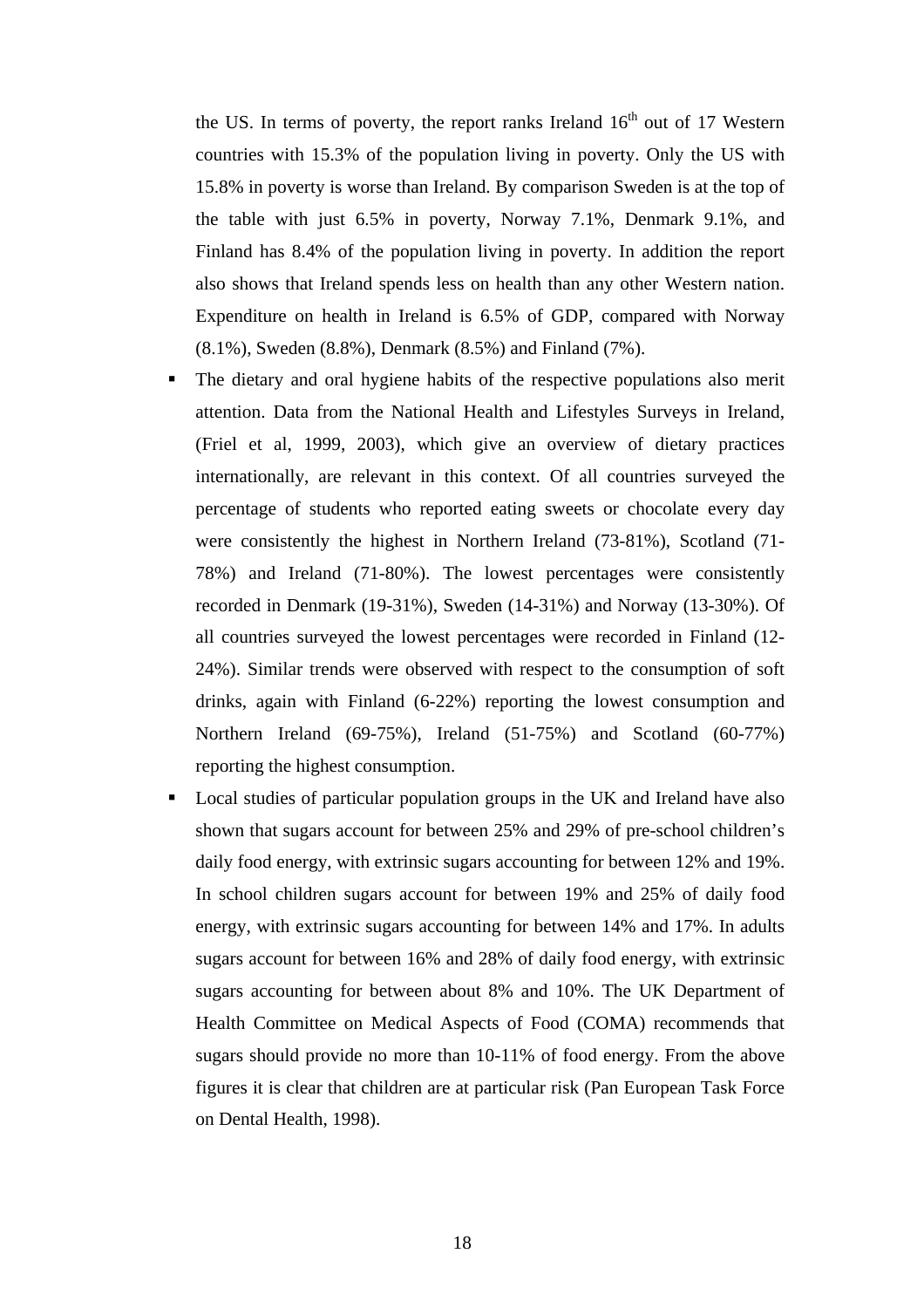- In Finland, as in the whole of Scandinavia, all children and adolescents are entitled to comprehensive, preventively oriented dental care and nearly all attend. In addition the population is homogenous in terms of social structure and ethnic background (Seppa 2001). Seppa *et al*., also point out that the inclusion of non-lifetime residents of the community in their analyses may have diluted the effect of water fluoridation (Seppa *et al*., 2000a & b).
- It is facile to assume that because the cessation of water fluoridation in one small region in Finland did not lead to an observed increase in caries that a similar result would be observed in other countries with much higher risk factors for dental caries. In a more recent publication Seppa has directly addressed this issue and has observed that '*although discontinuation of water fluoridation had no effect on caries in Kupio, Finland, water fluoridation is still effective in countries with a lower level of basic prevention and a less homogenous social structure*' (Seppa 2001).
- Similar observations to the above can be made concerning the external validity of the Kunzel *et al*.,(2000) study (also cited in the '*50 Reasons*' document). In this study it was observed that caries levels continued to decline in 12 year olds in two towns in East Germany following the cessation of water fluoridation. In East Germany the caries decline observed by Kunzel *et al*., (2000) took place over a 10 year period from 1985 – 1995, an era which included the significant social transformation in East Germany following reunification in 1990. Kunzel *et al*., (2000) note that during this period there was an increased use of topical fluoride, fluoridated salt became available after 1992 and there were also changes in the supply of food and luxury items and changes in many other environmental factors. In addition there was a complete restructuring of the pattern of dental care, with the adoption of a preventive approach by dental practitioners. It is impossible to appraise the impact of the cessation of water fluoridation when such changes in the dental care system occurred. None of these factors have been mentioned or discussed by the author of the '*50 Reasons*' document.
- The '*50 Reasons*' document also fails to acknowledge the totality of research evidence on the effects of the cessation of water fluoridation. A number of 'cessation studies' were assessed as part of the systematic review of water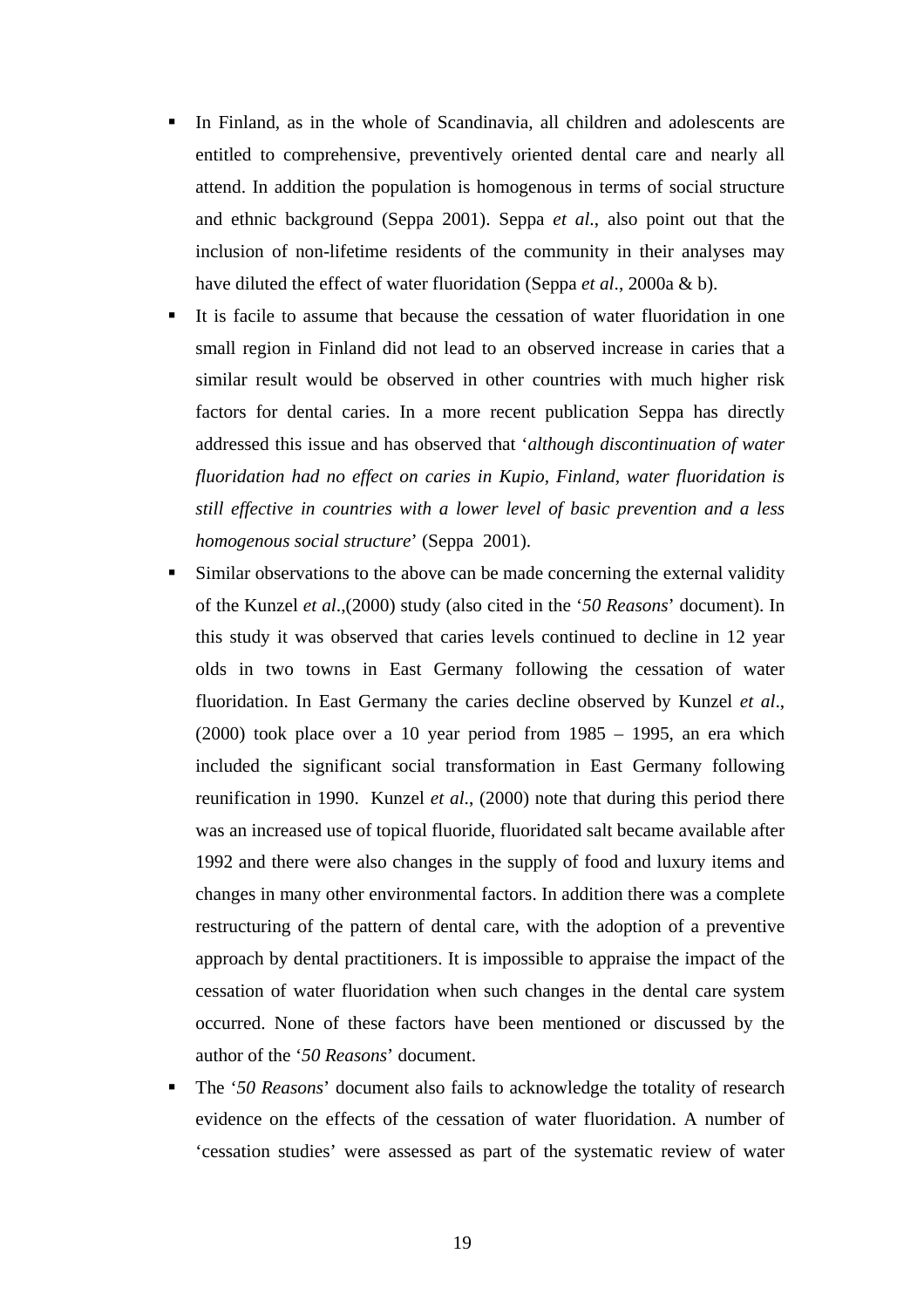fluoridation carried out by the University of York (McDonagh *et al*, 2000). Of 22 analyses of stopping water fluoridation, 14 found the direction of association to be negative (that stopping water fluoridation led to an increase in caries). Eight analyses found the direction of association to be positive (that stopping water fluoridation had not led to an increase in caries in the previously fluoridated areas). In many of the studies there was poor adjustment for potential confounding variables and the overall evidence was of moderate quality and limited quantity. In addition some of the studies did not provide a measure of the significance of the association observed and some did not provide standard error data. Whilst cognisant of these limitations, the review concluded 'the best available evidence on stopping water fluoridation indicates that when fluoridation is discontinued, caries prevalence appears to increase in the area that had been fluoridated compared with the control area. Interpreting from this data the degree to which water fluoridation works to reduce caries is more difficult'.

 Maupome *et al*., (2001) (cited in the '*50 Reasons*' document) compared the prevalence and incidence of caries between fluoridation-ended and stillfluoridated communities in British Columbia, Canada from a baseline survey and after three years. Maupome *et al*., (2001) reported that the availability of multiple sources of fluoride other than water fluoridation made it more difficult to detect changes in the epidemiological profile of a population with generally low caries experience, living in an affluent setting and with widely accessible dental services. The prevalence of caries assessed in the children reportedly decreased over time in the fluoridation-ended community while remaining unchanged in the fluoridated community. The reported decline in caries was postulated to be multifactorial in the fluoridation-ended community. With amenable dental services came the intervention of the dental profession and perhaps improved customs of oral health care at home. Very low levels of decay were found at baseline and at final recording of the data. The examiners were also different for each study site and the possibility of variations in the interpretations of the different examiners and examiner bias cannot be ruled out. Maupome *et al*., (2001) concluded overall that the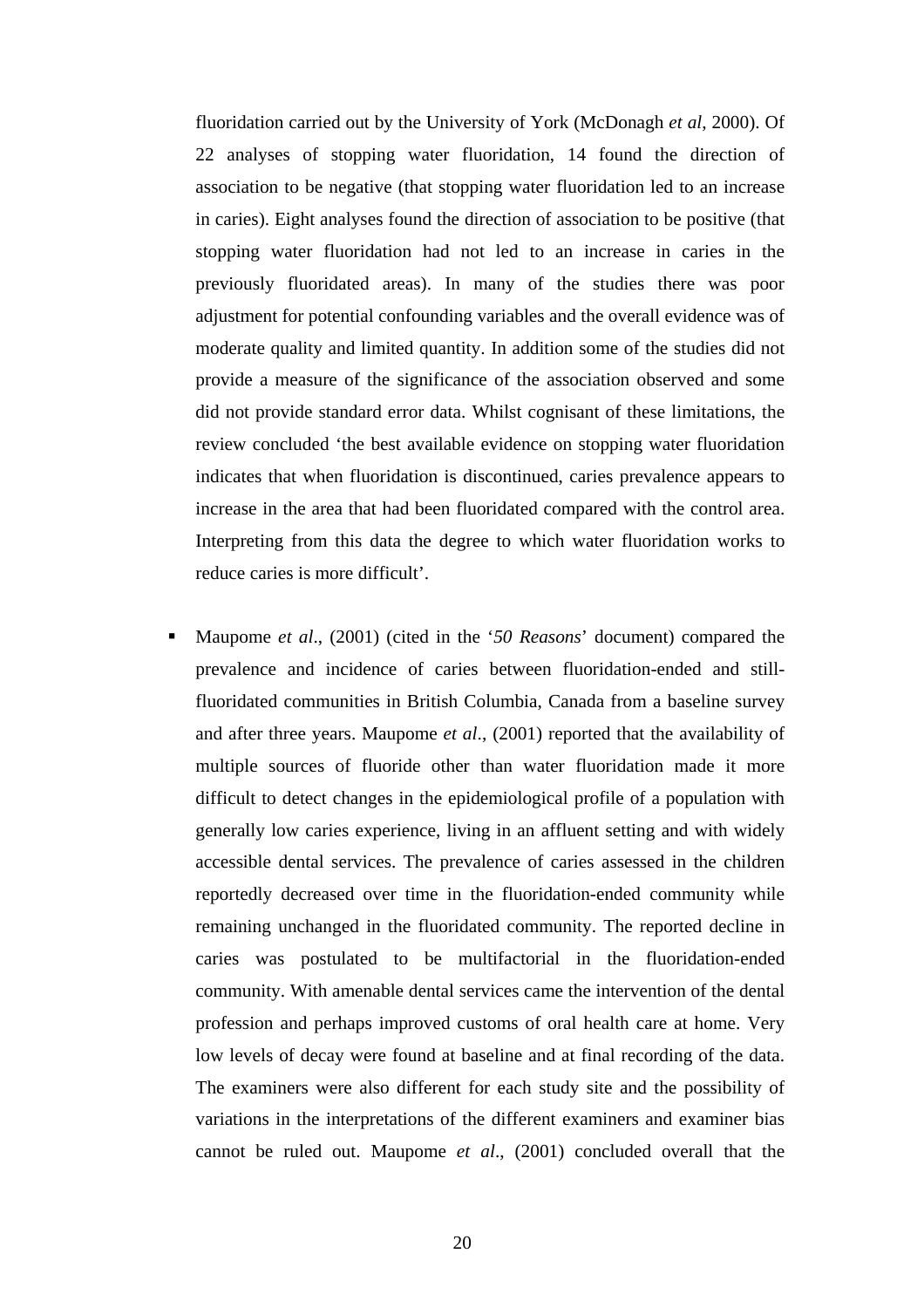benefits of water fluoridation should be weighed against other preventive methods such as fissure sealing and concluded that the primary preventive measure of water fluoridation "*preserves the integrity of dental tissues overall, is cheaper and is more effective than other preventive measures*".

- The article by De Liefde (1998) (cited in the '*50 Reasons*' document) criticises the use of the DMF (Decayed Missing Filled) Index in recording caries prevalence as it '*does not identify the full magnitude of the change in caries prevalence*'. The index used in this study is, for all practical purposes, an F index determined by the treatment decisions of many uncalibrated operators. In New Zealand, the D and M components of the index are essentially negligible as the score provided only gives information regarding the fillings each child has received, instead of caries prevalence. It is therefore difficult to relate the findings in this study to other countries as the data refers to the service provided by the School Dental Service (SDS) rather than the caries experience of the population. Water fluoridation was introduced to a number of large urban areas in New Zealand in the mid-1960's. By the late 1960's, 54% of the population was using fluoridated water (De Liedfe *et al*., 1998). After 1982, fluoride toothpaste had an increasing impact on caries prevalence. Between 1988 and 1995, caries prevalence in 12-year-old children had almost halved (Hunter *et al*., 1992).
- Yiamouyiannis (1990) was not involved in the design and conduct of the US National Institute of Dental Research (NIDR) survey quoted in the '*50 Reasons*' document. Following the NIDR study, Yiamouyiannis obtained a printout of the dental records and a list of the 84 areas used in this survey through the United States Freedom of Information Act. Using this data Yiamouyiannis calculated the number of decayed and filled deciduous teeth (dft) and the number of decayed, missing and filled permanent teeth (DMFT) for each record. However, the "halo effect" of water fluoridation was ignored. That is, non-fluoridated communities located adjacent to geographic regions with fluoridated communities are more likely to receive the diffused benefits from water fluoridation as the number of fluoridated communities increases.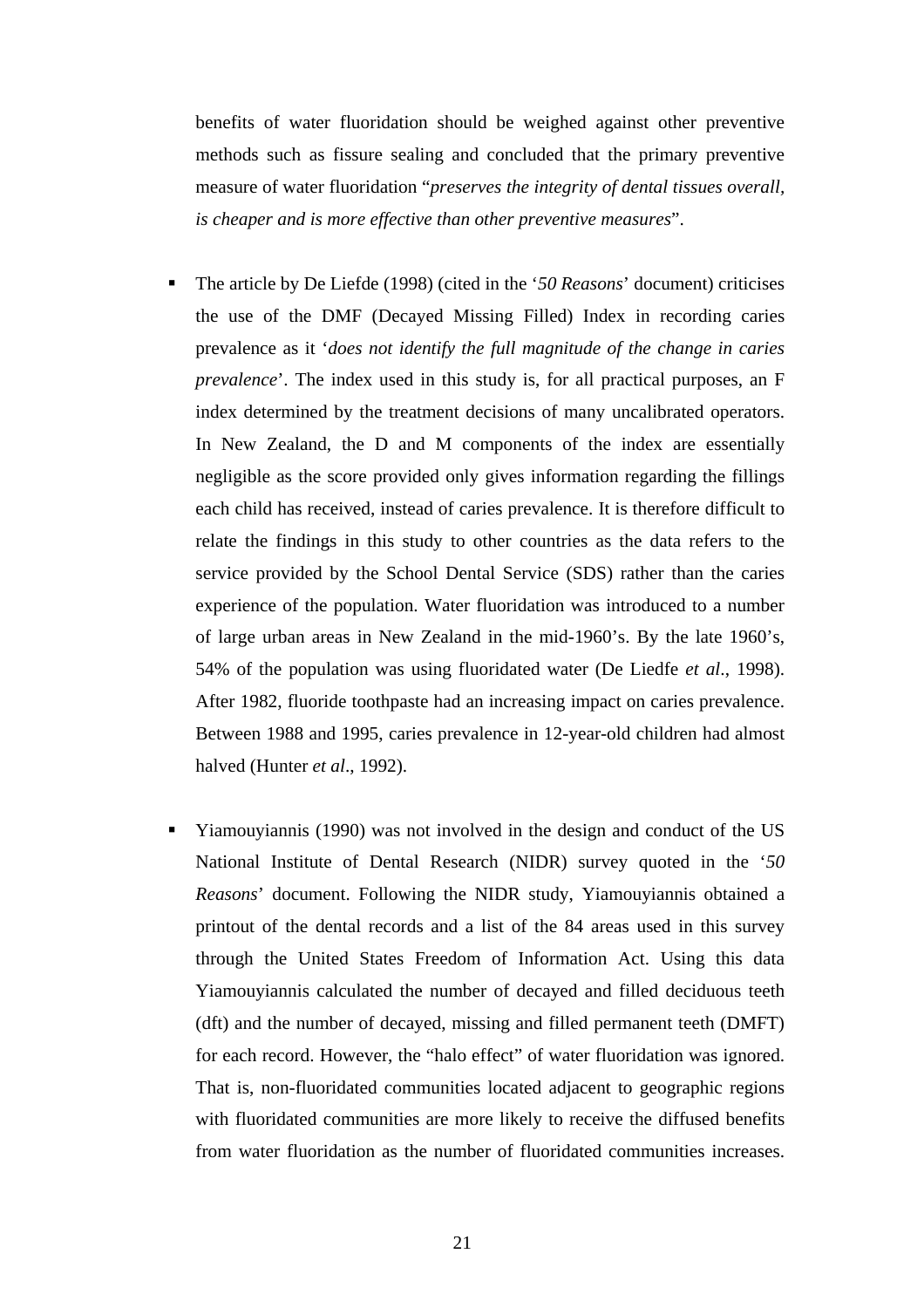This "halo effect" arises out of the consumption of products like bread, milk, bottled beverages, processed foods and others that are manufactured in a fluoridated area and consumed in other non-fluoridated districts and from movement of people in and out of fluoridated areas.

- It has been hypothesised that as the proportion of the total US population receiving optimally fluoridated water increased from 43% in the early 1970's to 56% in the early 1980's (CDC 1970, CDC 1985), the diffusion of the benefits of water fluoridation also increased as a result of the "halo effect". Thus as the diffusion effect increased in the US, the apparent direct contribution of fluoridated water to reducing caries, which was measured by the difference in mean DMFS between Non Fluoridated and Fluoridated communities, was probably underestimated because non-fluoridated communities were not true negative control groups since they were benefiting form the 'halo effect' of water fluoridation from nearby communities. Such a misclassification of fluoridation exposure status would lead to an attenuation of its apparent effect on dental caries.
- Griffin *et al* (2001) recently analysed data from the NIDR survey to estimate the total contribution of water fluoridation to caries reduction by including the benefit from the diffusion of fluoride from fluoridated communities to surrounding non-fluoridated communities via the export of bottled beverages and processed foods (Griffin *et al*., 2001). They found that U.S children residing in non-fluoridated areas with low diffusion exposure (DE) in 1986- 1987 experienced higher levels of dental caries than did children living in fluoridated communities or children living in non-fluoridated (NF) areas with high diffusion exposure. They concluded that a failure to account for the diffusion effect may result in an underestimation of the total benefit of water fluoridation, especially in high diffusion exposure regions.
- Kumar and Green (1998) (cited in the "50 Reasons" document) discuss the significant role that fluoride has played in improving the oral health of Americans and advise that practitioners should prescribe fluoride therapy based on an understanding of patients' total exposure to fluoride given the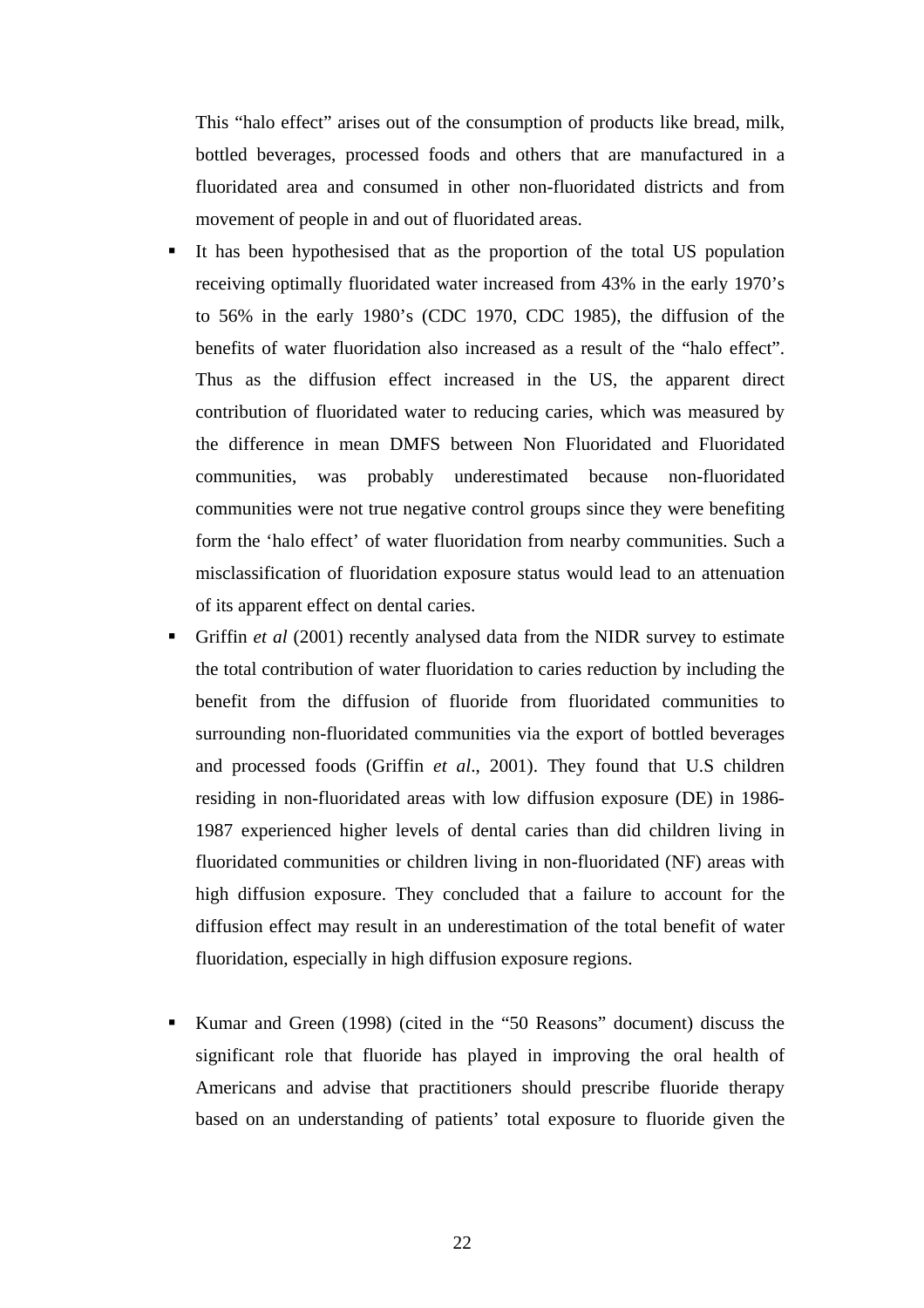increased availability of fluoride containing products over the counter in the U.S.

- A graph in the article by Kumar and Green (1998) shows the mean DMFT among 7-14-year-old lifelong residents of Newburgh (fluoridated) and Kingston (non-fluoridated) over a fifty-year period. Both communities exhibited a decline in DMFT from 1945 with a levelling off in differences in DMFT between the two communities from 1986 onwards.
- Kumar and Green discuss the caries decline in both the fluoridated and nonfluoridated communities as being attributable to the increased availability of fluoride in the form of fluoride toothpastes and consumption of beverages and foods processed in fluoridated areas –the "halo effect" of water fluoridation. Kumar and Green (1998) also note that although the difference in caries levels between fluoridated and non-fluoridated communities is lower today than it was in the early 1950's, fluoridation continues to be an ideal programme for fluoride delivery for several reasons, including its cost effectiveness.
- A study conducted in Co. Kerry by Creedon and O'Mullane (2001) investigated the factors associated with high caries levels in 5-year-old children in the Kerry Community Care Area of the Southern Health Board in Ireland. The mean dmfs of the 263 lifetime residents of fluoridated communities was 2.4 compared with 6.2 recorded for the 231 lifetime residents of non-fluoridated communities. Using multivariate logistic regression analysis the variables most significantly associated with the presence of caries were water fluoridation status, whether or not the child took the baby feeding bottle to bed, the age at which tooth brushing began and the number of sweet snacks and drinks taken in a day. While there was a wide variation in caries levels between nine geographic areas in Co. Kerry the only significant geographic variation found was between fluoridated and nonfluoridated areas. Some 61% of children in fluoridated areas were caries-free compared to 39% in non-fluoridated areas (see table 1 below). The authors concluded that the prevalence of caries amongst 5-year-old children in Co. Kerry was highest in those residing in non-fluoridated communities, in those who took a baby feeding bottle to bed, in those who did not commence tooth brushing until after two years of age and in those who consumed sweet snacks or sweets drinks between meals three or more times per day.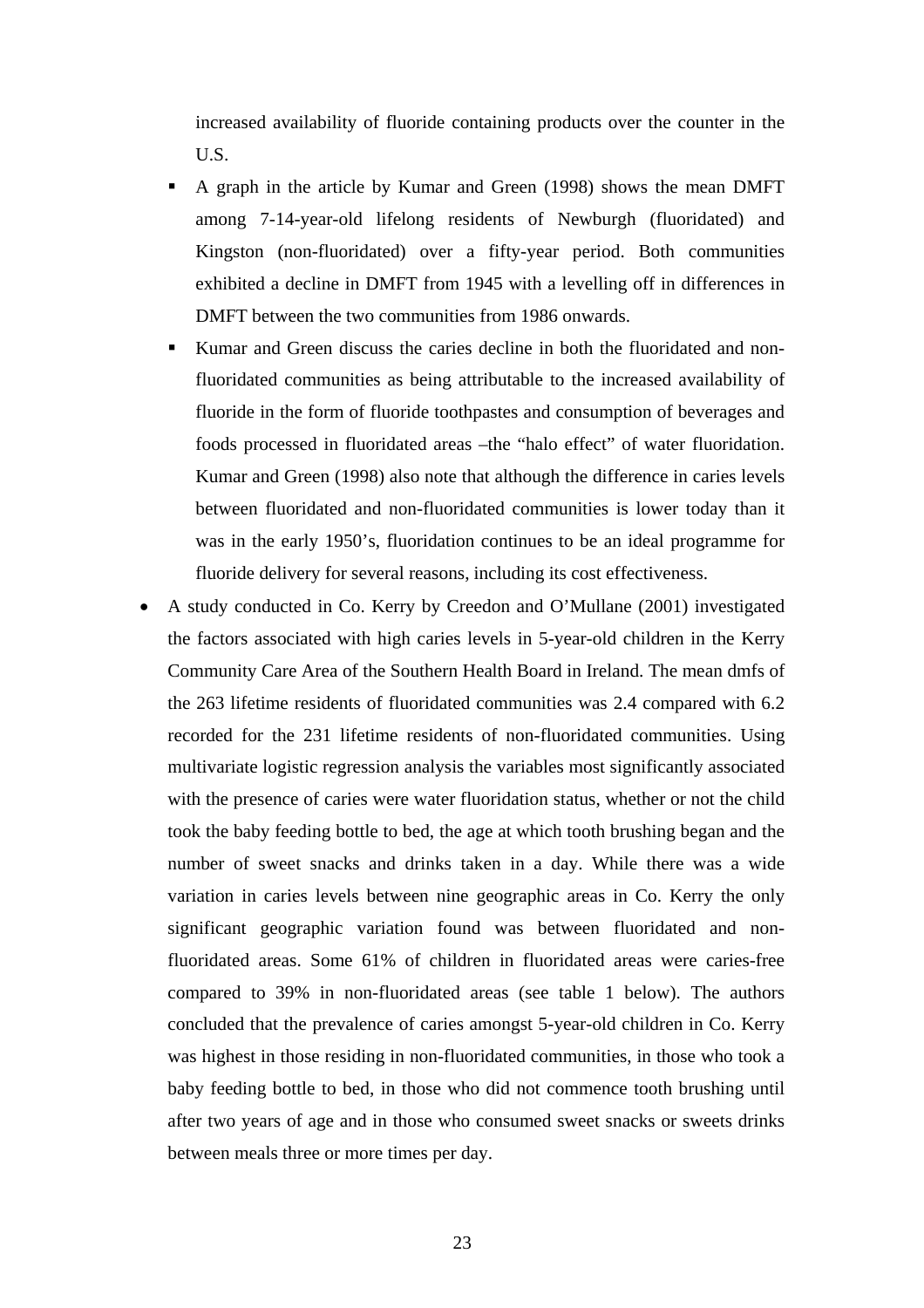# **TABLE 1**

*Mean dmft, mean dmfs and percentage caries-free of 5-year-old children by fluoridation status (standard deviation in parenthesis)* 

| Fluoridation  | n   | Mean dmft | Mean dmfs | % Caries | % dmft $>1/4$ |
|---------------|-----|-----------|-----------|----------|---------------|
| <b>Status</b> |     | (SD)      | (SD)      | Free     |               |
| Fluoride      | 263 | 1.2(2.2)  | 2.4(5.0)  | 61       | 14            |
| Non-          | 231 | 2.9(3.9)  | 6.2(9.9)  | 39       | 31            |
| Fluoride      |     |           |           |          |               |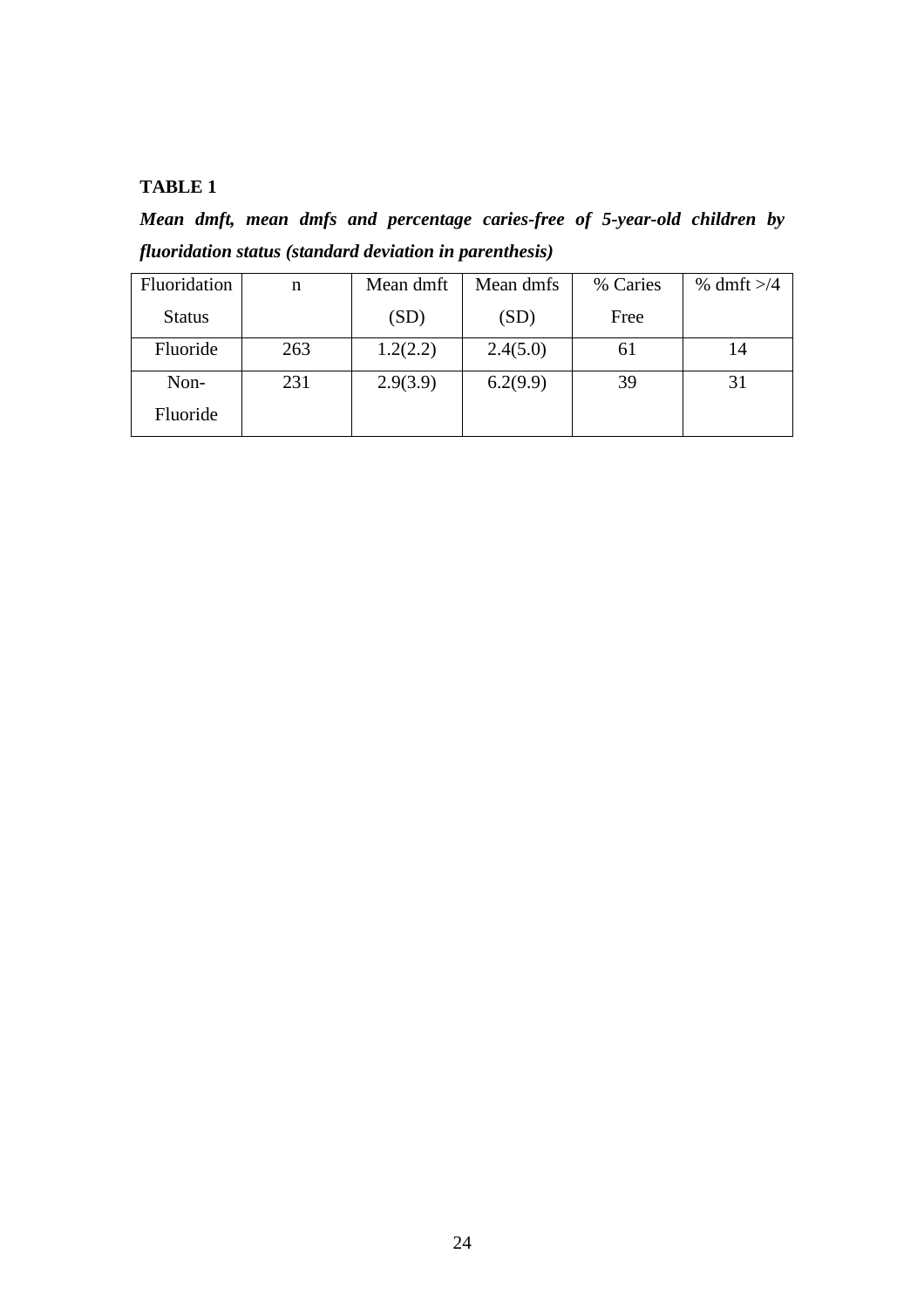### **Water fluoridation and ethical issues – statements 29 and 30**

- The reader is referred to Chapter 13 in the final report of the Forum on Fluoridation in Ireland (Department of Health and Children 2002) where the ethical and legal dimensions of water fluoridation are discussed in detail.
- To consider the ethics of water fluoridation is to consider the balance between its benefits and risks. The issue of proportionality is at the heart of this question and is clearly dependent on the precise benefits that must be weighed against the precise debits which the process involves. Dr.Richard Hull, an expert in the area of ethics, was consulted by a sub-group in the Forum on Fluoridation (Department of Health and Children 2002) and the following paragraph is drawn from his deliberations:

"It is also worth remembering that government, by its nature, is paternalistic. Health in general is seen as an area where paternalistic State intervention is justifiable, and in terms of oral health, the poor dietary habits of the Irish people could be seen as a justification for taking a paternalistic approach. The degree of infringement of bodily integrity by water fluoridation is relatively minor when compared to education, for example. This intervention could be seen to breach bodily and mental integrity in a much more serious manner. The idea of State intervention is with the aim of protecting health and perhaps life (dental decay may itself be responsible for a small number of deaths each year from anaesthesia), is far more compelling than is the idea of intervention with the aim of affecting more value-laden lifestyle choices. This points to an alternative approach – to place a very strong emphasis on the role of education, informing citizens on the importance of oral hygiene and dietary advice. However, it is all very well to emphasise the value of autonomy, but the desire to effectively safe-guard the health and safety of children (who are not yet autonomous) could be said to constitute a strong emphasis".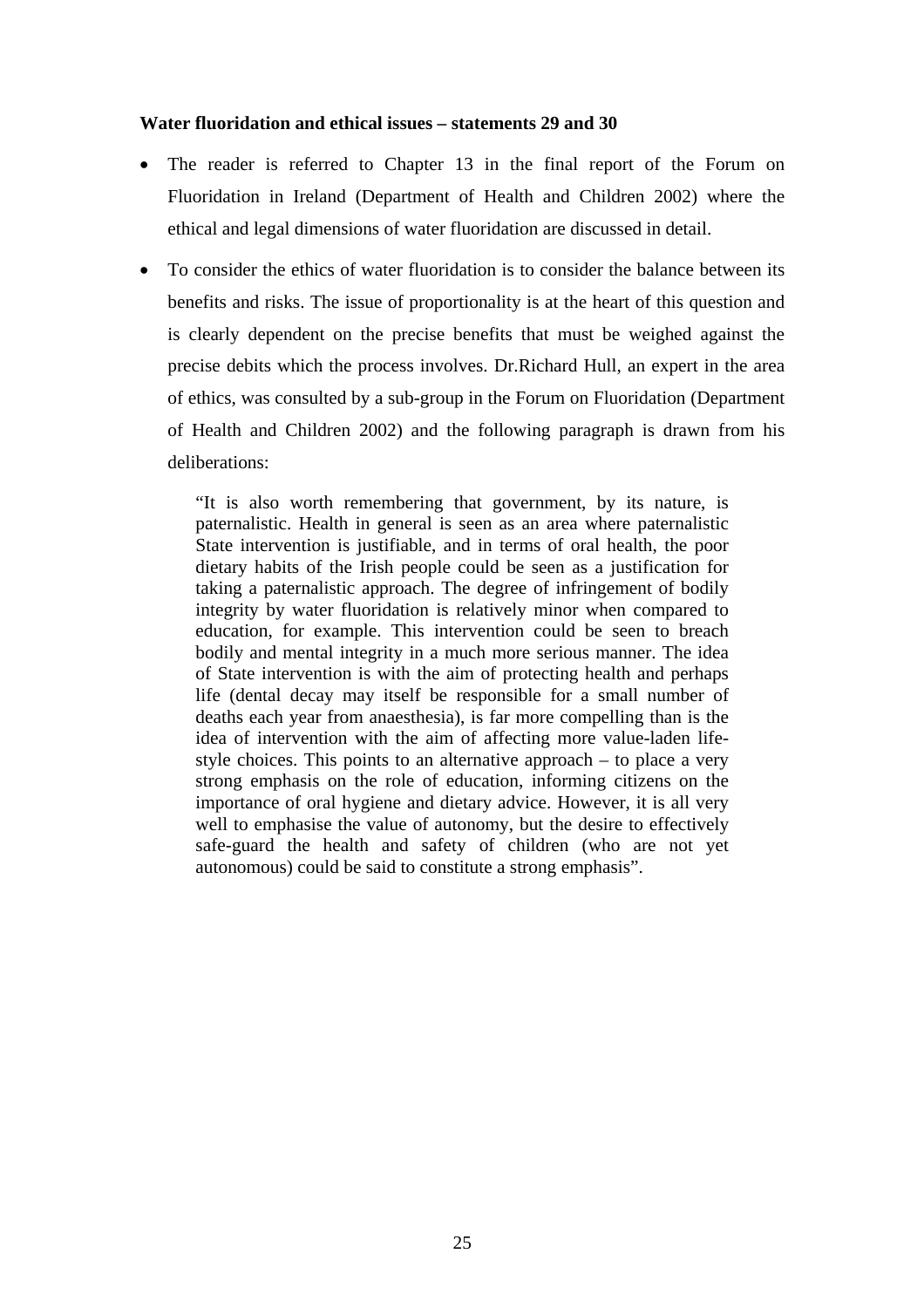# **Fluorosis and other potential negative effects of water fluoridation – statements 7, 8, 9, 10, 19, 22, 23, 24, 25, 26, 28, 29, 30, 31, 32, 44, 45.**

*The following points should be noted in relation to some of the assertions made in the statements listed above:* 

• When the relationship between fluoride intake and decreased caries prevalence was first recognised it was assumed that the method of action was due to the incorporation of fluoride into the enamel during enamel formation: that in chemical terms it involved substitution of the hydroxyl ion with the fluoride ion in hydroxyapatite leading to the formation of fluorapatite (McClure, Likins 1951). Fluorapatite was deemed to be less soluble in acid and this reduction in acid solubility of enamel was attributed to larger apatite crystals, better crystallinity and the buffering action of fluoride released from enamel crystals during the early stages of acid attack. It was believed that in order for fluorapatite to be formed it was necessary for the fluoride ion to be present during amelogenesis and hence systemic fluoride was essential. However, later work using sophisticated enamel biopsy and fluoride analysis techniques revealed no simple relationship between enamel fluoride levels and caries experience. Further epidemiological evidence supported this view, in that caries reductions were found in teeth already erupted at the start of fluoridation programmes (Collins and O'Mullane 1970, Ast *et al.,* 1950). At about this time, understanding of how a carious lesion develops also began to change. Initially it was believed that the carious lesion developed as a slow, persistent ongoing process; that it started as a microscopic change leading to a white spot lesion, which inevitably progressed to a cavity. It is now known that this is not the case and that white spot lesions and other early carious lesions can remineralise ( Holmen *et al*, 1987). A white spot lesion therefore, can behave in three different ways; it can progress to cavity, remain static, or reverse (remineralise). The carious process is a delicate balance between demineralisation and remineralisation and in the mouth there is a constant 'see-saw' between these two phenomena depending on the cariogenic challenge present. The presence of fluoride has been shown to promote the process of remineralisation and the 'healed' lesion has been found to be more resistant to caries attack than a similar unchallenged site.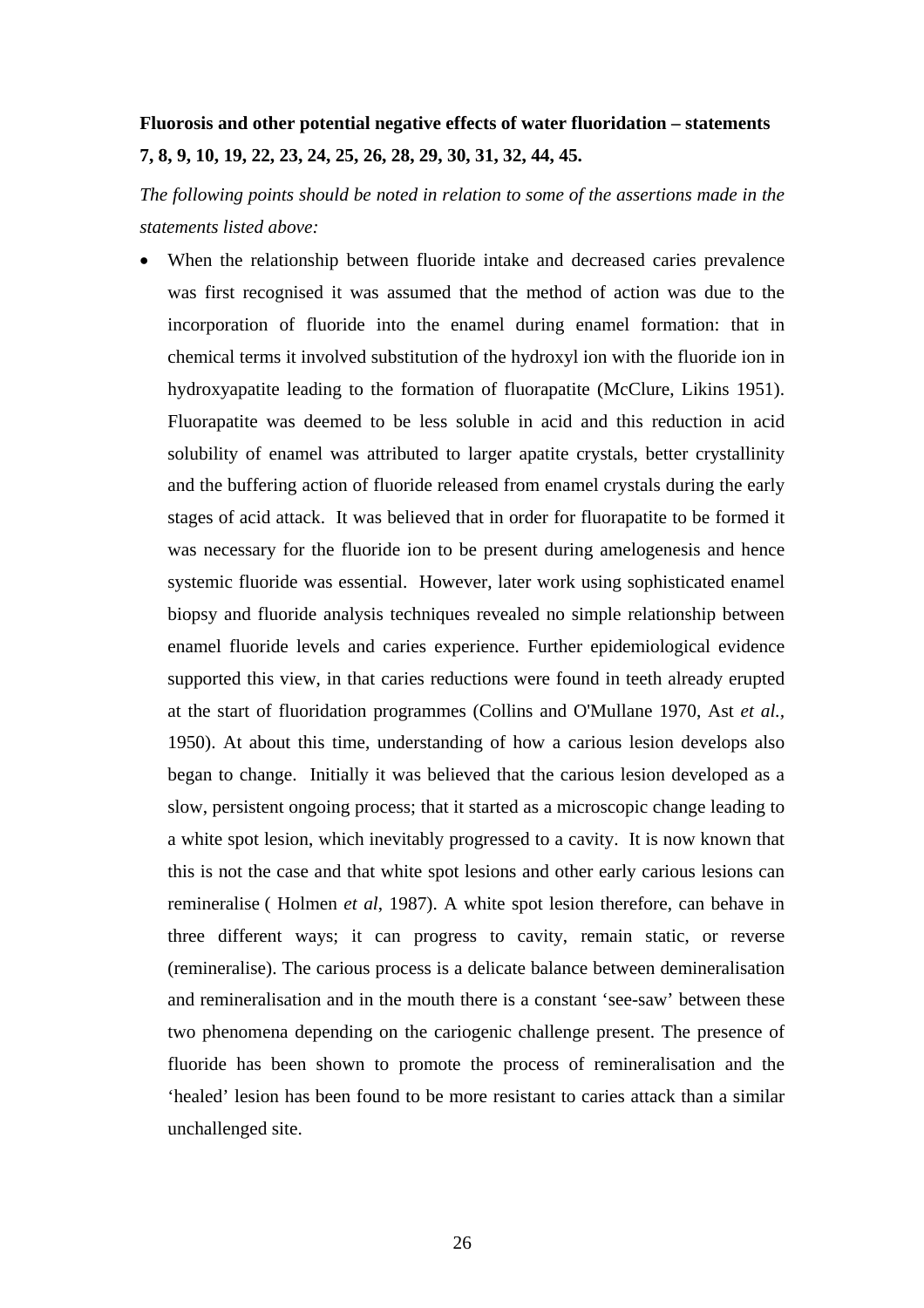- There is also evidence to show that low levels of fluoride in plaque affect plaque metabolism (including glycolysis) inhibiting the process in which cariogenic bacteria metabolise carbohydrates to produce acid. The persistence of fluoride levels in saliva, of the order of  $0.04 - 0.2$  ppm, appears to be critical for remineralisation. This origin of this salivary fluoride is from ingested fluoride; thus the "topical" effect is in part mediated through the "systemic" effect of ingestion and subsequent expression of fluoride in saliva.
- Whilst there is no doubt that frequent topical applications of fluoride will bring about a large reduction in dental caries for those who are willing to buy and use fluoride toothpaste or willing to regularly attend a dentist or hygienist for application of gels, compliance with these procedures may be problematic. This may be particularly true in the case of less well-off sections of the population who are most at risk of developing dental caries.
- The percentage of population in Ireland who attend regularly for dental care is low, again particularly amongst the less well-off sections of the population, hence fluoride gels and varnishes are not appropriate alternatives to water fluoridation (O'Mullane *et al*, 1999).
- Enamel opacities including fluorosis can be caused by local or systemic events. Local causes include dental trauma and local infections. A relatively common local cause of a marking or opacity on permanent teeth is trauma to the primary predecessor. Systemic events include infections (measles and generalised fevers), metabolic errors (such as phenylketonuria), neonatal disturbances (premature birth, hypocalcaemia and haemolytic anaemia), genetic conditions (amelogenesis imperfecta), endocrinopathies (hypothyroidism and diabetes mellitus) antibiotic consumption (classically, though now rarely, with tetracyclines), nutritional deficiencies (including all nutrients and general calorific intake) and asthma (Rugg-Gunn *et al*., 1999). From a clinical point of view, it is not always possible to distinguish between opacities caused by excessive intake of fluoride and opacities resulting from other reasons.
- The authors of the York Review (McDonagh *et al*., 2000) reported that the prevalence of fluorosis at a water fluoride level of 1ppm was 48% and for enamel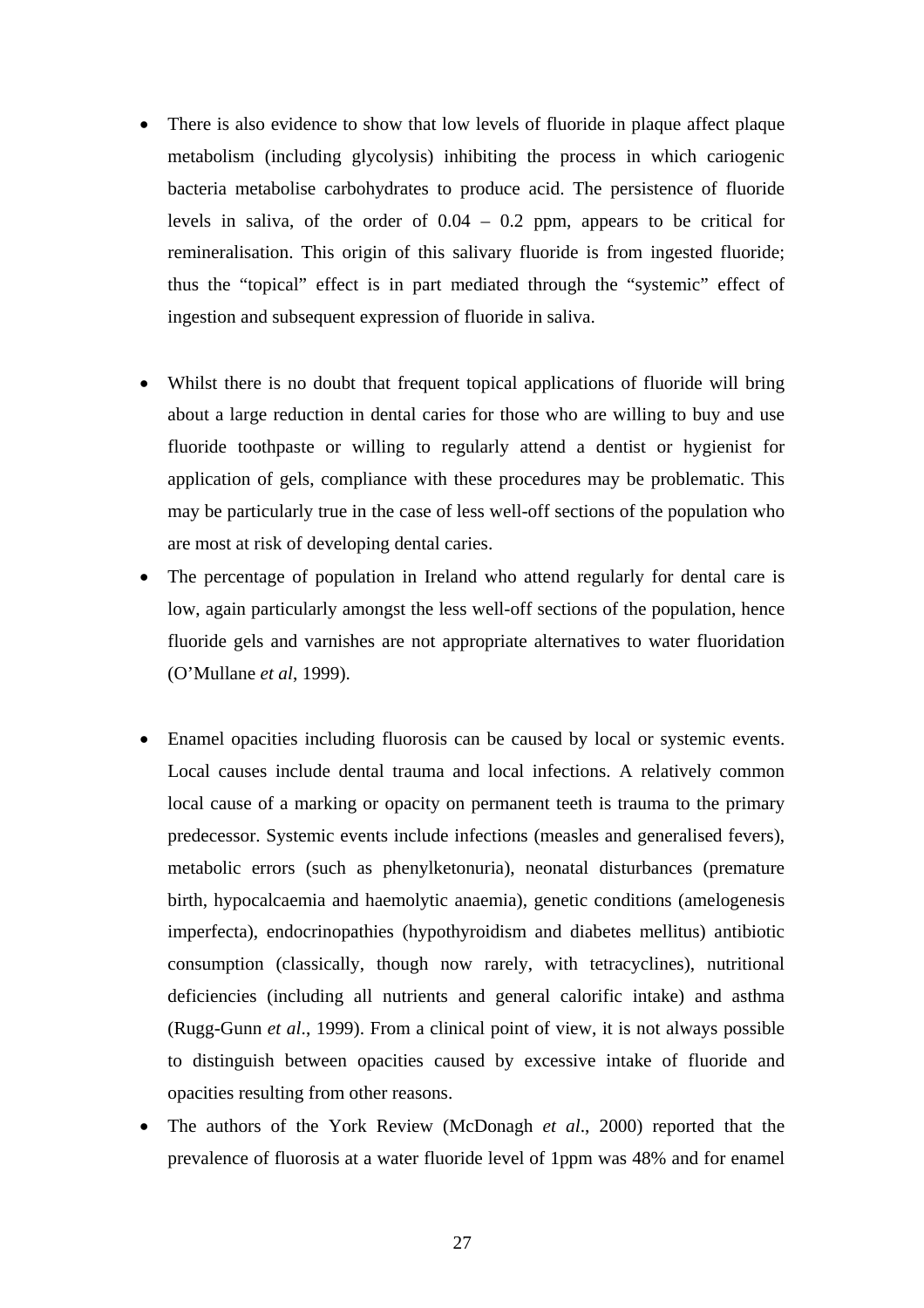fluorosis of aesthetic concern it was 12.5%. The Review included 88 studies of dental fluorosis. They were largely cross sectional designs, with only four controlled before-after designs. All of the studies were of evidence level C (lowest quality), except one level B study. The authors also report that there was considerable heterogeneity between results of individual studies. Observer bias may be of particular importance in studies that assess fluorosis. Because assessment is subjective, unless the observer is blinded to the exposure status of the person being evaluated, bias can be introduced. Efforts to reduce potential observer bias were rarely undertaken in the included studies. The prevalence of fluorosis may be overestimated by the indices used in the included studies because enamel opacities not caused by fluoride may be included. The degree to which the estimated 48% prevalence of fluorosis at a water fluoride concentration of 1 ppm overestimates the true prevalence is unknown.

- Using data from the National Survey of US Schoolchildren, Heller *et al*., (1994) reported that children who consumed water with  $\langle 0.3 \text{ ppm} \rangle$  F and  $0.7 - 1.2 \text{ ppm} \rangle$  F have a fluorosis prevalence of 13.5% and 29.9% respectively. In a study conducted by Williams and Zwemer (1990), Tooth Surface Index of Fluorosis (TSIF) scores of 4-7 were present in 1.4% of the "county" children examined (water fluoridated at a level of 0.2-0.9 ppm F) and in 14% of the "city" children (water fluoridated at a level of 0.9-1,2 ppm F) in Augusta or adjoining Richmond County.
- The results of the National Survey of Children's Dental Health 2002 (Whelton *et al.,* 2004) provide a clear analysis of the prevalence of fluorosis in three age groups (8-, 12- and 15-year-olds) in Ireland. In all three age groups 80% or over of the children were in the normal or questionable categories. In fully fluoridated areas a score of normal was given to 76% of 8 year-olds, 71% of 12 year-olds and 61% of 15 year-olds. The authors reported 4% of 8 year-olds, 5% of 12 year-olds and 5% of 15-year-olds as having mild fluorosis. These data indicate that there has been a slight increase in the level of questionable, very mild and mild fluorosis in the past 20 years in Ireland. Strategies and recommendations to halt this trend are presented in detail in the Final Report in the Forum on Water Fluoridation in Ireland (www.fluoridationforum.ie). Work is in progress to determine the aesthetic impact of the recent increased levels of fluorosis in Ireland.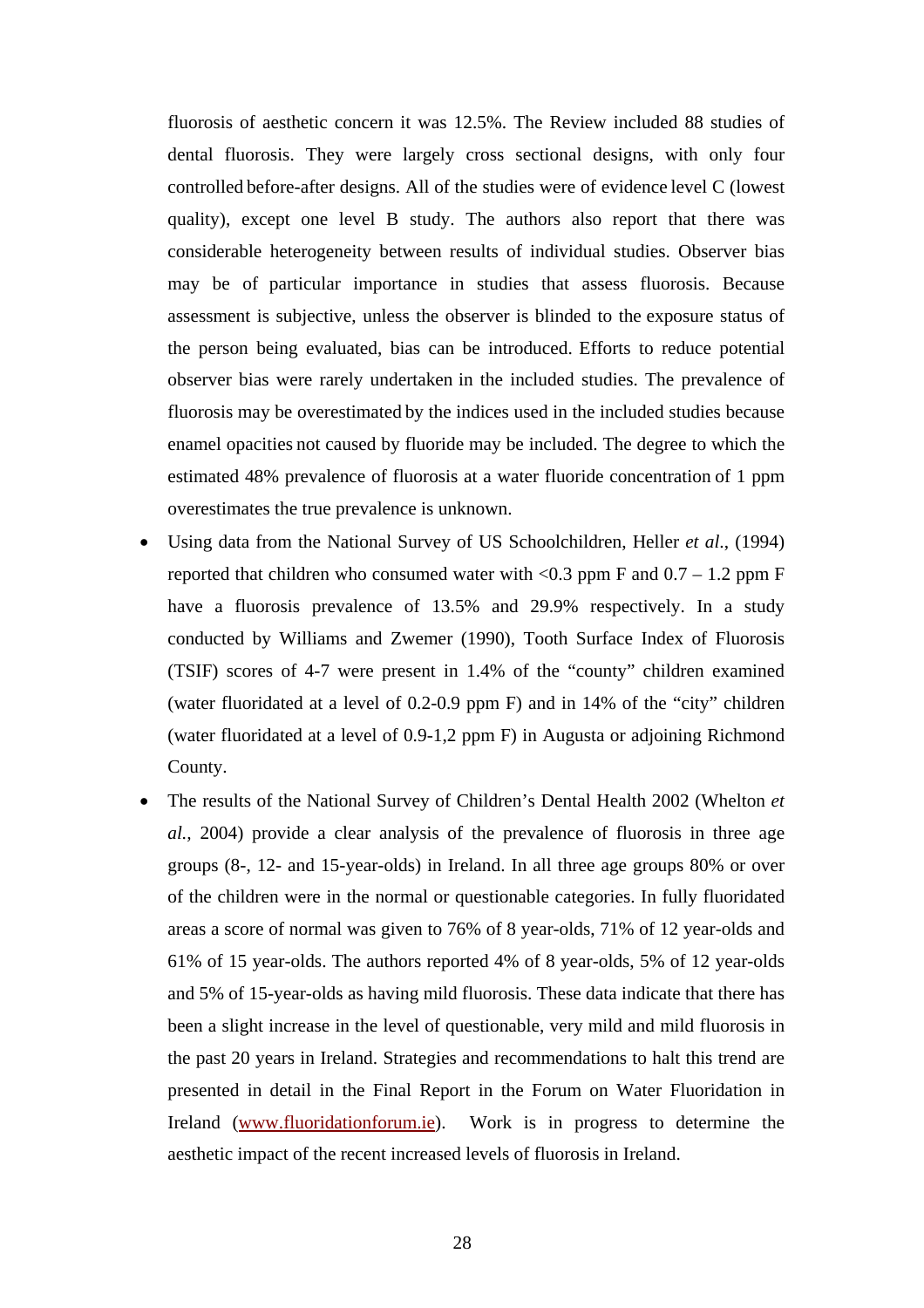- Only three thyroid studies met the inclusion criteria for the "Systematic Review of Public Water Fluoridation" (McDonagh *et al*., 2000). No clear evidence of potential adverse effects was found. The subsequent Medical Research Council Report (2002) commissioned as a result of the York Systematic Review on Water Fluoridation by the U.K Department of Health discussed the two studies listed in the York Review in which goitre (hypothyroidism) was the outcome of interest. Two of these studies found no association with water fluoride level (Gedalia *et al*., 1963, Jooste *et al*., 1999). The third (Lin *et al*., 1991) found a significant positive association between combined high fluoride/low iodine levels and goitre. However, because this study looked at combined fluoride/iodine uptakes, and has not been published in a peer-reviewed journal, the findings should be "treated cautiously". The MRC report concluded that further work on the effect of water fluoridation on thyroid function is of low priority.
- Infant feeding practices including formula feeding and breast-feeding are discussed in Chapter 12 of the report of the Forum on Fluoridation (www.fluoridationforum.ie).
- The Forum on Fluoridation recommends that infant formula should continue to be reconstituted with boiled tap water in accordance with manufacturers' instructions or alternatively ready-to-feed formula may be used (www.fluoridationforum.ie).
- The use of bottled water to reconstitute infant formula is not recommended. Many of the brands of bottled water available in Ireland are not suitable for such use, due to the presence of salt and other substances, which may be harmful to infants and young children (www.fluoridationforum.ie).
- The Food Safety Authority of Ireland has investigated the overall contribution to the development of fluorosis attributable to infant formula. The subset of the infant population likely to receive the highest fluoride intake from infant formula reconstituted with fluoridated tap water is represented by those infants below the age of four months for whom infant formula is the sole food source and consumption is high relative to body weight. The Scientific Committee of the Food Safety Authority of Ireland (Department of Health and Children, 2002 www.fluoridationforum.ie) concluded that the maximum average intake of fluoride from infant formula reconstituted with fluoridated tap water over the first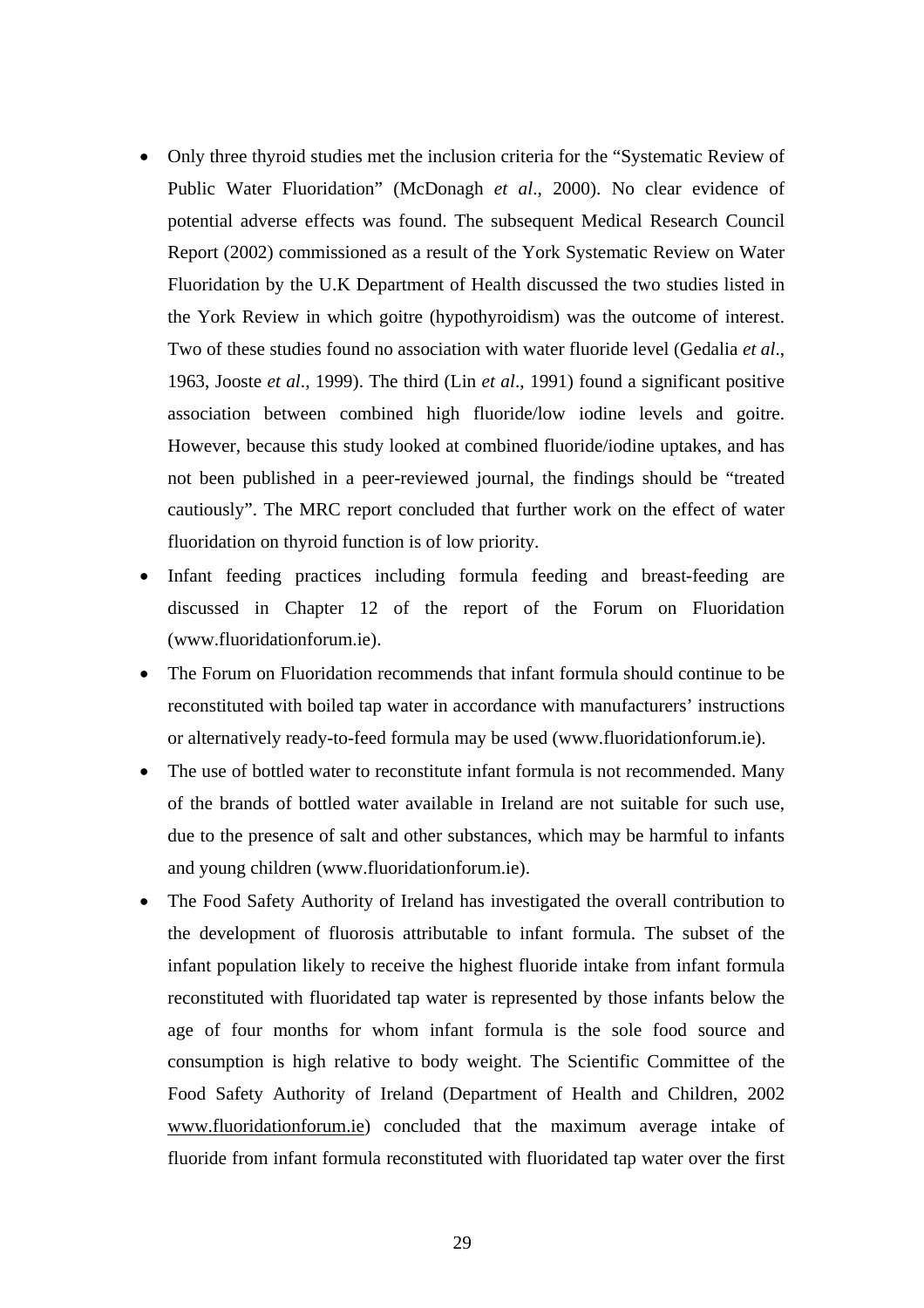four months of life was estimated to be in the range 0.105mg/kg b.w/day to 0.172mg/kg b.w/day, depending on body weight. This intake was calculated for infants residing in areas served by the 95% of water supplies that achieved an average yearly water fluoride level of below 1.03mg/l. The statutory upper limit in Ireland is 1mg/l. The remaining 5% of supplies exceeded the statutory limit on a consistent basis, however the highest average fluoride concentration calculated in any of these non-compliant supplies was 1.35mg/l.

- The Forum on Fluoridation contains the following conclusions about the possible risks to young infants from the consumption of infant formula reconstituted with fluoridated tap water at current levels of fluoride addition in Ireland:
	- o There is no significant evidence that any adverse effect other than dental fluorosis is relevant to the assessment of the risk of fluoride intake at levels within the range estimated for young infants under 4 months of age.
	- o The risk of moderate dental fluorosis of the primary or permanent dentition is very low in exclusively formula-fed infants aged 0-4 months residing in areas served by the 95% of supplies in which the level of fluoride in water does not exceed the statutory limit. For the remaining infants residing in areas served by the 5% of supplies that consistently exceed the statutory limit, the risk is also considered to be very low, but the safety margin is reduced.
- In a study by Harding *et al.,* (in press) in which 294 5-year-old children were examined for fluorosis in their primary teeth, 62.5% of mothers resident in a fluoridated community stated that they did not breast feed. The remaining 37.5% claimed to have breast-fed and formulae fed for various periods over the first year of life. The prevalence of dental fluorosis was similar in these two groups.
- In Ireland, Drinking Water Directives are adopted only on the basis of meticulous consideration by the EU Commission and Council, by the European Parliament and by appropriate technical experts from the member states. The Commission is also guided by an expert group – the Scientific Committee on Toxicity and the Environment – and takes into account the current medical opinions of the World Health Organisation. In the 1980 Directive the Community limit for fluoride in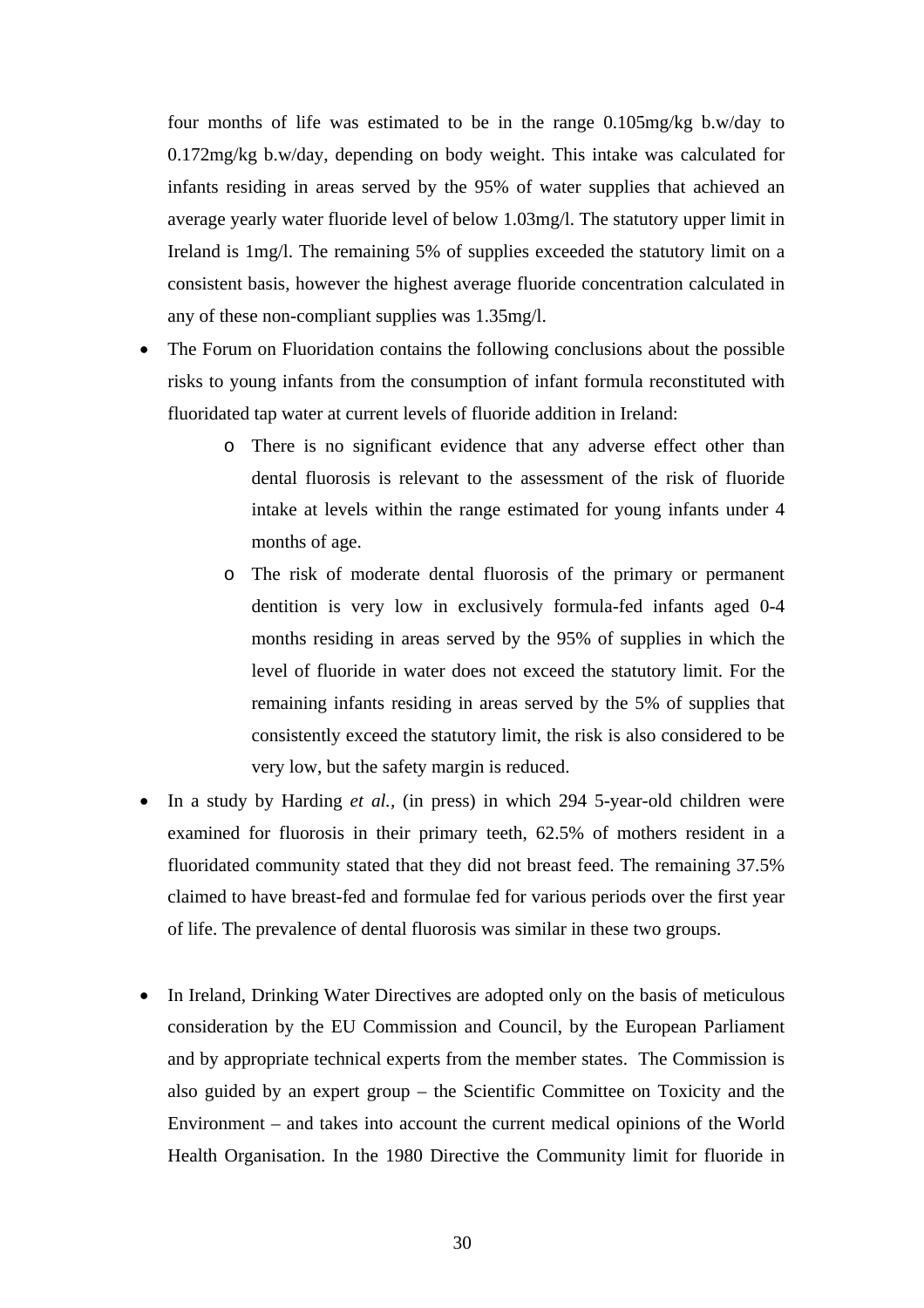drinking water was specified as 1.5mg/l. The 1998 Directive specified the same limit, after due consideration by the EU officials. However, in Ireland, the 1988 Regulations specified a limit of 1mg/l F, in line with the upper limit in the national Fluoridation Act. Fluoride is currently added to the water supplies at a level of 0.8-1ppm. An optimum level of 0.7ppm was recommended by the Forum on Fluoridation in 2002 (Department of Health and Children, www.fluoridationforum.ie) and arrangements to implement these new guidelines are now underway.

- McDonagh *et al*., (2000) examined possible adverse effects associated with water fluoridation including IQ. The authors concluded that the quality of these studies was low (evidence level C). The studies on IQ did not have a prospective followup and did not incorporate any form of blinding. In the case of the Down syndrome studies, for example, all six studies used designs that measured population rather than individual exposures to fluoridated water and, because of this were particularly susceptible to confounding. If the populations being studied differed in respect to other factors that are associated with the outcome under investigation, then the outcome may differ between these populations leading to an apparent association with water fluoride level (Treasure *et al*., 2002).
- The authors of the MRC report (2002) considered the two Chinese studies (Lu *et al*, 2000; Zhao *et al*., 1996) which have found a positive association between high levels of fluoride in drinking water and reduced children's intelligence IQ. However, the authors of the MRC report (2002) note that confounding factors were dismissed and their possible influence on the results of the study were not adequately explained. At lower fluoride concentrations (*e.g*. 0.91ppm) which would be more comparable to the levels in fluoridated water in the UK and Ireland, a reduction in children's IQ was not observed. The MRC concluded that further investigation of the impact of fluoride on intelligence (IQ) is considered to be of low priority.
- In 1999, the Ministry of Health in Ontario, Canada undertook a review of the literature published between 1994 and 1999 in relation to fluoride and health (Locker 1999). The author concluded that the studies from China claiming that children exposed to high levels of fluoride had lower IQs than children exposed to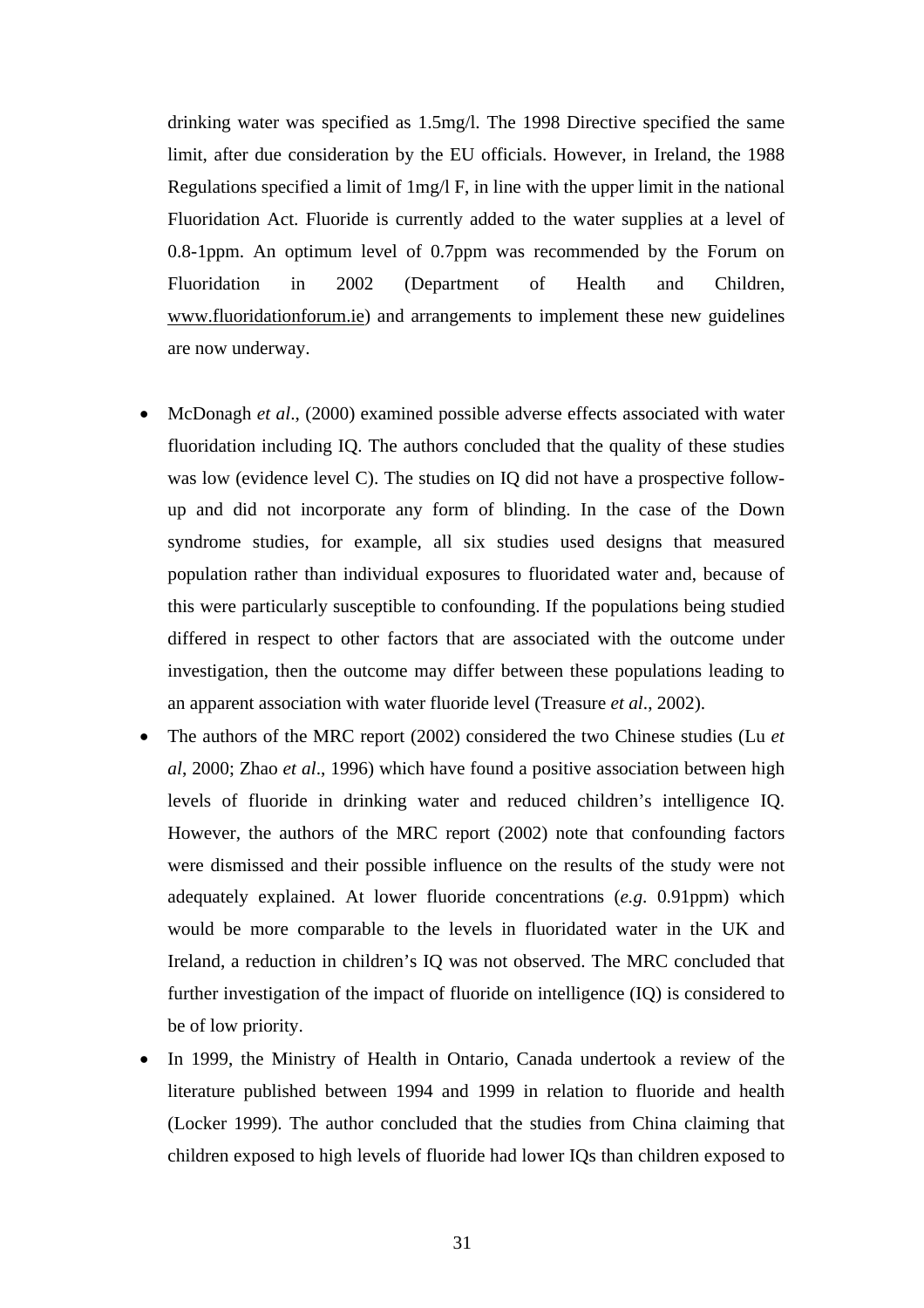low levels were deeply flawed and provided no credible evidence that fluoride obtained from water or industrial pollution affects the intellectual development of children.

- Endemic skeletal fluorosis in temperate climates is confined to individuals exposed continuously over many years to very high levels of fluoride. Not only are fluoride exposures very high in these climates but also nutrition is inadequate and high temperatures lead to greater consumption of water than in the UK and Ireland. These cases may be associated with industrial exposures or with unusually high fluoride levels in drinking water. Skeletal deformities may be associated with or accentuated by malnutrition and possible other conditions found in areas of long-term social and nutritional deprivation (WHO 1994).
- Studies in India (Jolly 1976) found an average daily fluoride intake of more than 9 milligrams in patients there with endemic fluorosis.
- Dietary fluoride intake by adults in optimally fluoridated (1 ppm) areas averages 1.4 to 3.4 mg/day, and in non-fluoridated areas averages 0.3 to 1.0 mg/day (Institute of Medicine, Food and Nutrition Board 1998).
- Crippling skeletal fluorosis has never been a clinically important problem in the United States, UK or Ireland even though for many generations there were many communities whose drinking water contained fluoride at levels which could have produced this disorder in the US (Whitford 1996). There was only one nonindustrial case ever reported in the UK (Webb-Peploe and Bradley, 1966).
- In temperature climates in the developed countries, crippling skeletal fluorosis is not associated with water fluoridated to a level of 1ppm. Kaminsky *et al*., (1990) reported no evidence of skeletal fluorosis among the general US population exposed to drinking water fluoride concentrations lower than 4mg/l in their summary of the benefits and risks of fluoride ingestion.
- The York Review included 29 studies on the relation of fluoride in water to bone health (McDonagh et al 2000). The validity of the studies were generally assessed as low and all but one were classed at the lowest of the three levels of evidence that had been specified at the start of the review. A forest plot of all the bone studies was produced showing the measures of effect and the 95% confidence limits for all studies that provided sufficient data to allow calculation. The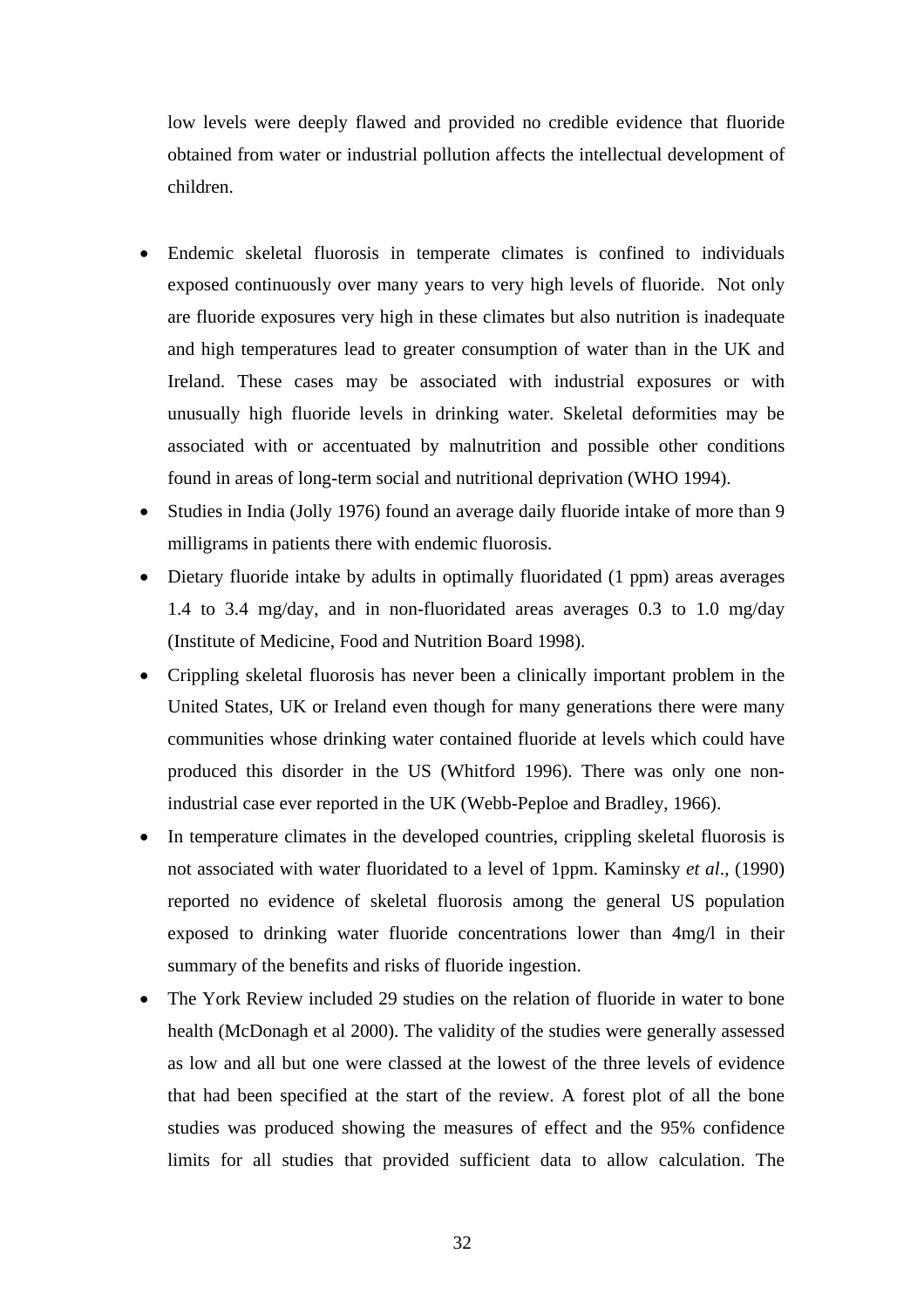majority of the measures of effect and their confidence intervals were distributed evenly around the line of no effect (1.0) suggesting no association with water fluoridation. A meta-regression of bone fracture studies also found no association with water fluoridation. The York review team concluded that 'the best available evidence on the association of water fluoridation and bone fractures (27 of 29 evidence level c) show no association' (McDonagh *et al*., 2000).

- In their systematic review of water fluoridation McDonagh *et al.*, (2000), included seven studies of osteosarcoma, presenting twelve analyses. Seven of these found the direction of association to be positive (fewer cancers), three found a negative direction of association (more cancers) and two found no relationship (McDonagh *et al*., 2000). The study by Cohn (1992) (cited in the '*50 Reasons*' document), found a statistically significant association between fluoridation and increased prevalence of osteosarcoma in males. However, this study had the lowest validity score, 2.5 out of 8, of those included in the systematic review process. The review team concluded that, from the available research evidence, no association was detected between water fluoridation and mortality from any cancer, or from bone or thyroid cancers specifically (McDonagh *et al*., 2000).
- Challacombe (1996) has addressed the question of the potential effect of fluoridation on immune function. According to Challacombe (1996) there have been no confirmed cases of allergy to fluoride or of positive skin testing in humans or in animals and that there is no increased reporting of allergies of any type with increasing fluoride use. There are also no reports of reactions of an allergic nature to fluoride in other substances such as tea, tinned fish, salt water, where concentrations can be much higher than in water fluoridation programmes.
- Challacombe (1996) has concluded that there seems to be little doubt that ingestion of fluoride in high concentrations may result in perturbation of specific immune responses and can have various inhibitory effects on white cell function. However, no studies have reported such effects at physiological doses and most studies report effects at concentrations approximately 1000 times greater than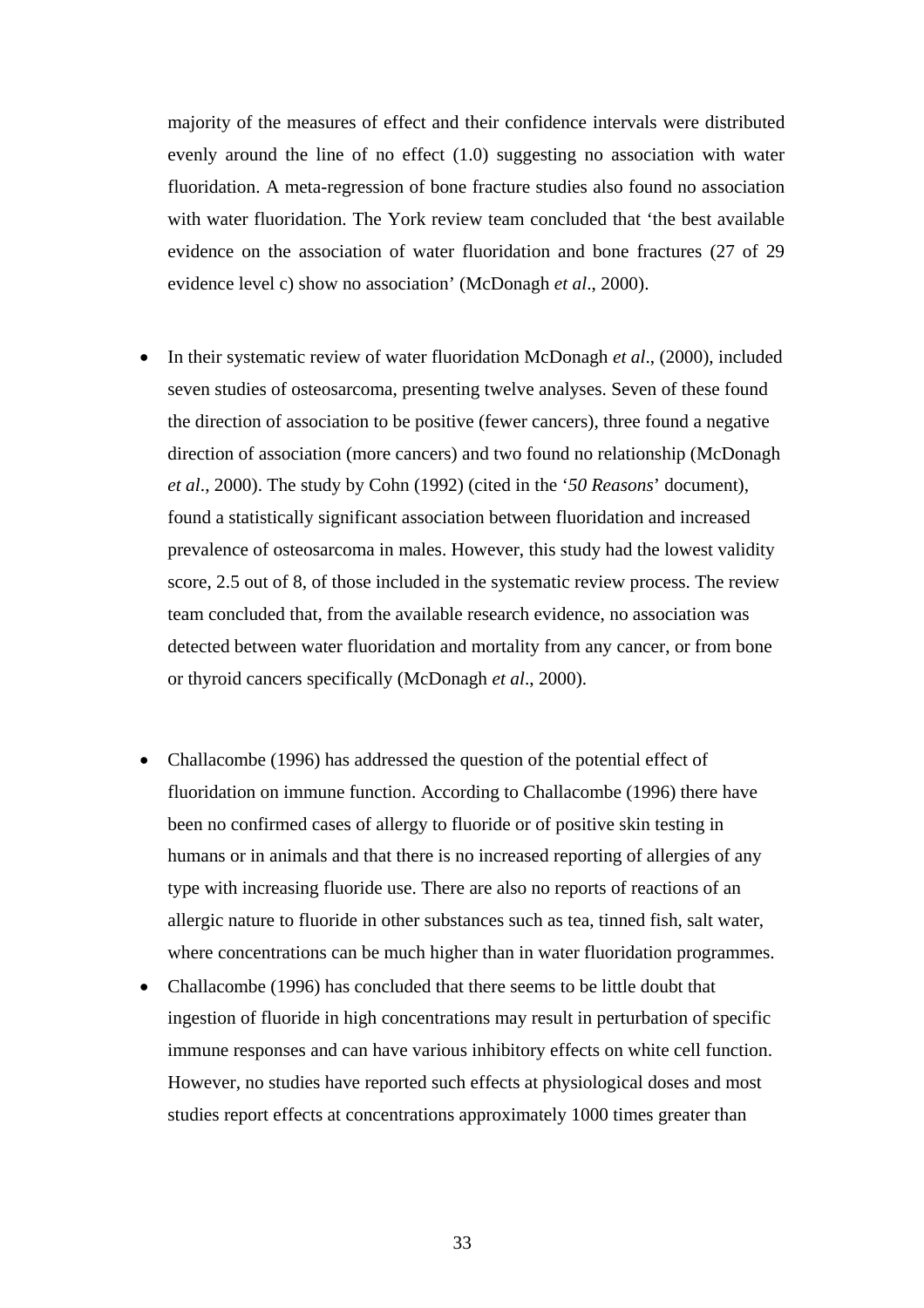would be found due to water fluoridation. Thus there is no evidence of any deleterious effect on specific immunity following fluoridation.

- The Medical Research Council (2002) have concluded that further research on the possible effects of fluoride on immunological function and thyroid is "*considered to be of low priority*."
- Urbansky and Schock (2000) examined the chemodynamics of hydrofluorosilicic acid in water and demonstrated that there is complete dissociation of hydrofluorosilicic acid in drinking water. Whilst it is true that both fluoride ions and silicates form complexes with lead, the fluoride ions are more likely to complex with the more abundant ions (aluminium, iron, calcium, carbonate, sulphate) while lead will complex with the chloride, carbonate, bicarbonate and sulphate ions which are present in larger quantities than fluoride ions. Free lead 2+ ion is a very minor fraction of the soluble lead in most drinking water systems because lead forms complexes with higher concentrations than those associated with fluoridation so, the use of silicofluorides would have no significant effect on silica levels or lead hydroxide.
- The issue of possible increased blood lead levels and the use of hexafluorosilicic acid to fluoridate water have received much attention from several scientists in recent years. The work of Masters and Coplan forms part of the body of scientific literature on this subject (1999). In order to understand the significance or otherwise of the research by Masters and Coplan a full understanding of the wider role of lead in the environment is required. A short resume of lead and drinking water summarised from WHO Guidelines on Drinking Water for Human consumption follows (1996):
- In tap water, lead may be present as a result of dissolution from natural sources, but it is mainly as a result of domestic plumbing, from pipes, solder, fittings or service connections to homes, which may all contain lead. Human exposure can occur through inhalation of lead dust, drinking lead–contaminated water or consumption of lead–contaminated food. Lead may also be absorbed through the skin. Cigarette smoke also contains lead. More than 80% of the total daily intake of lead is from ingestion of food, dust and dirt. The average daily intake of lead from drinking water has been estimated as 3.8ug/ day for children and 10 ug/day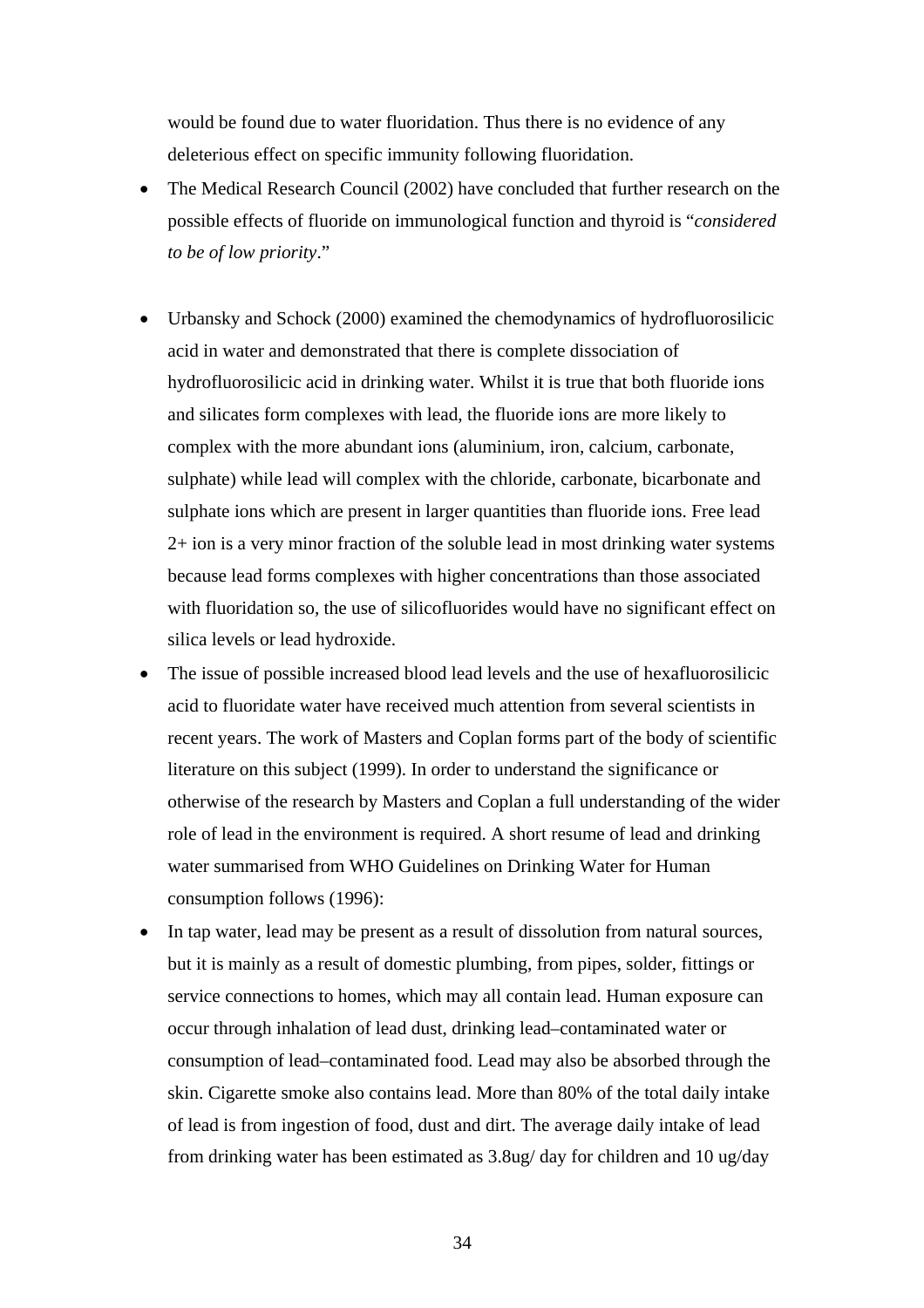for adults (WHO 1996). This assumes an average concentration of lead in drinking water to be 5ug/litre.

- In young children a significant proportion of their total lead intake derives from the ingestion of soil, dirt and dust. Adults absorb approximately 10% of lead contained in food, but young children absorb 4 to 5 times as much. The gastrointestinal absorption of lead from ingested soil and dust has been estimated to be as high as 30% in young children. A provisional tolerable weekly intake of 25ug of lead per kilogram of body weight for infants and children has been established (intake of 3.5ug/kg per day). This is based on evidence that, in children, a lead intake of  $3 - 4\mu$ g/kg of body weight per day is cleared from the body, with no increase in blood lead levels or increased body burden of lead. For a 5kg infant with an average water consumption of 0.75 litres / day, the guideline value is 0.01mg/ litre. As this group is the most sensitive to the effects of lead, this value is protective for all other groups.
- A series of articles based on studies conducted by the authors, Masters and Coplan have attempted to show that certain approaches to fluoridating drinking water is linked to increased levels of lead (11) species in the blood. It has been suggested that certain adverse health or social conditions may be arising because of interactions between lead (11) species and inorganic fluoro – compounds, specifically, fluorosilicates and fluoride. Urbansky and Schock of the United States Environmental Protection Agency have investigated these assertions. They concluded that no credible evidence exists to show that water fluoridation has any quantifiable effects on the solubility, bioavailability, bioaccumulation, or reactivity of lead (0) or lead (11) species compounds (Urbansky and Schock 2000). They further state that the governing factors are the concentrations of a number of other species such as bicarbonate, hydroxide, or chloride whose effects far exceed those of fluoride or fluorosilicates under drinking water conditions. Urbansky and Schock (2000) were also of the view that statistical techniques used by Masters and Coplan were inappropriate and that many of the chemical assumptions were scientifically unjustified and contradicted by known chemistry data and principles.

35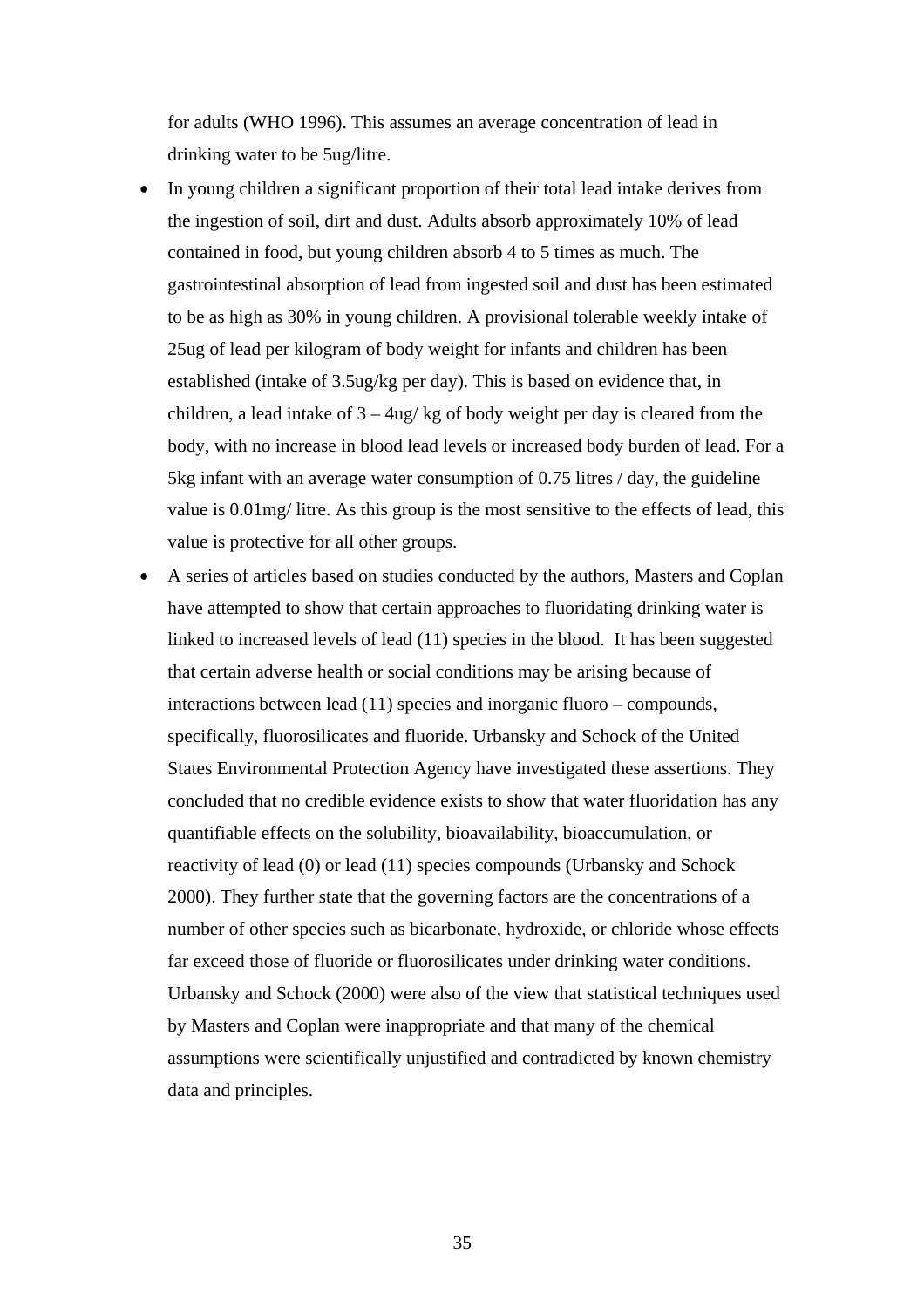# **References**

Burt BA, Eklund SA (1999). Dentistry, dental practice, and the community. Philadelphia, Pennsylvania: WB Saunders Company, 204-20.

Buzalaf MA, Cury JA, Whitford GM (2001). Fluoride exposures and dental fluorosis: a literature review. V9, n.112, p.1-10.

Centres Disease Control Fluoridation Census (1985). Atlanta, Georgia: US Department of Health and Human Services, CDC. National Centre for Prevention Services, Division of Oral Health.

Centres for Disease Control (1970). Fluoridation Census 1969. Atlanta, Georgia: US Department of Health and Human Services, CDC. National Centre for prevention services, Division of Oral Health.

Challacombe SJ (1996). Does fluoridation harm immune function? Comm Dent Health, 13 (Suppl 2):69-71.

Chinoy NJ, Narayana MV (1994). In vitro fluoride toxicity in human spermatozoa. Fluoride, 27:4, 231-232.

Clarkson J, Hardwick K, Barmes D, Richardson L (2000). International Collaborative Research on Fluoride. J Dent Res 79(4):893-904.

Cohn, P (1992). A brief report on the association of drinking water fluoridation and the incidence of osteosarcoma among young males. Produced under an interagency agreement between the New Jersey Department of Environmental Protection and Energy and the New Jersey Department of Health. New Jersey Department of Health.

Collins C, O'Mullane DM (1970). Dental caries experience in Cork city school children aged 4-11 years after 4 ½ years of fluoridation. J Irish Dent Assoc. 16:130- 134.

Commission of the European Communities (2000) Communication from the Commission on the precautionary principle. Brussels 02/02/2000. COM (2000) 1

Creedon MI and O'Mullane DM. (2001). Factors affecting caries levels amongst 5 year-old children in County Kerry, Ireland. Community Dental Health 18, 72-78.

De Liedfe B (1998). The decline of caries in New Zealand over the past 40 years. New Zealand Dental Journal 94: 109-113.

Department of Health and Children (2002). Forum on Fluoridation Ireland, www.fluoridationforum.ie.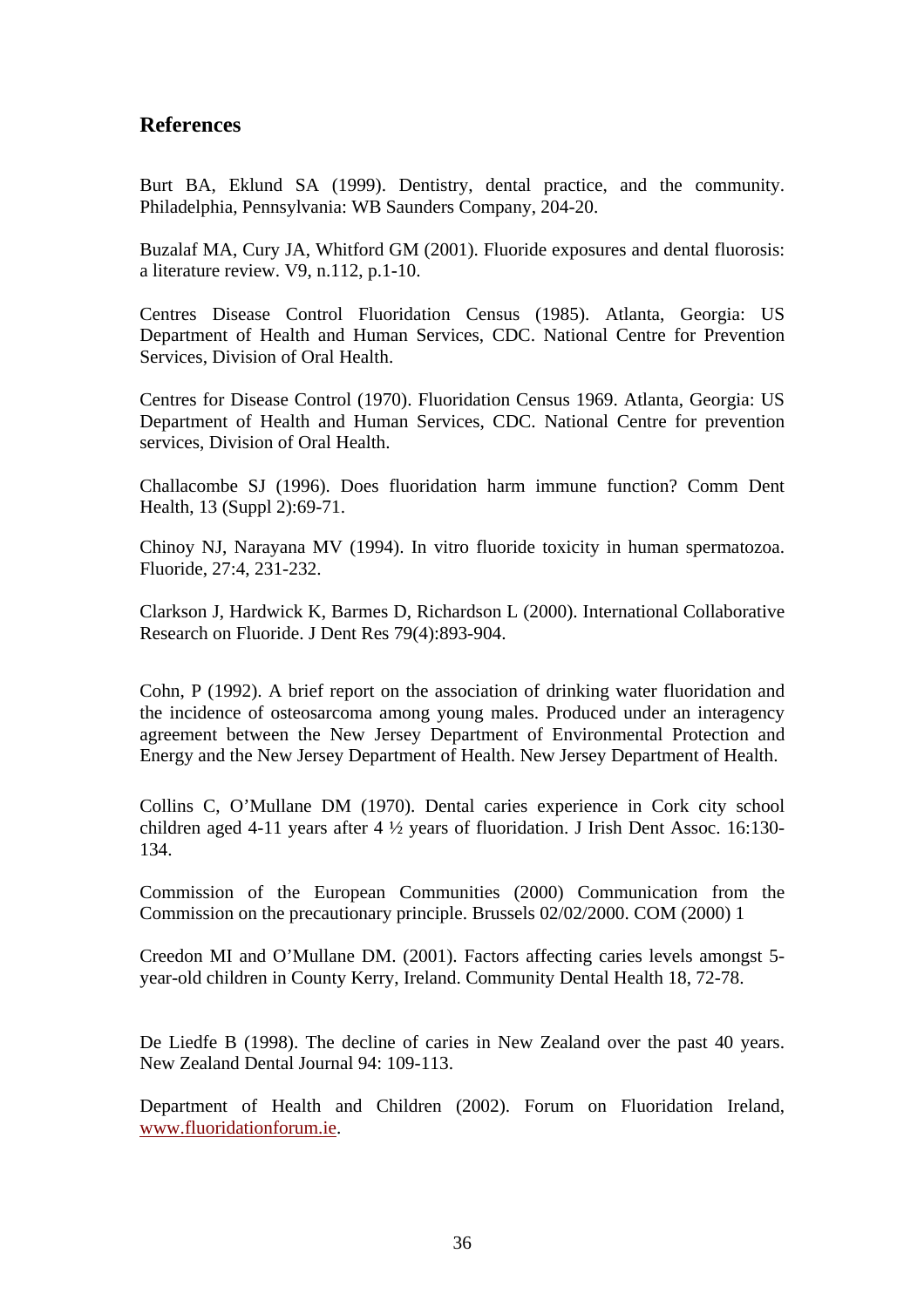DHHS (1991) Review of fluoride: Benefits and risks, Report of the Ad-Hoc Committee on Fluoride of the Committee to Co-ordinate Environmental Health and Related Programs. Department of Health and Human Services, USA.

Emsley J, Jones DJ, Miller JM, Overill RE, Waddilove RA. (1981). An unexpectedly strong hydrogen bond: Ab initio calculations and spectroscopic studies of amidefluoride systems. J. Am. Chem. Soc. 103, 24-28.

European Committee for Standardisation. Chemicals used for treatment of water intended for human consumption – hexafluorosilicic acid. In Brussels; 1998.

European Communities (Drinking Water) Regulations S.I No.2000. In Dublin: Department of the Environment and Local Government; 2001. http://www.lenntech.com/drinking-water-standards.htm.

European Communities (Dangerious Substances). Regulations S.I. No. 12. In Dublin: Department of Environment and Local Government.

Forss H (1999). Efficiency of fluoride programmes in the light of reduced caries levels in young populations. Acta Odontol Scand., 57:348-351.

Foster HD (1993) Fluoride and its antagonists: implications for human health. Journal of Orthomolecular Medicine, 8, 149-153.

Freni SC (1994). Exposure to high fluoride concentrations in drinking water is associated with decreased birth rates. J Toxicology and Environmental Health, 42:109-121.

Friel S, MacGabhainn S, Kelleher C. The National Health and Lifestyle Surveys: (SLAN and HBSC): Centre for Health Promotion Studies , National University of Ireland, Galway; 2003.

Friel S, MacGabhainn S, Kelleher C. The National Health and Lifestyle Surveys: (SLAN and HBSC): Centre for Health Promotion Studies, National University of Ireland, Galway; 1999.

Gedalia I, Brand N (1963). The Relationship of fluoride and iodine in drinking water in the occurrence of goitre. Arch. Int. Pharmacodyn. 142, 312-315.

Griffin SO, Gooch BF, Lockwood SA, Tomar SL (2001). Quantifying the diffused benefit from water fluoridation in the United States. Community Dent Oral Epidemiol, 29:120-9.

Harding M, O'Mullane. Dental fluorosis in primary teeth of 5-year-old school children in Ireland. *In preparation.*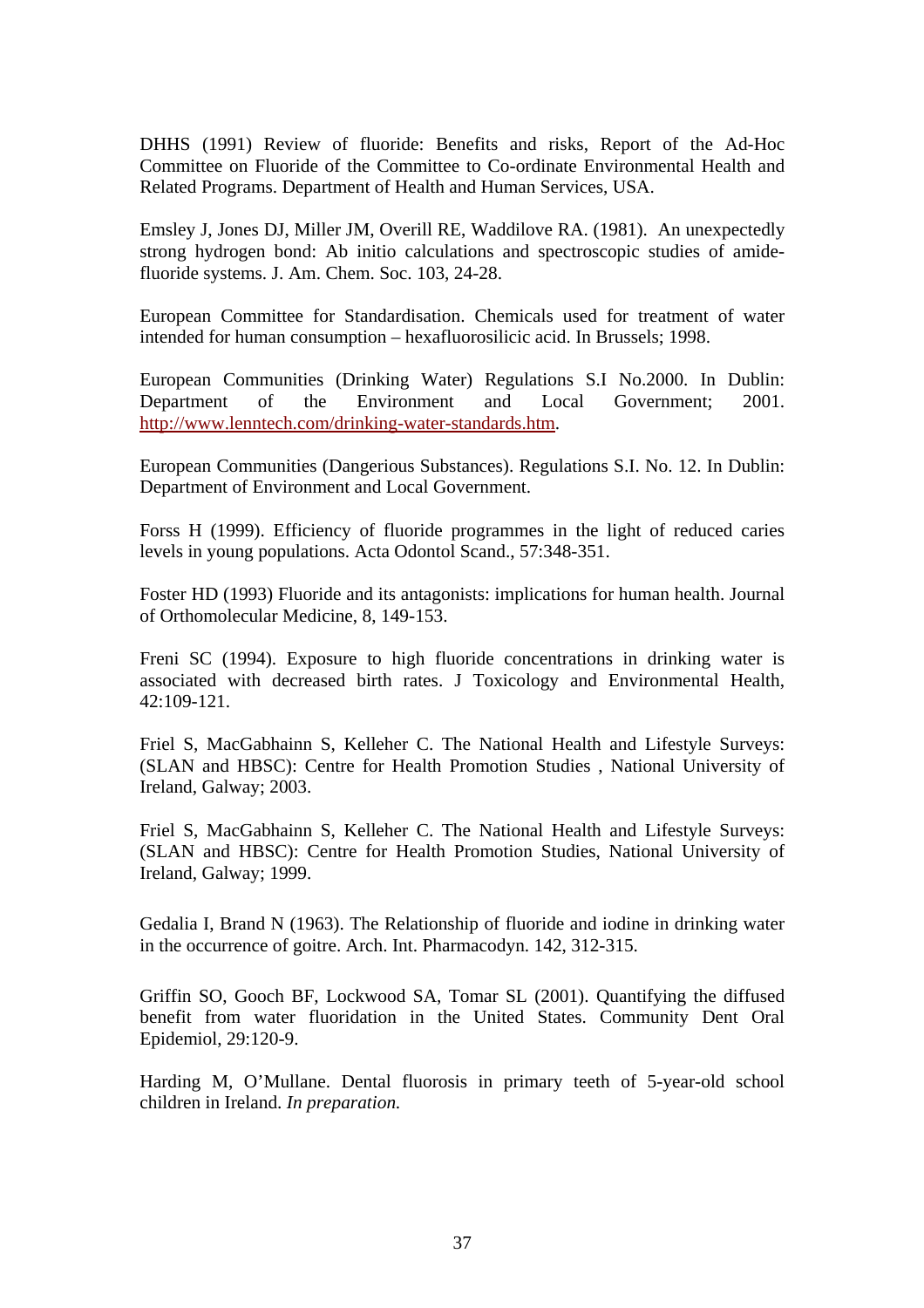Heller KE, Stephen AE, Burt BA (1994). Dental caries and dental fluorosis at varying water fluoride concentrations. Journal of Public Health Dentistry 51(3);136-143.

Hodge HC, Smith FA (1965). Biological properties of inorganic fluorides. In: Fluorine chemistry. Simons HH, ed. New York: Academic Press; 1-42.

Holmen LA, Thylstrup A, Artun J (1987). Histological features observed during arrestment of active enamel carious lesions in vivo. Caries Res;21:546.

Hoover R. et al (1991 a). Fluoridation of drinking water and subsequent cancer incidence and mortality. In, review of fluoride: benefits and risks, report of the ad-hoc committee on fluoride of the committee on fluoride of the committee on fluoride of the committee in coordinate Environmental Health and Related Programmes. Department of Health and Human Services, USA, appendix E, E1-E51.

Hoover R et al (1991 b). In, Review of fluoride: benefits and risks, Appendix F. Time trends for bone and joint cancers and osteosarcomas in the surveillance epidemiology and end results (SEER) program, National Cancer Institute, Department of Health and Human Services, USA, Appendix F, F1-7.

Hunter PB, Kirk R, De Lidefe B (1992). The study of Oral Health Outcomes. The 1988 New Zealand Section of the WHO Second International Collaborative Study. Wellington: Department of Health.

Institute of Medicine, Food and Nutrition Board (1998). Dietary reference intakes for calcium, phosphorus, magnesium, vitamin D and fluoride. Report of the Standing Committee on the Scientific Evaluation of Dietary Reference Intakes. Washington, DC: National Academy Press.

Institute of Medicine (1997). Dietary reference intakes for calcium, phosphorous, magnesium, vitamin D and fluoride. Standing Committee on the Scientific Evaluation of Dietary Reference Intakes, Food and Nutrition Board, Institute of Medicine, National Academy of Sciences, Washington DC: National Academy Press.

Jackson PJ, Harvey PW, Young WF (2002). Chemistry and bioavailability aspects of fluoride in drinking water. WRc-NSF Report July 2002.

Jackson RD, Kelly SA, Noblitt TW, Zhang W, Wilson ME, Dunipace AJ, Li Y, Katz BP, Brizendine EJ, Stookey GK (1997). Lack of effect of long-term fluoride ingestion on blood chemistry and frequency of sister chromatid exchange in human lymphocytes. Environ Mol Mutagen, 29(3):265-71.

Jolly SS (1976). Fluoride balance studies in endemic fluorosis. Fluoride 8, 138-147.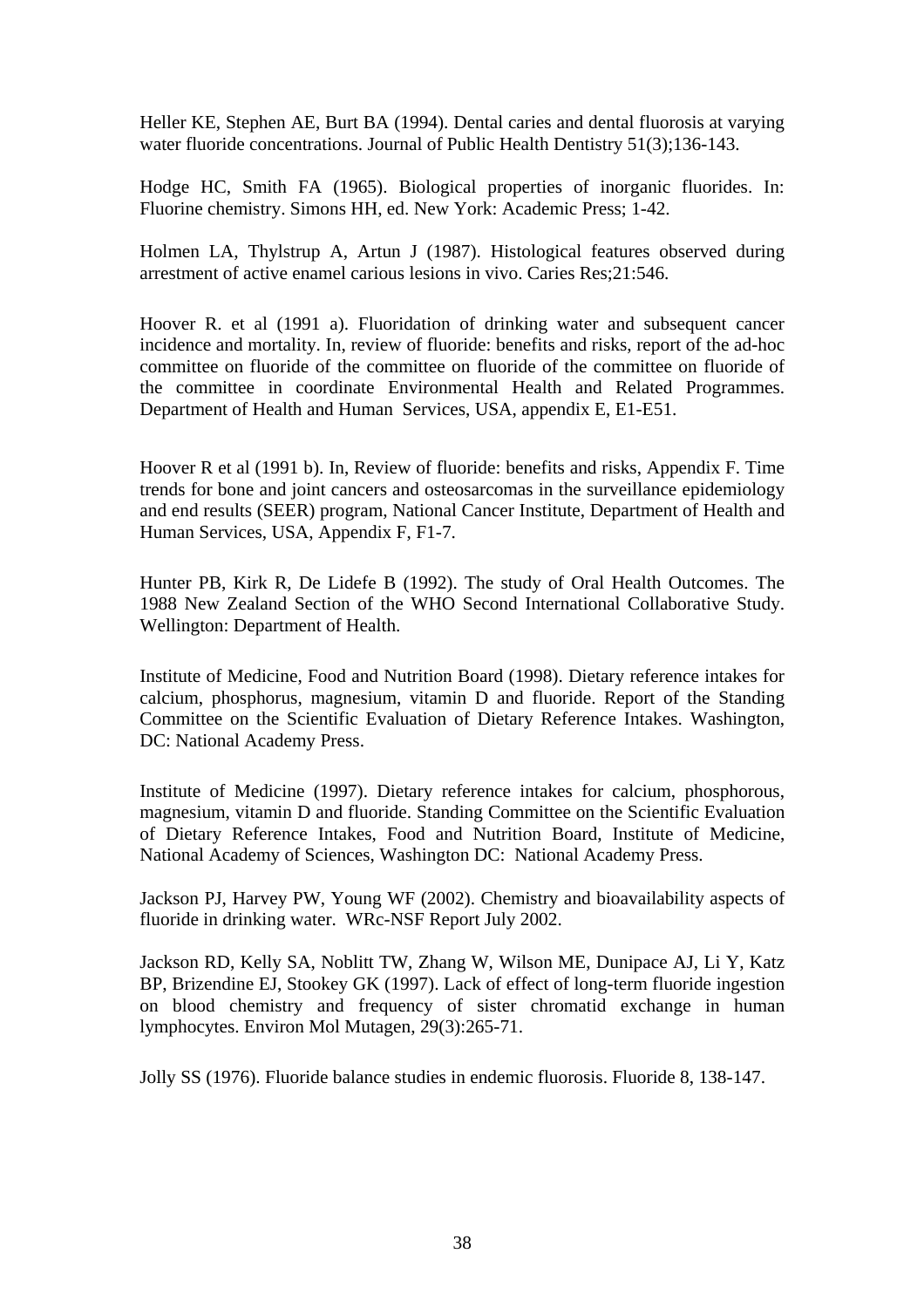Jooste P, Weight M, Kriek J and Louw A (1999). Endemic goitre in the absence of iodine deficiency in school-children in the Northern Cape Province of South Africa. Eur J of Clinical Nutrition, 53, 8-12.

Kaminsky LS, Mahoney MC, Leach J, Melius J, Miller MJ (1990). Fluoride: benefits and risks of exposur. Critical Reviews IN oral Biology and Medicine; 1:261-281.

Kraus AS and Forbes WF (1992) Aluminum, fluoride and the prevemtion of Alzheimer's disease.

Kumar JV, Green EL, Wallace W, Carnahan T. (1989). Trends in dental fluorosis and dental caries prevalences in Newburgh and Kingston, NY. May: 79(5): 565-9.

Kunzel W, Fischer T, Lorenz R, Bruhmann S (2000). Decline of caries prevalence after the cessation of water fluoridation in the former East Germany. Community Dent Oral Epidemiol., 28(5):382-389.

Lepo JE, Snyder RA (2000). ECUA Fluoride Report: Impact of fluoridation on the municipal drinking water supply: Review of the Literature: The Centre for Environmental Diagnostics and Bioremediation, University of West Florida.

Lin F-F, Zhao H-X and Jian J-Y (1991). The relationship of a low iodine and high fluoride environment to subclinical cretinism in Xinjiang. Xinjiang Institute for endemic disease control and research, office of leading group for endemic disease control of Hetian prefectual committee of the Communist Party of China and county health and endemic prevention station, Yutian, Xinjiang.

Locker D (1999). Benefits and risks of water fluoridation. An update of the 1996 Ffederal-Provincial Sub-Committee Report. Toronto: Community Dental Health Services Research Unit, Faculty of Dentistry, University of Toronto.

Luke J. (2001). Fluoride Deposition in the Aged Human Pineal Gland. Caries Res. 35: 125-128.

Lu Y, Sun ZR, Wu LN, Wang X, Lu W, Liu SS (2000). Effect of high-fluoride water on intelligence of children. Fluoride, 33, 74-78.

Lyons G, Ahrens A, Salter-Green E (2000). An Environmentalist's Vision of Operationalizing the Precautionary Principle in the Management of Chemicals. Int J Occup Environ Health, 6: 289-295.

Masters RD, Coplan M (1999). Brain Biochemistry and the Violence Epidemic: Toward a 'Win-Win' Strategy for Reducing Crime Super-Optimising Examples: Across Public Policy Programmes. New York: Nova Science Publishers Inc.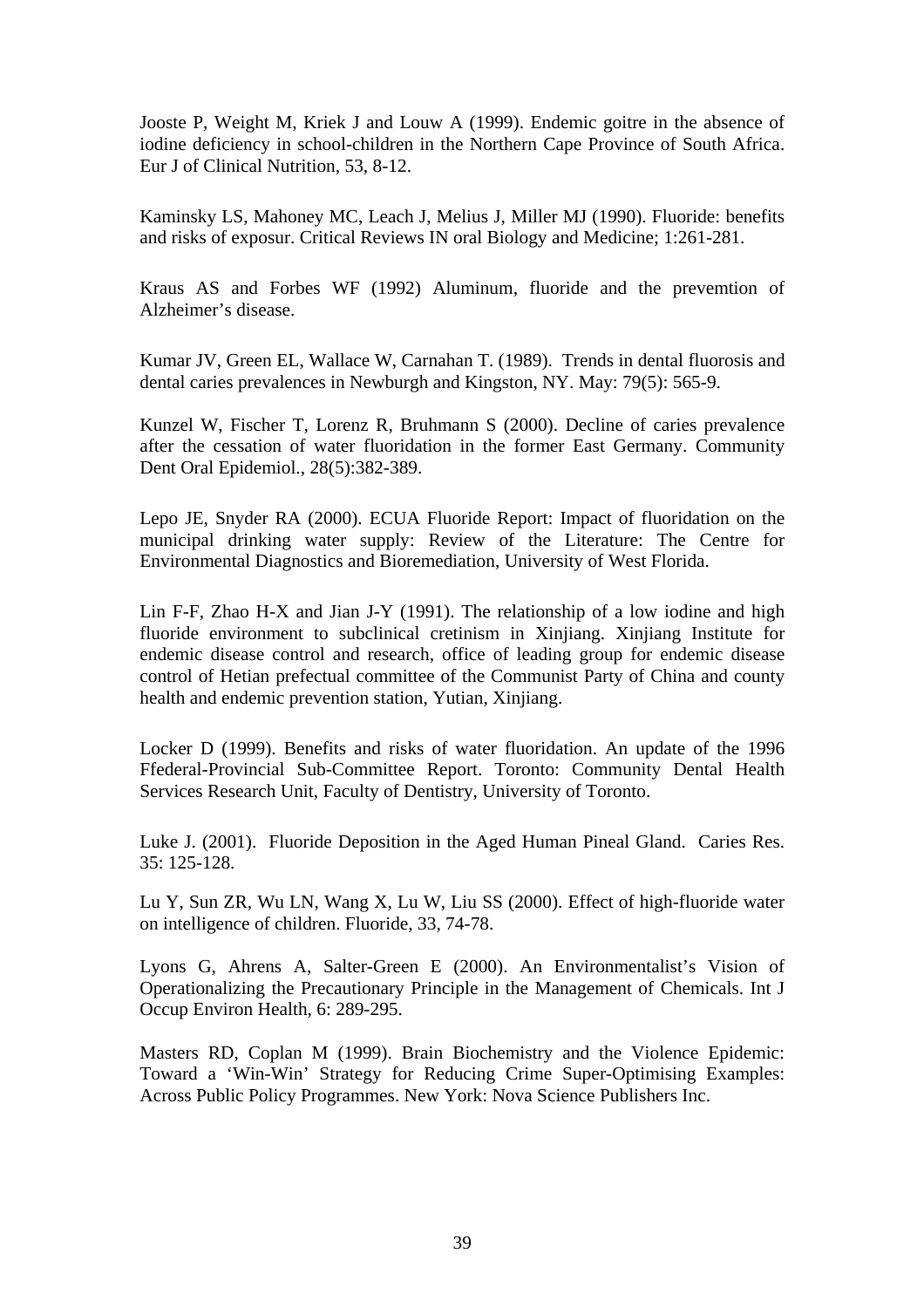Maupome G, Clark DC, Levy SM, Berkowitz J (2001). Patterns of dental caries following the cessation of water fluoridation. Community Dent Oral Epidemiol. 29: 37-47.

McClure FJ (1970). Water Fluoridation: The Search and the Victory. National Institute of Dental Research, Bethseda, Md.

McClure FJ, Likins RC (1951). Fluorine in human teeth studied in relation to fluorine in the drinking water. J Dent Res. 30:172-176.

McDonagh MS, Whiting PF, Wilson PM, Sutton AJ, Chestnut I, Cooper J, (2000).. A Systematic Review of Public Water Fluoridation. York: NHS Centre for Reviews and Dissemination, University of York; 2000.

McNeil DR (1957). The fight for fluoridation. New York: Oxford University Press.

Medical Research Council Working Group Report (2002): Water fluoridation and health (www.mrc.ac.uk)

Medical Research Council (2002). Water fluoridation and health. A Medical Research Council working group report. London: Medical Research Council.

Mihashi, Tsutsui T (1996). Clastogenic activity of sodium fluoride to rat-vertebral body-derived cells in culture. Mutat Res. 368(1):7-13.

Mullenix PJ, Denbesten PK, Schunior A, Kernan WJ (1995). Neurotoxicity of sodium fluoride in rats. Neurotoxicol Teratol. 17(2):169-77.

Olsen RE ed. (1986). Fluoride in food and water. Nutr Rev., 44(7):233-5.

Pan-European Taskforce on Dental Health. Dental Health in Europe: a problem for disadvantaged groups. Brussels; 1998.

Pendrys DG, Stamm JW (1990). Relationship of total fluoride intake to beneficial effects and enamel fluorosis. J Dent Res., 69(Spec Iss):529-38.

Ross JF, Daston GP (1995). Neurotoxicology and Teratology, 17(6):685-6. Letter to the editor.

Rugg-Gunn A, Nunn JH (1999). Nutrition, Diet and Oral Health: Oxford University Press.

Sandin P (1999). Dimensions of the precautionary principle, Human and Ecological Risk Assessment, 5: 889-907.

Seppa L, Karkkainen S, Hausen H (2000a). Caries in the primary dentition, after discontinuation of water fluoridation, among children receiving comprehensive dental care. Community Dent Oral Epidemiol., 28(4):281-288.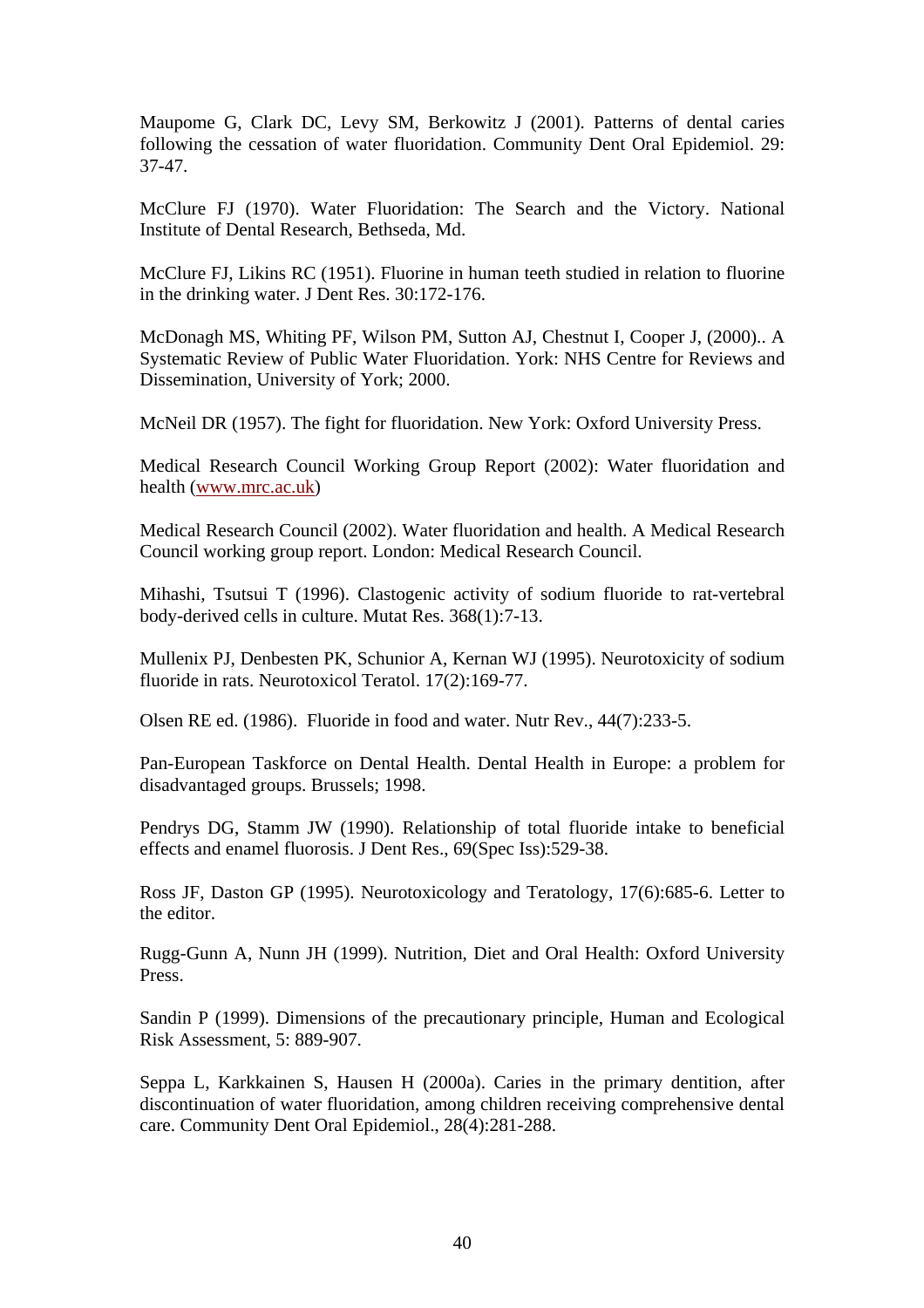Seppa L, Karkkainen S, Hausen H (2000b). Caries trends 1992-1998 in two lowfluoride Finnish towns formerly with and without fluoridation. Caries Res., 34:462- 468.

Seppa L (2001). The future of Preventive Programmes in countries with different systems for dental care. Caries Res., 35(Suppl 1):26-29.

Treasure ET, Chestnutt IG, Whiting P, McDonagh M, Wilson P, Kleijnen J (2002). The York Review- a systematic review of public water fluoridation: a commentary. British Dental Journal vol.192, 9, 495-497.

United Nations. UN Human Development Report 2004 – Cultural Liberty in Today-s Diverse World. United Nations 2001.

Urbansky, E and Schock, MR. (2000). Can fluoridation affect lead (II) in potable water? Hexafluorosilicate and fluoride equilibria in aqueous solution. International Journal Environmental Studies 57, 597-637.

Vanderzwaag, D (1999). Journal of Environmental Law Practice, 8: 355. See also http://www.ec.gc.ca/ceparegistry

Webb-Peploe MM, Bradley WG (1966). Endemic fluorosis with neurological complications in a Hampshire man. J Neurol Neurosurg Psychiat 29, 577-583.

Whelton H, Crowley E, O'Mullane D, Donaldson M, Kelleher V, Cronin M (2004). Dental caries and enamel fluorosis among the fluoridated and non-fluoridated populations in the Republic of Ireland in 2002. Community Dental Health, 21; 37-44.

Whitford GM (1996). The metabolism and toxicity of fluoride, 2nd rev. ed. Monographs in oral science, Vol. 16. Basel, Switzerland: Karger.

WHO Oral Health County/Area Profile Programme Department of Noncommunicable Diseases Surveillance/ Oral Health WHO Collaborating Centre, Malmo University, Sweden. http://www.whocollab.od.mah.se/euro.html.

World Health Organisation Expert Committee on oral health status and fluoride use. WHO Technical Report Series 846. Fluorides and Oral Health. Geneva: WHO; 1994.

Williams JE, Zwemer JD (1990). Community water fluoride levels, preschool dietary patterns, and the occurrence of fluoride enamel opacities. J Public Health Dent., 50:276-281.

World Health Organisation (2002). Health Behaviour among young people. Health Behaviour in school-aged children: a WHO Cross-National Study (HBSC) international Report. World Health Organisation.